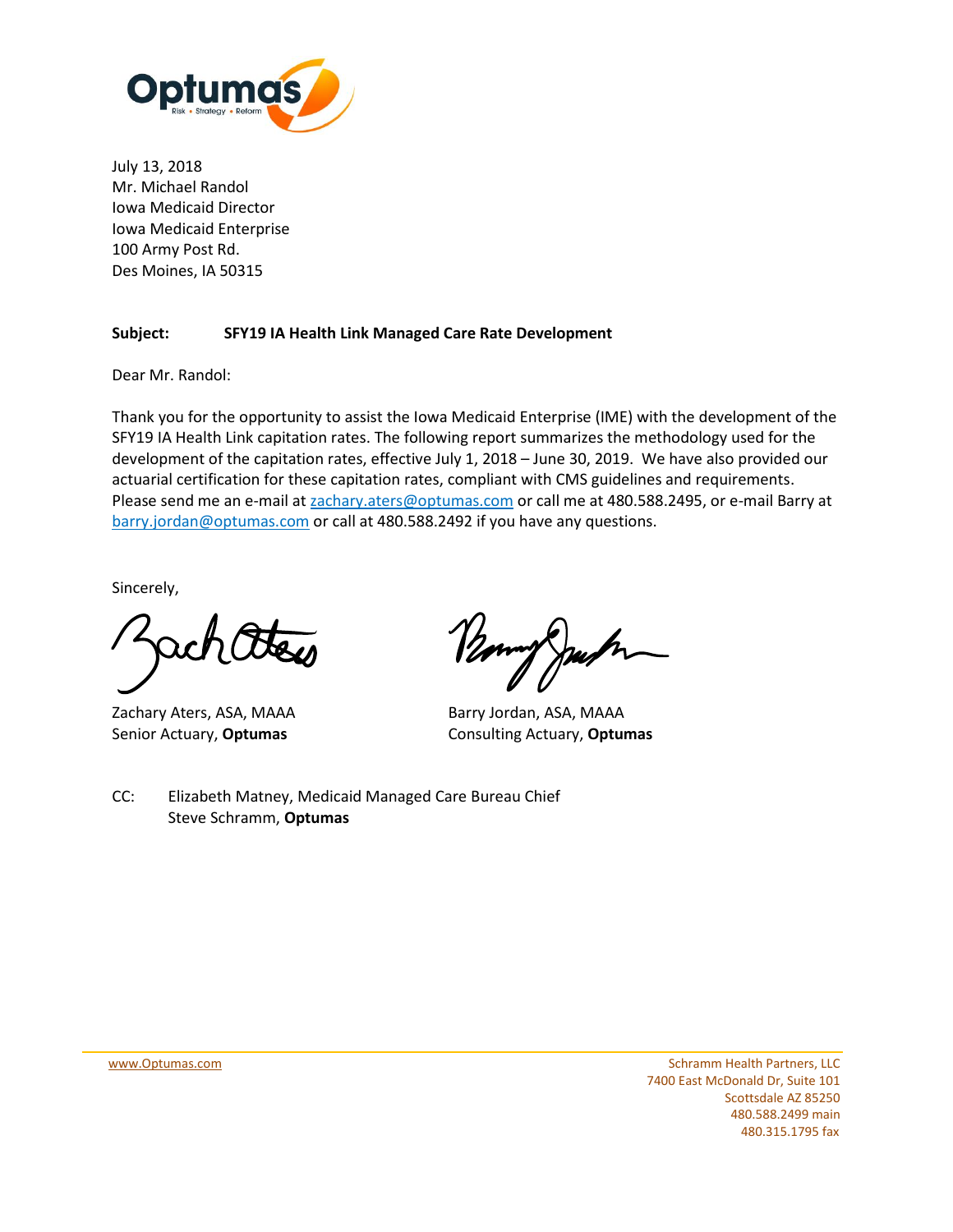# **Iowa Medicaid Enterprise**

# **IA Health Link Rate Development Actuarial Certification**

July 1, 2018 – June 30, 2019 Capitation Rates

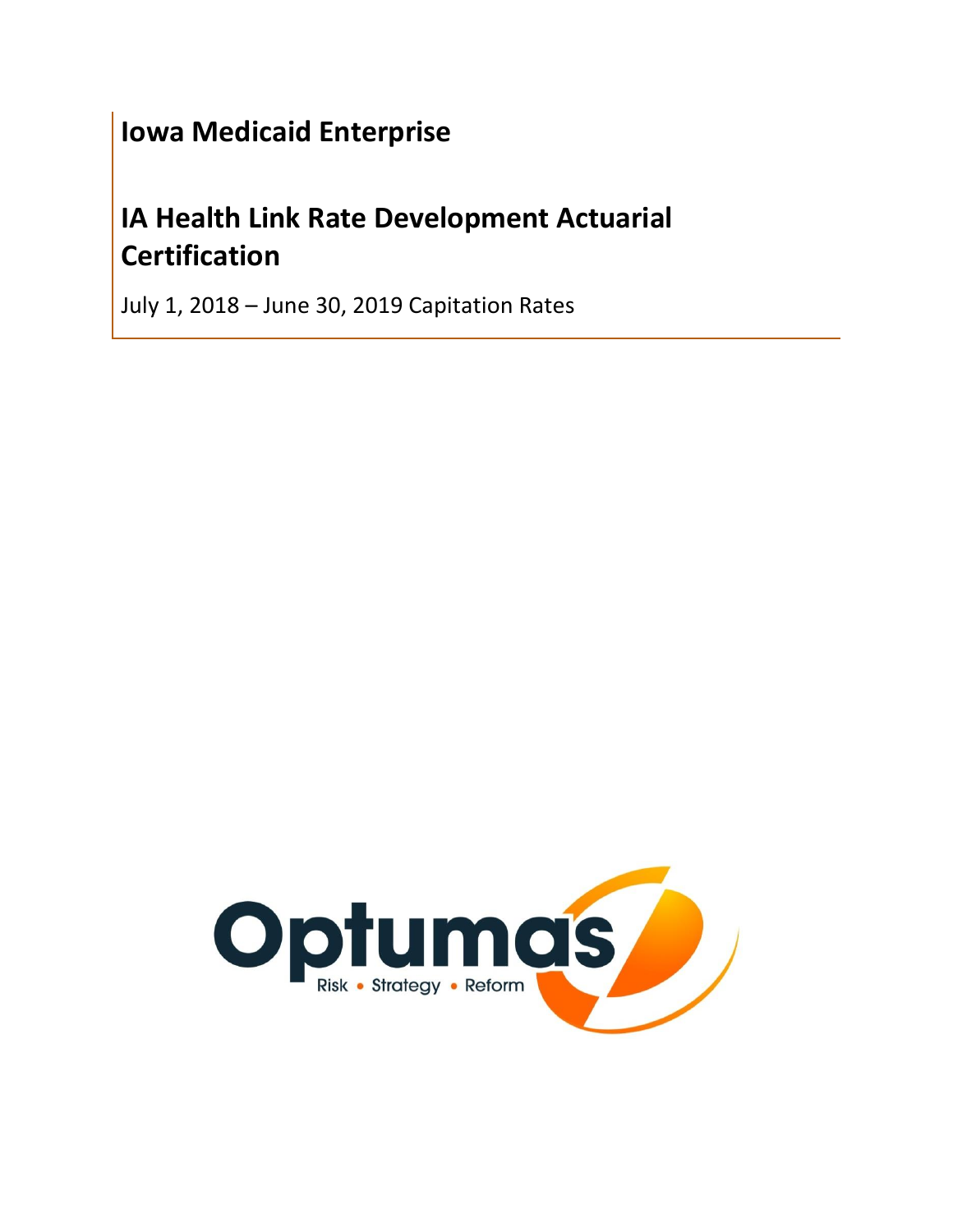## <span id="page-2-0"></span>**Table of Contents**

|           |                 | <b>TABLE OF CONTENTS</b>                                                                                                                                                                                                                                                                                                                                                                                                                                 |                                                                                 |
|-----------|-----------------|----------------------------------------------------------------------------------------------------------------------------------------------------------------------------------------------------------------------------------------------------------------------------------------------------------------------------------------------------------------------------------------------------------------------------------------------------------|---------------------------------------------------------------------------------|
|           |                 | <b>EXECUTIVE SUMMARY</b>                                                                                                                                                                                                                                                                                                                                                                                                                                 | 4                                                                               |
|           |                 | <b>BACKGROUND</b><br><b>SUMMARY OF CAPITATION RATES</b><br><b>FISCAL IMPACT ESTIMATE</b><br><b>RATE DEVELOPMENT SUMMARY</b>                                                                                                                                                                                                                                                                                                                              | 4<br>5<br>5<br>5                                                                |
|           |                 | <b>SECTION I. MEDICAID MANAGED CARE RATES</b>                                                                                                                                                                                                                                                                                                                                                                                                            | 6                                                                               |
| <u>1.</u> |                 | <b>GENERAL INFORMATION</b>                                                                                                                                                                                                                                                                                                                                                                                                                               | $\overline{ }$                                                                  |
|           | А.<br><b>B.</b> | <b>RATE DEVELOPMENT STANDARDS</b><br><b>CONTRACT PERIOD</b><br>I.<br><b>REQUIRED COMPONENTS</b><br>Ш.<br><b>DIFFERENCES AMONG CAPITATION RATES</b><br>III.<br><b>RATE CELL CROSS-SUBSIDIZATION</b><br>IV.<br><b>PROGRAM CHANGE DATES</b><br>V.<br>VI. GENERALLY ACCEPTED ACTUARIAL PRACTICES<br>VII. RATE CERTIFICATION PERIODS<br>VIII. AMENDMENTS<br><b>APPROPRIATE DOCUMENTATION</b>                                                                  | 7<br>$\overline{7}$<br>$\overline{7}$<br>10<br>10<br>10<br>10<br>10<br>10<br>11 |
|           |                 | DOCUMENTATION OF DATA, ASSUMPTIONS, AND METHODOLOGY<br>Ι.<br>II.<br><b>INDEX</b><br><b>FMAP</b><br>III.<br><b>RATE CHANGE COMPARISON</b><br>IV.                                                                                                                                                                                                                                                                                                          | 11<br>11<br>11<br>11                                                            |
| 2.        | <b>DATA</b>     |                                                                                                                                                                                                                                                                                                                                                                                                                                                          | 13                                                                              |
|           | А.<br><b>B.</b> | <b>RATE DEVELOPMENT STANDARDS</b><br><b>BASE DATA</b><br>L.<br><b>APPROPRIATE DOCUMENTATION</b><br><b>BASE DATA</b><br>I.<br><b>RATE DEVELOPMENT DATA</b><br>Ш.<br><b>ADJUSTMENTS</b><br>III.                                                                                                                                                                                                                                                            | 13<br>$1\bar{3}$<br>13<br>$1\bar{3}$<br>14<br>15                                |
| <u>3.</u> |                 | PROJECTED BENEFIT COSTS AND TRENDS                                                                                                                                                                                                                                                                                                                                                                                                                       | 21                                                                              |
|           | А.              | <b>RATE DEVELOPMENT STANDARDS</b><br>SERVICES ALLOWED<br>ı.<br><b>VARIATION OF ASSUMPTIONS</b><br>н.<br><b>TREND ASSUMPTIONS</b><br>III.<br><b>IN-LIEU-OF SERVICES</b><br>IV.<br><b>IMD BENEFITS</b><br>v.                                                                                                                                                                                                                                               | 21<br>21<br>21<br>21<br>21<br>21                                                |
|           | <b>B.</b>       | <b>IMD AS IN-LIEU-OF SERVICE</b><br>VI.<br><b>APPROPRIATE DOCUMENTATION</b><br><b>FINAL PROJECTED BENEFIT COSTS</b><br>I.<br><b>DEVELOPMENT OF PROJECTED COSTS</b><br>ΙΙ.<br><b>PROJECTED BENEFIT COST TRENDS</b><br>Ш.<br><b>MENTAL HEALTH PARITY AND ADDICTION EQUITY ACT</b><br>IV.<br><b>IN-LIEU-OF SERVICES</b><br>v.<br><b>RETROSPECTIVE ELIGIBILITY</b><br>VI.<br><b>CHANGES IN COVERED BENEFITS</b><br>VII.<br><b>IMPACT OF CHANGES</b><br>VIII. | 21<br>21<br>21<br>22<br>23<br>25<br>25<br>25<br>26<br>26                        |
|           | <b>Optumas</b>  | Risk<br>Strategy<br>Reform                                                                                                                                                                                                                                                                                                                                                                                                                               | $i   P \text{age}$                                                              |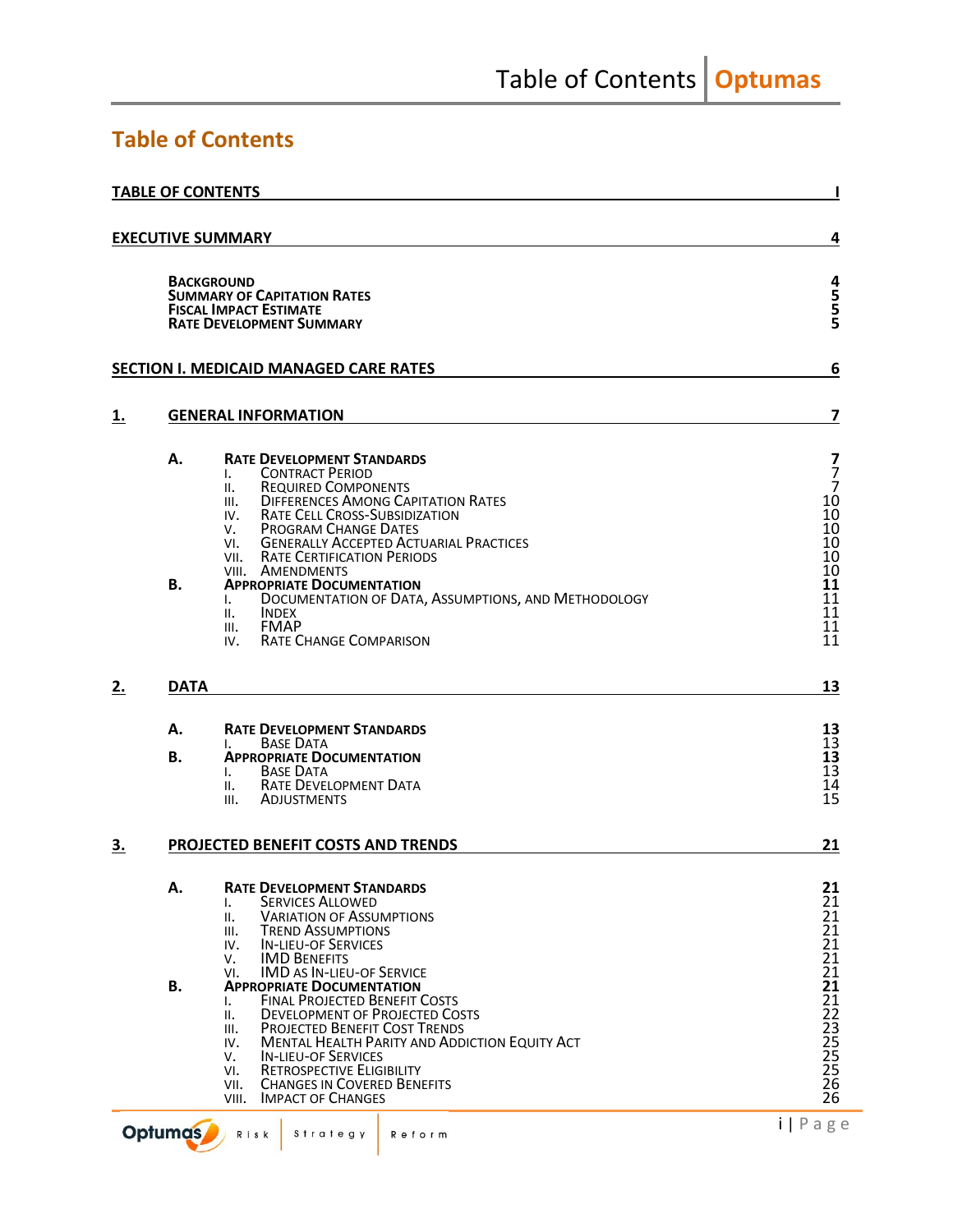Table of Contents **Optumas** 

| <u>4.</u> | SPECIAL CONTRACT PROVISIONS RELATED TO PAYMENT                                                                                                                                                                                                                                                                                                                                                                                                                             | 27                                                                          |
|-----------|----------------------------------------------------------------------------------------------------------------------------------------------------------------------------------------------------------------------------------------------------------------------------------------------------------------------------------------------------------------------------------------------------------------------------------------------------------------------------|-----------------------------------------------------------------------------|
|           | А.<br><b>INCENTIVE ARRANGEMENTS</b><br><b>B.</b><br><b>WITHHOLD ARRANGEMENTS</b><br>RATE DEVELOPMENT STANDARDS<br><b>APPROPRIATE DOCUMENTATION</b><br>н.<br>C.<br><b>RISK-SHARING MECHANISMS</b><br><b>RATE DEVELOPMENT STANDARDS</b><br>L.<br><b>APPROPRIATE DOCUMENTATION</b><br>Ш.<br>D.<br><b>DELIVERY SYSTEM AND PROVIDER PAYMENT INITIATIVES</b><br>Е.<br><b>PASS-THROUGH PAYMENTS</b><br>RATE DEVELOPMENT STANDARDS<br>L.<br><b>APPROPRIATE DOCUMENTATION</b><br>Ш. | 27<br>27<br>27<br>27<br>28<br>28<br>28<br>28<br>28<br>28<br>$\overline{29}$ |
| <u>5.</u> | <b>PROJECTED NON-BENEFIT COSTS</b>                                                                                                                                                                                                                                                                                                                                                                                                                                         | 31                                                                          |
|           | А.<br><b>RATE DEVELOPMENT STANDARDS</b><br><b>REQUIRED COMPONENTS</b><br>L.<br>PMPM AND PERCENTAGE OF CAPITATION RATES<br>Ш.<br>III.<br><b>VARIATIONS</b><br><b>HEALTH INSURANCE PROVIDERS FEE</b><br>IV.<br>Β.<br><b>APPROPRIATE DOCUMENTATION</b><br><b>DEVELOPMENT</b><br>Ι.<br><b>COST CATEGORIES</b><br>II.<br><b>HEALTH INSURANCE PROVIDERS FEE</b><br>III.                                                                                                          | 31<br>31<br>31<br>31<br>31<br>31<br>31<br>32<br>32                          |
| <u>6.</u> | RISK ADJUSTMENT AND ACUITY ADJUSTMENTS                                                                                                                                                                                                                                                                                                                                                                                                                                     | 33                                                                          |
|           | А.<br><b>RISK DEVELOPMENT STANDARDS</b><br><b>RISK ADJUSTMENT</b><br>I.<br><b>METHODOLOGY</b><br>Ш.<br><b>ACUITY ADJUSTMENT</b><br>III.<br>В.<br><b>APPROPRIATE DOCUMENTATION</b><br>PROSPECTIVE RISK ADJUSTMENT<br>Ι.<br><b>RETROSPECTIVE RISK ADJUSTMENT</b><br>Ш.<br><b>CHANGES TO RISK ADJUSTMENT MODEL AND BUDGET NEUTRALITY</b><br>III.<br><b>ACUITY ADJUSTMENT</b><br>IV.                                                                                           | 33<br>33<br>33<br>33<br>35<br>35<br>$\overline{35}$<br>$\overline{35}$      |
|           | SECTION II. MEDICAID MANAGED CARE RATES WITH LONG-TERM SERVICES AND SUPPORTS                                                                                                                                                                                                                                                                                                                                                                                               | 36                                                                          |
| <u>1.</u> | <b>MANAGED LONG-TERM SERVICES AND SUPPORTS</b>                                                                                                                                                                                                                                                                                                                                                                                                                             | <u>37</u>                                                                   |
|           | А.<br><b>REQUIRED CONTENT</b><br>В.<br><b>RATE DEVELOPMENT STANDARDS</b><br><b>RATE BLENDING</b><br>L.<br>C.<br><b>APPROPRIATE DOCUMENTATION</b><br><b>PAYMENT STRUCTURES</b><br>L.<br><b>NON-BENEFIT COSTS</b><br>Ш.<br><b>SOURCES</b><br>III.                                                                                                                                                                                                                            | 37<br>37<br>37<br>37<br>$\overline{37}$<br>38<br>38                         |
|           | SECTION III. NEW ADULT GROUP CAPITATION RATES                                                                                                                                                                                                                                                                                                                                                                                                                              | 39                                                                          |
| <u>1.</u> | <b>DATA</b>                                                                                                                                                                                                                                                                                                                                                                                                                                                                | 40                                                                          |
|           | А.<br><b>NEW ADULT GROUP DATA</b><br>В.<br><b>PREVIOUS RATING PERIODS</b><br><b>NEW DATA</b>                                                                                                                                                                                                                                                                                                                                                                               | 40<br>40<br>40                                                              |
|           | <b>Optumas</b><br>Strategy<br>Risk<br>Reform                                                                                                                                                                                                                                                                                                                                                                                                                               | $ii   P \nexists g e$                                                       |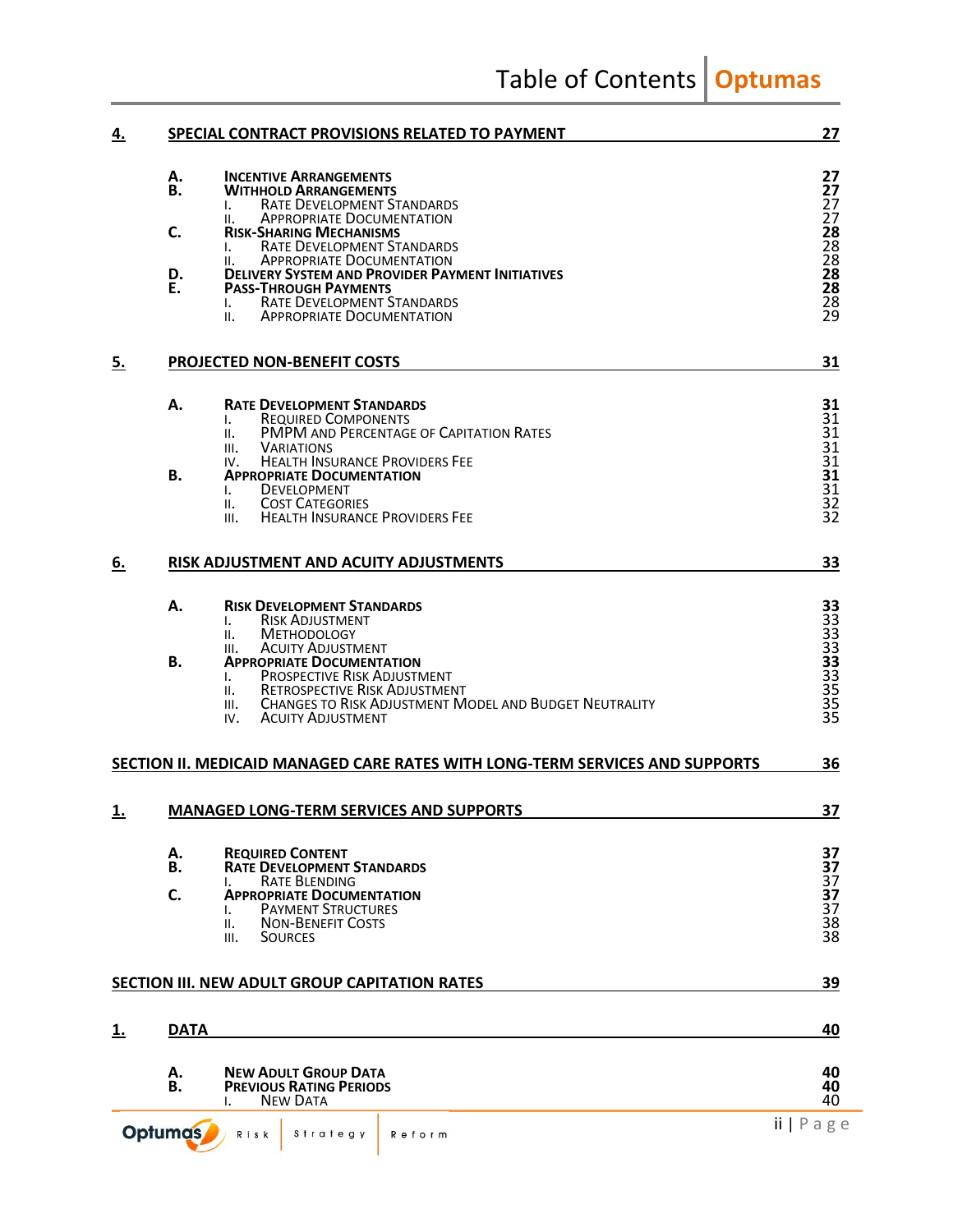Table of Contents **Optumas** 

|           | <b>MONITOR COSTS</b><br>н.<br><b>ACTUAL EXPERIENCE COMPARED WITH EXPECTATIONS</b><br>III.<br><b>ADJUSTMENT FOR DIFFERENCES</b><br>IV.                                                                                                                                                                                                                           | 40<br>40<br>40                                            |
|-----------|-----------------------------------------------------------------------------------------------------------------------------------------------------------------------------------------------------------------------------------------------------------------------------------------------------------------------------------------------------------------|-----------------------------------------------------------|
| 2.        | PROJECTED BENEFIT COSTS                                                                                                                                                                                                                                                                                                                                         | 41                                                        |
|           | А.<br><b>NEW ADULT GROUP PROJECTION ISSUES</b><br>NEW ADULT GROUPS COVERED IN PREVIOUS RATING PERIODS<br><b>B.</b><br><b>KEY ASSUMPTIONS</b><br><b>ACUITY ADJUSTMENTS</b><br>I.<br><b>PENT-UP DEMAND</b><br>II.<br><b>ADVERSE SELECTION</b><br>III.<br><b>DEMOGRAPHICS</b><br>IV.<br><b>REIMBURSEMENT AND NETWORKS</b><br>V.<br><b>OTHER ADJUSTMENTS</b><br>VI. | 41<br>41<br>41<br>41<br>41<br>41<br>$4\overline{1}$<br>41 |
|           | C.<br><b>BENEFIT PLAN CHANGES</b><br>D.<br><b>OTHER MATERIAL CHANGES</b>                                                                                                                                                                                                                                                                                        | $\frac{42}{42}$                                           |
| 3.        | PROJECTED NON-BENEFIT COSTS                                                                                                                                                                                                                                                                                                                                     |                                                           |
|           | А.<br><b>REQUIRED COMPONENTS</b><br><b>CHANGES IN METHODOLOGY</b><br>I.<br><b>CHANGES IN ASSUMPTIONS</b><br>н.<br>В.<br><b>KEY ASSUMPTIONS</b>                                                                                                                                                                                                                  | 43<br>43<br>43<br>$\overline{43}$                         |
| <u>4.</u> | <b>FINAL CERTIFIED RATES</b>                                                                                                                                                                                                                                                                                                                                    | 44                                                        |
|           | Α.<br><b>REQUIRED COMPONENTS</b><br><b>COMPARISON TO PREVIOUS RATES</b><br>I.<br><b>OTHER MATERIAL CHANGES</b><br>II.                                                                                                                                                                                                                                           | 44<br>44<br>44                                            |
| 5.        | <b>RISK MITIGATION STRATEGIES</b>                                                                                                                                                                                                                                                                                                                               |                                                           |
|           | А.<br><b>DESCRIPTION OF STRATEGY</b><br>В.<br><b>COMPARISON TO PREVIOUS PERIOD</b><br><b>CHANGES IN STRATEGY</b><br>Ι.<br><b>RATIONALE FOR CHANGE</b><br>Ш.<br><b>EXPERIENCE AND RESULTS</b><br>III.                                                                                                                                                            | 45<br>45<br>$\frac{45}{45}$                               |
|           | <b>ACTUARIAL CERTIFICATION LETTER</b>                                                                                                                                                                                                                                                                                                                           | 46                                                        |
|           | <b>APPENDICES</b>                                                                                                                                                                                                                                                                                                                                               | 47                                                        |

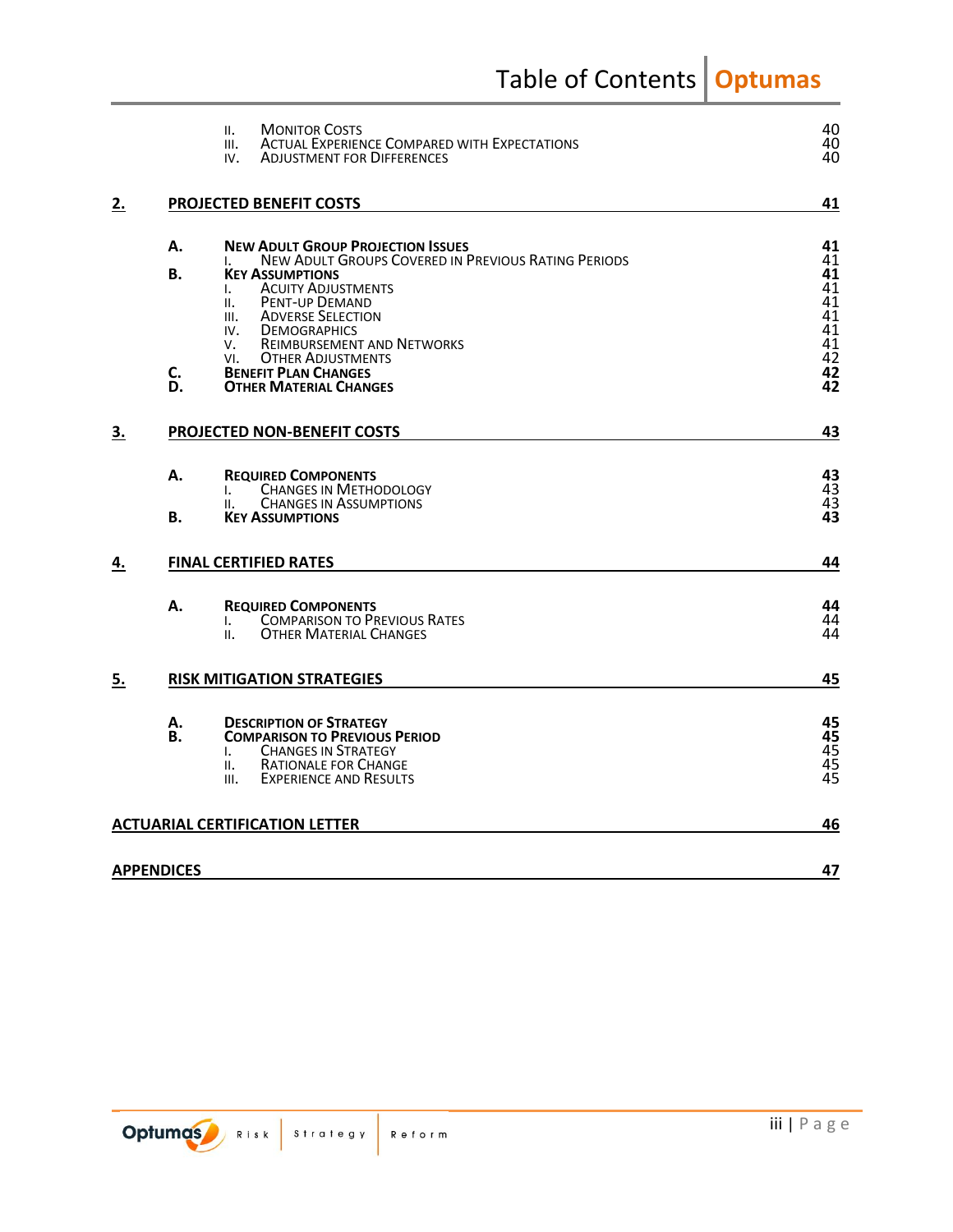## <span id="page-5-0"></span>**Executive Summary**

## <span id="page-5-1"></span>**Background**

The Iowa Department of Human Services developed the IA Health Link program by contracting with three Managed Care Organizations (MCOs) to begin service on April 1, 2016 as part of the Medicaid Modernization initiative. Most existing Medicaid members were enrolled on April 1, 2016 and most new members will also be enrolled in IA Health Link. Some Medicaid members will continue to be served through Medicaid Fee-For-Service. The objectives of this initiative are to improve quality and access to care, promote accountability for patient outcomes, and create a more predictable and sustainable budget.

This document offers an explanation of the methodologies used in the development of the capitation rates for the program effective SFY19 (July 1, 2018 through June 30, 2019). Iowa Medicaid Enterprise (IME) had used another vendor to develop capitation rates prior to SFY19 and has contracted with **Optumas** to develop actuarially sound capitation rates for the IA Health Link program effective SFY19.

Through a collaborative approach, IME, the participating MCOs, and **Optumas** worked to develop additional cost-saving interventions that could be implemented throughout SFY19. These interventions are expected to take effect on different dates throughout the SFY19 contract period. **Optumas** has developed the rates for IME to be operationalized in three "tiers" throughout the year. These tiers take into account the interventions that are expected to be in place during each respective time period and are grouped as follows:

- Tier 1: July 1, 2018 September 30, 2018
- Tier 2: October 1, 2018 December 31, 2018
- Tier 3: January 1, 2019 June 30, 2019

For purposes of this rate certification, the blended annual rates (25% Tier 1, 25% Tier 2, and 50% Tier 3) and figures will be shown, unless otherwise described. If the interventions do not go into effect on the dates currently expected an update to this rate certification may be required, and in this scenario will be submitted to account for necessary changes to the rates.

AmeriHealth Caritas Iowa Inc. withdrew from IA Health Link effective November 30, 2017. The majority of members previously enrolled with AmeriHealth were transitioned to UnitedHealthcare Plan of the River Valley, Inc. with coverage beginning December 1, 2017; approximately 10,000 members were temporarily enrolled in Fee-For-Service (FFS) but have since been enrolled in Amerigroup as of March 1, 2018. The rates in this document were developed with the expectation that members enrolled in the IA Health Link program will be covered by the two MCOs currently operating in SFY19.

As consulting actuaries to IME, **Optumas** worked with the State to create a rate setting methodology determined to be most appropriate for the SFY19 IA Health Link capitation rates. **Optumas** worked to ensure the methodology used to develop these rates complies with the Centers for Medicare & Medicaid Services (CMS) guidance for the development of actuarially sound rates. This document is structured consistent with the CMS "2018-2019 Medicaid Managed Care Rate Development Guide". The final rates were developed according to actuarially sound principles and reasonably reflect the experience projected for the SFY19 IA Health Link program.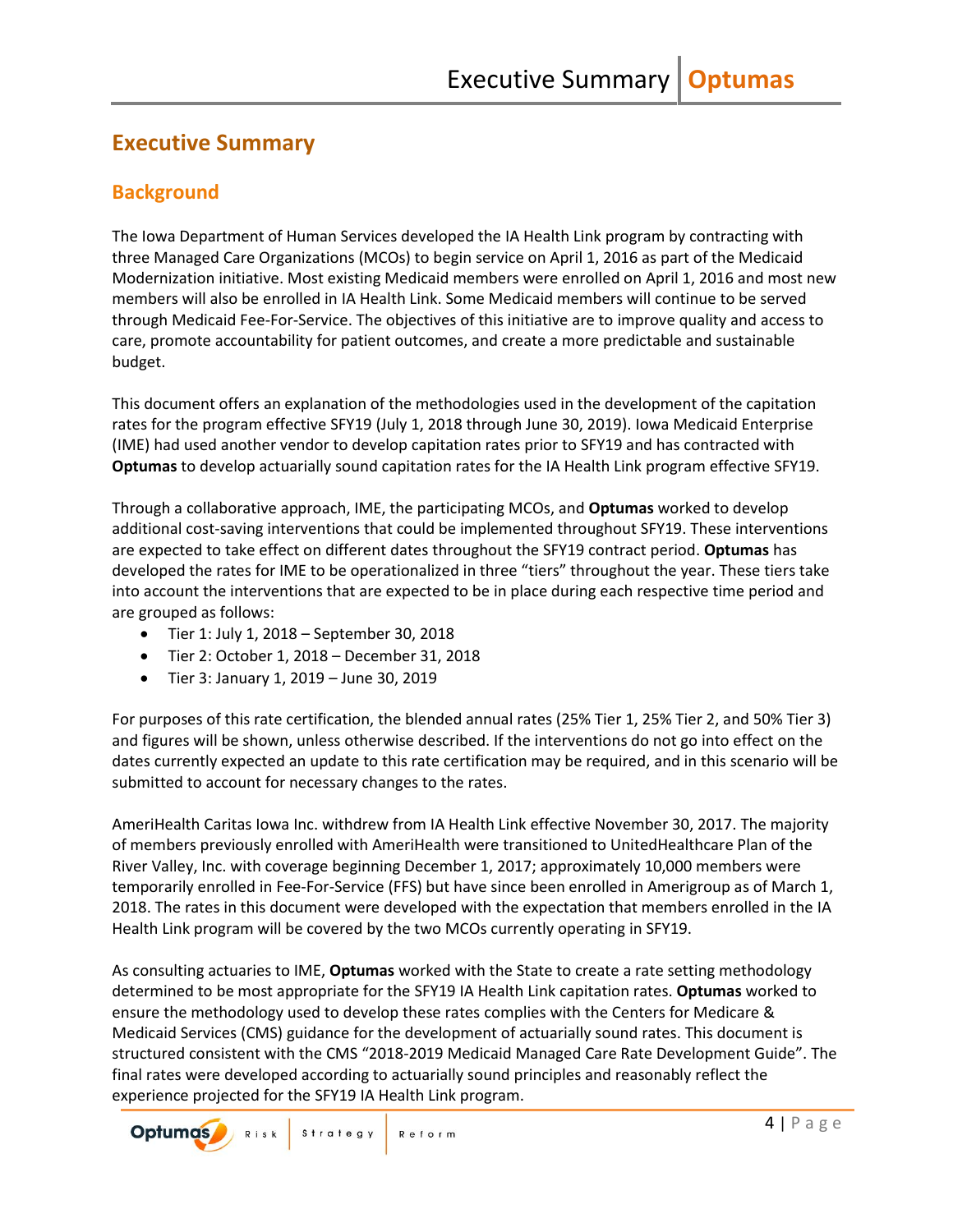### <span id="page-6-0"></span>**Summary of Capitation Rates**

In developing the SFY19 capitation rates, **Optumas** developed a methodology that adheres to guidance provided by CMS in accordance with 42 CFR 438.4, the CMS standards for developing actuarially sound capitation rates for Medicaid managed care programs. CMS defines actuarially sound rates as meeting the following criteria:

- 1. They have been developed in accordance with generally accepted actuarial principles and practices,
- 2. They are appropriate for the populations to be covered and the services to be furnished under the contract, and
- 3. They have been certified by an actuary who meets the qualification standards established by the American Academy of Actuaries and follows practice standards established by the Actuarial Standards Board.

**Optumas** specifically considered the following Actuarial Standards of Practice (ASOPs) when developing the IA Health Link capitation rates:

- ASOP 5 Incurred Health and Disability Claim
- ASOP 23 Data Quality
- ASOP 41 Actuarial Communications
- ASOP 45 The Use of Health Status Based Risk Adjustment Methodologies
- ASOP 49 Medicaid Managed Care Capitation Rate Development and Certification

As the consulting actuaries to the State of Iowa for the IA Health Link capitation rates, **Optumas** worked in conjunction with the State to develop an appropriate rate setting methodology. The State and **Optumas** worked in partnership to ensure that the necessary adjustments were made resulting in reasonable, appropriate and attainable rates for the expected experience in the contract period. **Optumas** applied the above criteria within the development of the methodology for calculating capitation rates for the SFY19 contract period. The body of this document outlines the 2018-2019 CMS Consultation guide with compliance to each section discussed in detail. The certified capitation rates for the IA Health Link managed care program gross of withholds and pass-throughs, effective July 1, 2018 - June 30, 2019, can be found in Appendix I.A.

### <span id="page-6-1"></span>**Fiscal Impact Estimate**

The estimated aggregate fiscal impact of the SFY19 IA Health Link rate changes is an increase of \$344.2M based on SFY17 enrollment, which is the base data time period used for rate development. The fiscal impact of the SFY19 certified capitation rates, gross withhold, net pass-throughs, compared to the SFY18 capitation rates, gross withhold, net pass-throughs are shown in Appendix II.A.

### <span id="page-6-2"></span>**Rate Development Summary**

A brief description of each component in the rate development process is shown in Appendix II.B., including which components are relevant to each rate Tier. Each step of the SFY19 rate development will be discussed in further detail throughout the remainder of the document.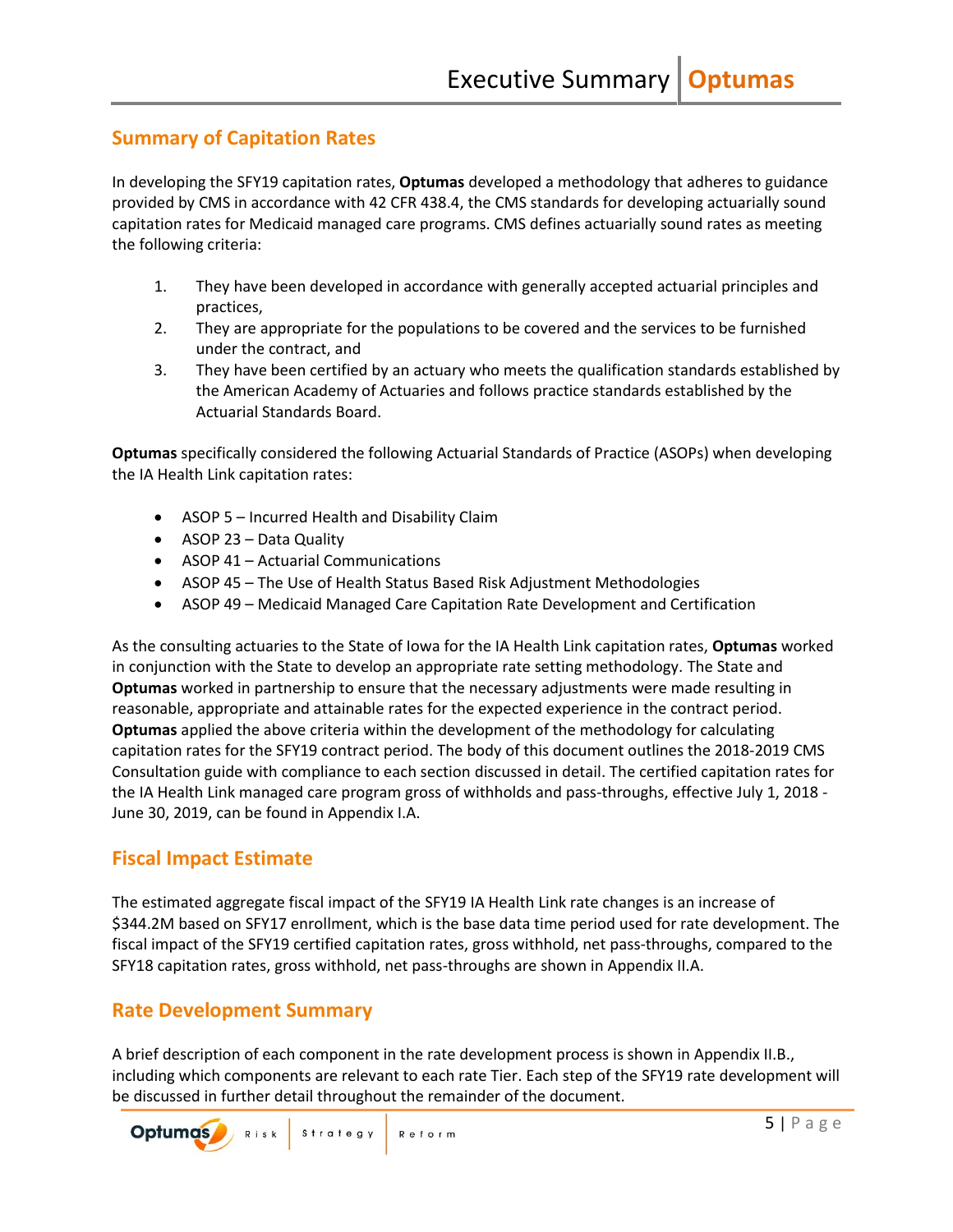<span id="page-7-0"></span>**Section I. Medicaid Managed Care Rates**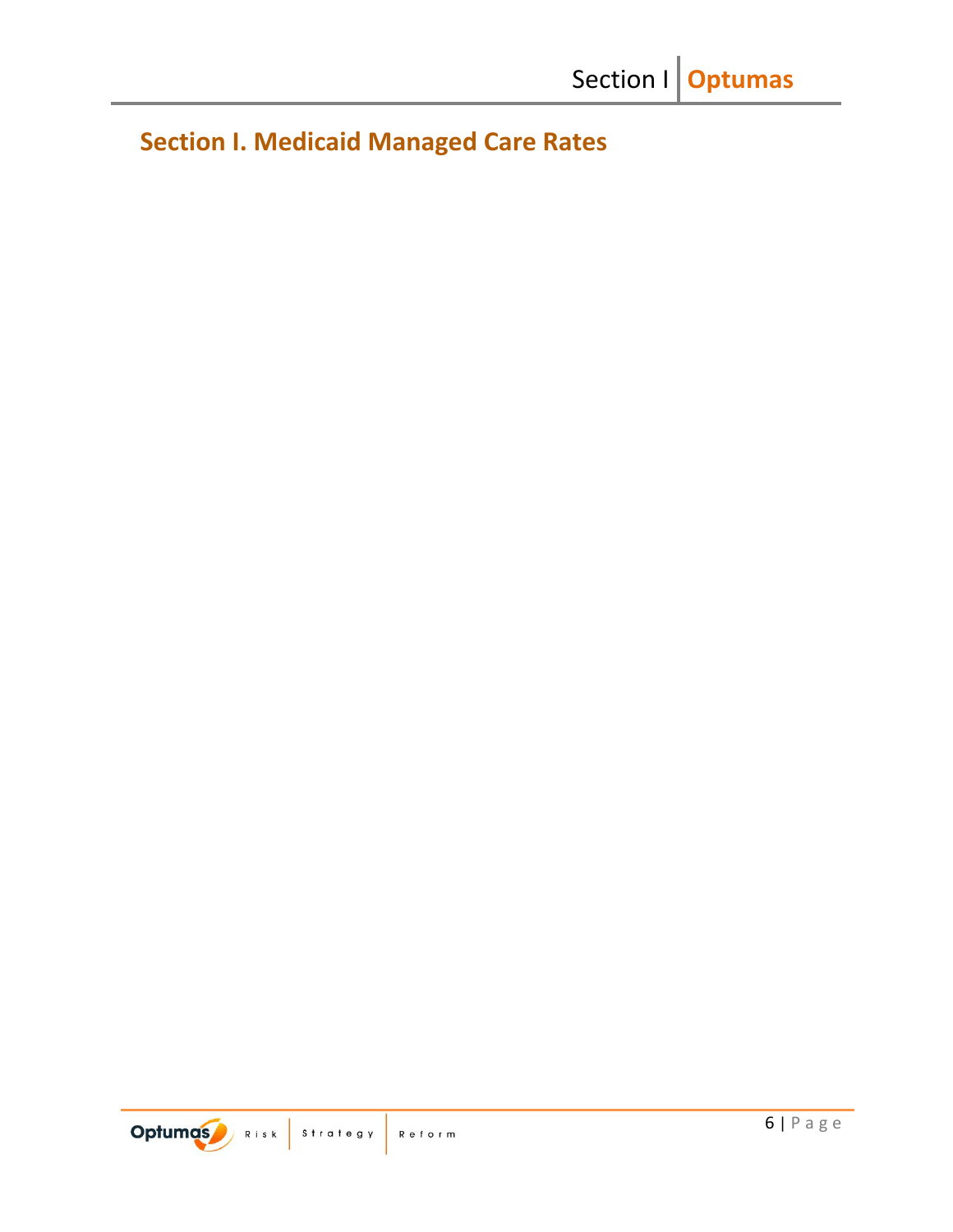## <span id="page-8-0"></span>**1. General Information**

## <span id="page-8-1"></span>**A. Rate Development Standards**

### <span id="page-8-2"></span>**i. Contract Period**

The rates contained in this certification are effective for the 12-month fiscal year period of July 1, 2018 through June 30, 2019 (SFY19) and are broken into three tiers as described in the Executive Summary of this report.

### <span id="page-8-3"></span>**ii. Required Components**

### *Letter from Certifying Actuary*

The rates contained in this document have been certified by Zach Aters, Member of the American Academy of Actuaries (MAAA), and an Associate of the Society of Actuaries (ASA) and Barry Jordan, Member of the American Academy of Actuaries (MAAA), and an Associate of the Society of Actuaries (ASA). Mr. Aters and Mr. Jordan meet the requirements for an actuary in 42 CFR §438.2 and have certified that the final capitation rates meet the standards in 42 CFR §438.3(c), 438.3(e), 438.4 (excluding paragraph (b)(9)), 438.5, 438.6, and 438.7. A letter from Mr. Aters and Mr. Jordan is included at the end of this document.

### *Final Certified Capitation Rates*

The final and certified capitation rates for all rate cells are provided in Appendix I.A in accordance with 42 CFR §438.4(b)(4) and 42 CFR §438.3(c)(1)(i).

### *Description of Program*

The Iowa Department of Human Services (State) developed the IA Health Link program by contracting with three Managed Care Organizations (MCOs) to begin service on April 1, 2016 as part of the Medicaid Modernization initiative. Most existing Medicaid members were enrolled on April 1, 2016 and most new members will also be enrolled in IA Health Link. Some Medicaid members will continue to be served through Medicaid Fee-For-Service. The objectives of this initiative are to improve quality and access to care, promote accountability for patient outcomes, and create a more predictable and sustainable budget.

Amerigroup Iowa, Inc. (Amerigroup), AmeriHealth Caritas Iowa Inc. (AmeriHealth) and UnitedHealthcare Plan of the River Valley, Inc. (United) enrolled members statewide effective April 1, 2016. AmeriHealth withdrew from IA Health Link effective November 30, 2017. The majority of members previously enrolled with AmeriHealth were transitioned to United with coverage beginning December 1, 2017; approximately 10,000 members were temporarily enrolled in FFS but have since been enrolled in Amerigroup as of March 1, 2018. The rates detailed in this certification letter are effective SFY19 and have been developed with the expectation that members enrolled in IA Health Link will be covered by Amerigroup and United.

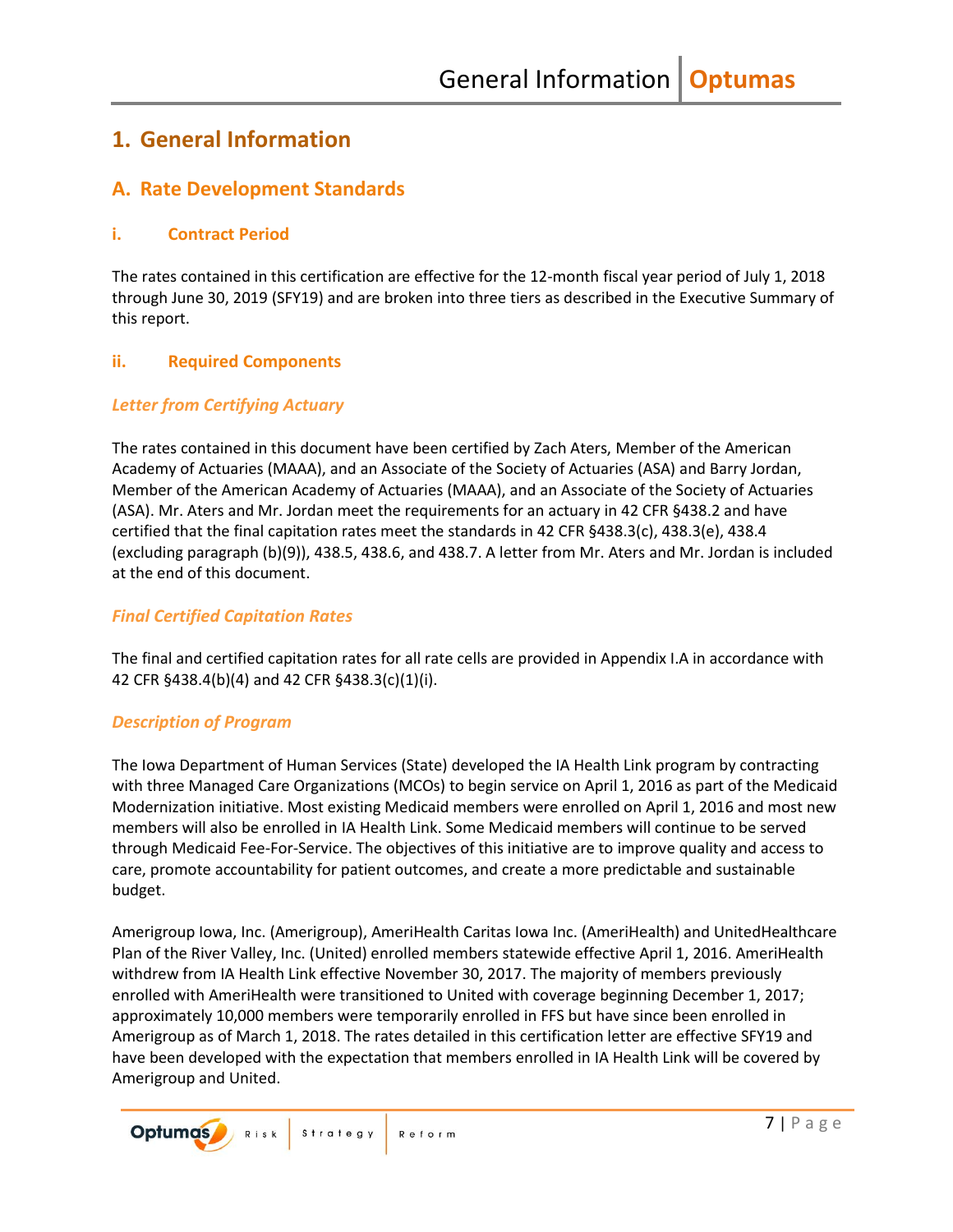MCOs participating in the IA Health Link program are required to provide benefits that include physical health, long-term supports and services, behavioral health, and pharmacy prescriptions. These MCOs are not at-risk for certain high-cost drugs which are reimbursed outside of the capitation rates and reimbursed via invoice by IME. The list of drugs excluded from the capitation rates is included in Appendix II.C. Dental services and the Program of All-Inclusive Care for the Elderly (PACE) are covered under separate managed care programs. The base data was summarized into similar service categories that included those required to be provided by the MCOs, referred to as the following Categories of Service (COS):

| <b>Categories of Service (COS)</b>                    |                                               |  |
|-------------------------------------------------------|-----------------------------------------------|--|
| <b>Behavioral Health - Inpatient</b>                  | Laboratory (Lab)/Radiology (Rad)              |  |
| <b>Behavioral Health - Outpatient</b>                 | <b>Nursing Home and Hospice</b>               |  |
| <b>Behavioral Health - Professional</b>               | <b>Other Care</b>                             |  |
| <b>Day Services</b>                                   | <b>Other Home- and Community-Based (HCBS)</b> |  |
|                                                       | <b>Services</b>                               |  |
| <b>Durable Medical Equipment (DME)/Prosthetics</b>    | <b>Outpatient – Emergency Room</b>            |  |
| <b>Family Planning</b>                                | <b>Outpatient - Non-Emergency Room</b>        |  |
| <b>Federally-Qualified Health Center (FQHC)/Rural</b> | <b>Outpatient - Professional</b>              |  |
| <b>Health Center (RHC)</b>                            |                                               |  |
| <b>Home Health</b>                                    | Pharmacy                                      |  |
| Intermediate Care Facility for the Intellectually     | <b>Professional Office</b>                    |  |
| Disabled (ICF/ID)                                     |                                               |  |
| Inpatient                                             | Transportation                                |  |
| <b>Inpatient - Professional</b>                       | Waiver                                        |  |

MCOs participating in the IA Health Link program are required to provide benefits for all populations eligible for the IA Health Link program. Populations have been grouped by similar risk patterns and specific rates have been set for each rate cell in accordance with 42 CFR §438.4(b)(4) and 438.7(c). For summary purposes, these rate cells have been grouped into the following Categories of Aid (COA):

| <b>Rate Cell</b>                                    | <b>Category of Aid (COA)</b> |
|-----------------------------------------------------|------------------------------|
| Children 0-59 days old, Male and Female (M&F)       | Children                     |
| Children 60-364 days M&F                            | Children                     |
| Children 1-4 M&F                                    | Children                     |
| Children 5-14 M&F                                   | Children                     |
| Children 15-20 F                                    | Children                     |
| Children 15-20 M                                    | Children                     |
| Children's Health Insurance Program (CHIP) - Hawk-i | Children                     |
| <b>Non-Expansion Adults 21-34 F</b>                 | <b>TANF Adult</b>            |
| <b>Non-Expansion Adults 21-34 M</b>                 | <b>TANF Adult</b>            |
| <b>Non-Expansion Adults 35-49 F</b>                 | <b>TANF Adult</b>            |
| <b>Non-Expansion Adults 35-49 M</b>                 | <b>TANF Adult</b>            |
| <b>Non-Expansion Adults 50+ M&amp;F</b>             | <b>TANF Adult</b>            |
| <b>Pregnant Women</b>                               | Pregnant Women               |
| Wellness Plan (WP) 19-24 F (Medically Exempt)       | <b>Wellness Plan</b>         |
| WP 19-24 M (Medically Exempt)                       | <b>Wellness Plan</b>         |
| WP 25-34 F (Medically Exempt)                       | <b>Wellness Plan</b>         |
| WP 25-34 M (Medically Exempt)                       | <b>Wellness Plan</b>         |

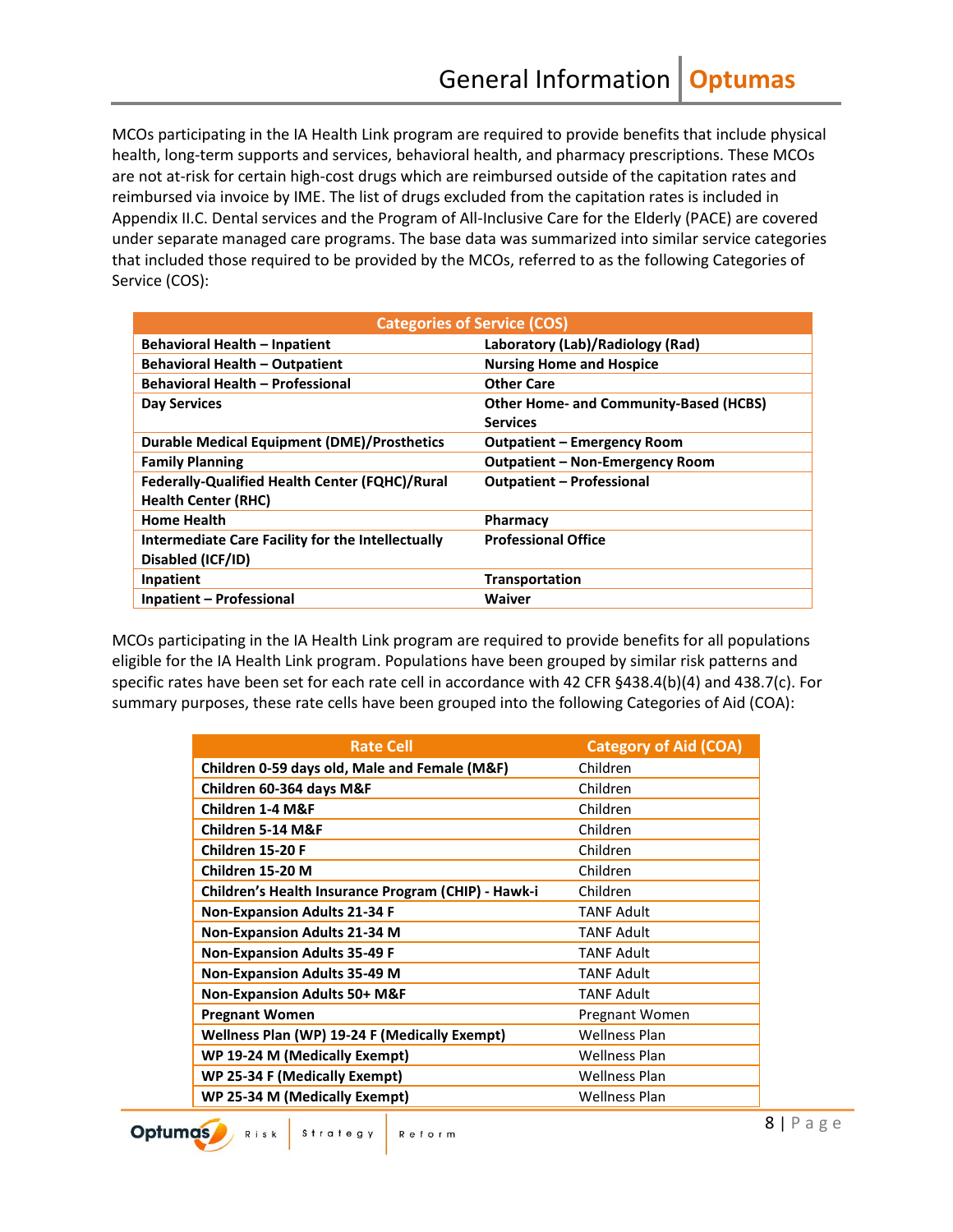General Information **Optumas**

| <b>Rate Cell</b>                                    | <b>Category of Aid (COA)</b> |
|-----------------------------------------------------|------------------------------|
| WP 35-49 F (Medically Exempt)                       | <b>Wellness Plan</b>         |
| WP 35-49 M (Medically Exempt)                       | <b>Wellness Plan</b>         |
| WP 50+ M&F (Medically Exempt)                       | <b>Wellness Plan</b>         |
| WP 19-24 F (Non-Medically Exempt)                   | <b>Wellness Plan</b>         |
| WP 19-24 M (Non-Medically Exempt)                   | <b>Wellness Plan</b>         |
| WP 25-34 F (Non-Medically Exempt)                   | <b>Wellness Plan</b>         |
| WP 25-34 M (Non-Medically Exempt)                   | <b>Wellness Plan</b>         |
| WP 35-49 F (Non-Medically Exempt)                   | <b>Wellness Plan</b>         |
| WP 35-49 M (Non-Medically Exempt)                   | <b>Wellness Plan</b>         |
| WP 50+ M&F (Non-Medically Exempt)                   | <b>Wellness Plan</b>         |
| Aged, Blind, and Disabled (ABD) Non-Dual <21 M&F    | Disabled                     |
| ABD Non-Dual 21+ M&F                                | Disabled                     |
| <b>Residential Care Facility</b>                    | <b>Disabled</b>              |
| <b>Breast and Cervical Cancer</b>                   | <b>Disabled</b>              |
| Dual Eligible 0-64 M&F                              | Dual                         |
| Dual Eligible 65+ M&F                               | Dual                         |
| <b>Custodial Care Nursing Facility &lt;65</b>       | Institutional                |
| <b>Custodial Care Nursing Facility 65+</b>          | Institutional                |
| <b>Elderly HCBS Waiver</b>                          | Waiver                       |
| <b>Non-Dual Skilled Nursing Facility</b>            | Institutional                |
| Dual HCBS Waivers: Physically Disabled (PD); Health | Waiver                       |
| and Disability (H&D)                                |                              |
| Non-Dual HCBS Waivers: PD; H&D AIDS                 | Waiver                       |
| <b>Brain Injury HCBS Waiver</b>                     | Waiver                       |
| ICF/ID                                              | Institutional                |
| <b>State Resource Center</b>                        | Institutional                |
| <b>Intellectual Disability HCBS Waiver</b>          | Waiver                       |
| Psychiatric Mental Institute for Children (PMIC)    | Institutional                |
| <b>Children's Mental Health HCBS Waiver</b>         | Waiver                       |
| CHIP - Children 0-59 days M&F                       | Children                     |
| CHIP - Children 60-364 days M&F                     | Children                     |
| CHIP - Children 1-4 M&F                             | Children                     |
| CHIP - Children 5-14 M&F                            | Children                     |
| CHIP - Children 15-20 F                             | Children                     |
| CHIP - Children 15-20 M                             | Children                     |
| <b>TANF Maternity Case Rate</b>                     | <b>Maternity Case Rate</b>   |
| <b>Pregnant Women Maternity Case Rate</b>           | <b>Maternity Case Rate</b>   |

The certification letter includes documentation for the following special contract provisions related to payment underlying the capitation rates:

- Withhold arrangement,
- Minimum medical loss ratio requirement, and
- Pass-through payments

No retroactive adjustments to the capitation rates are being made at this time for the SFY19 contract period.

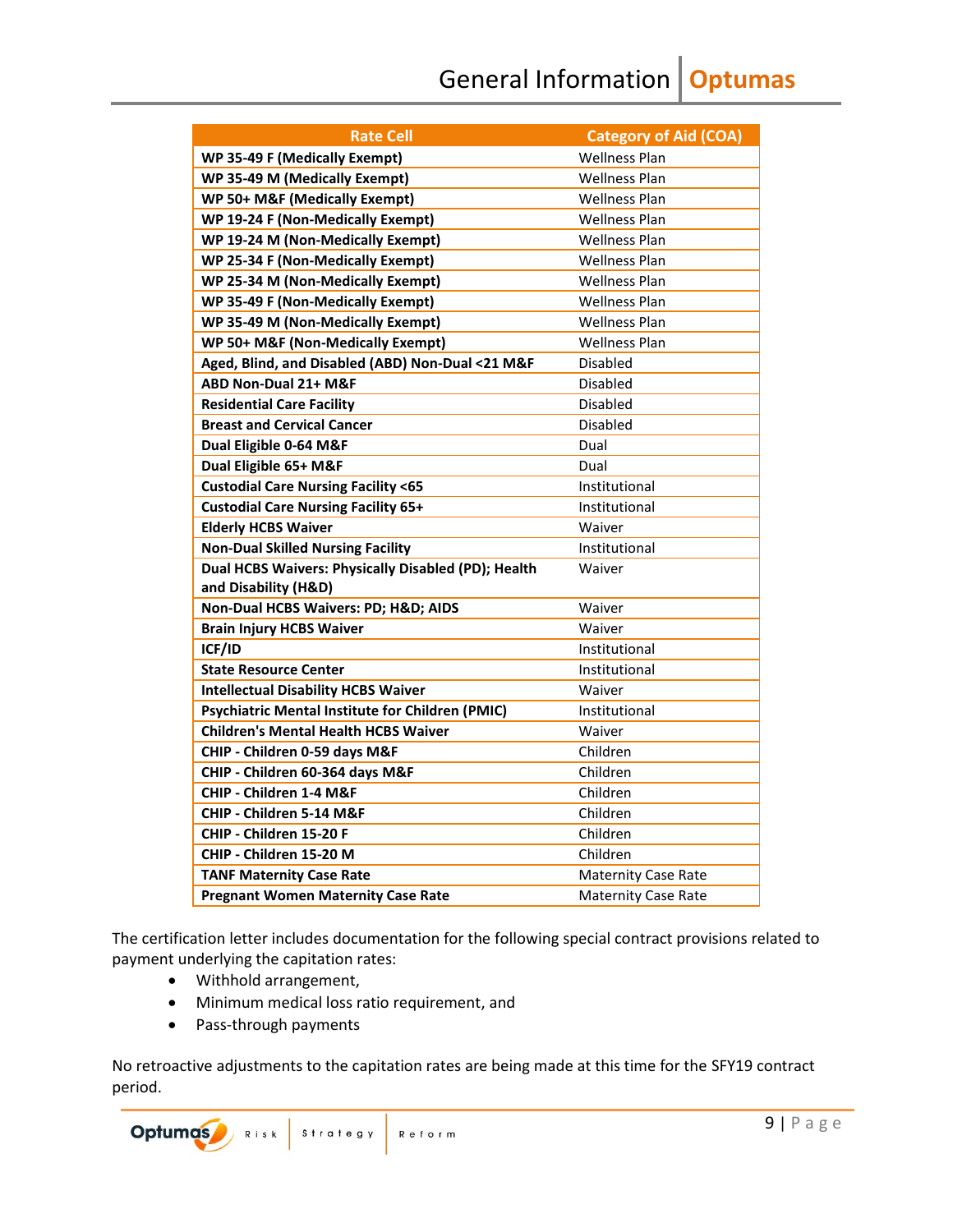### <span id="page-11-0"></span>**iii. Differences Among Capitation Rates**

All proposed differences among the SFY19 IA Health Link capitation rates according to covered populations are based on valid rate development standards, not based on the rate of federal financial participation associated with the covered populations.

### <span id="page-11-1"></span>**iv. Rate Cell Cross-Subsidization**

Payments from any rate cell within the SFY19 IA Health Link capitation rates do not cross-subsidize and are not cross-subsidized by payments from any other rate cell.

### <span id="page-11-2"></span>**v. Program Change Dates**

The effective dates of changes to the Medicaid managed care program are consistent with the assumptions used to develop the capitation rates and are described in greater detail in Section I. 2. in this document.

### <span id="page-11-3"></span>**vi. Generally Accepted Actuarial Practices**

### *Reasonable, Appropriate, and Attainable Costs*

All adjustments to the capitation rates, or to any portion of the capitation rates, reflect reasonable, appropriate, and attainable costs in the actuary's judgment and are included in the rate certification.

### *Adjustments Outside the Rate Setting Process*

Adjustments to the rates that are performed outside of the rate setting process described in the rate certification are not considered actuarially sound under 42 CFR §438.4. Therefore, no adjustments are made outside of the rate setting process described in the rate certification.

### *Final Contracted Rates*

Consistent with 42 CFR §438.7(c), the final contracted rates in each cell match the capitation rates in the rate certification.

#### <span id="page-11-4"></span>**vii. Rate Certification Periods**

The rates in this document are certified for the period in which they are effective, SFY19.

### <span id="page-11-5"></span>**viii. Amendments**

### *Changes to Rates*

Any changes to the rates will result in the submission of a new rate certification, except for changes permitted in 42 CFR §438.7(c)(3).

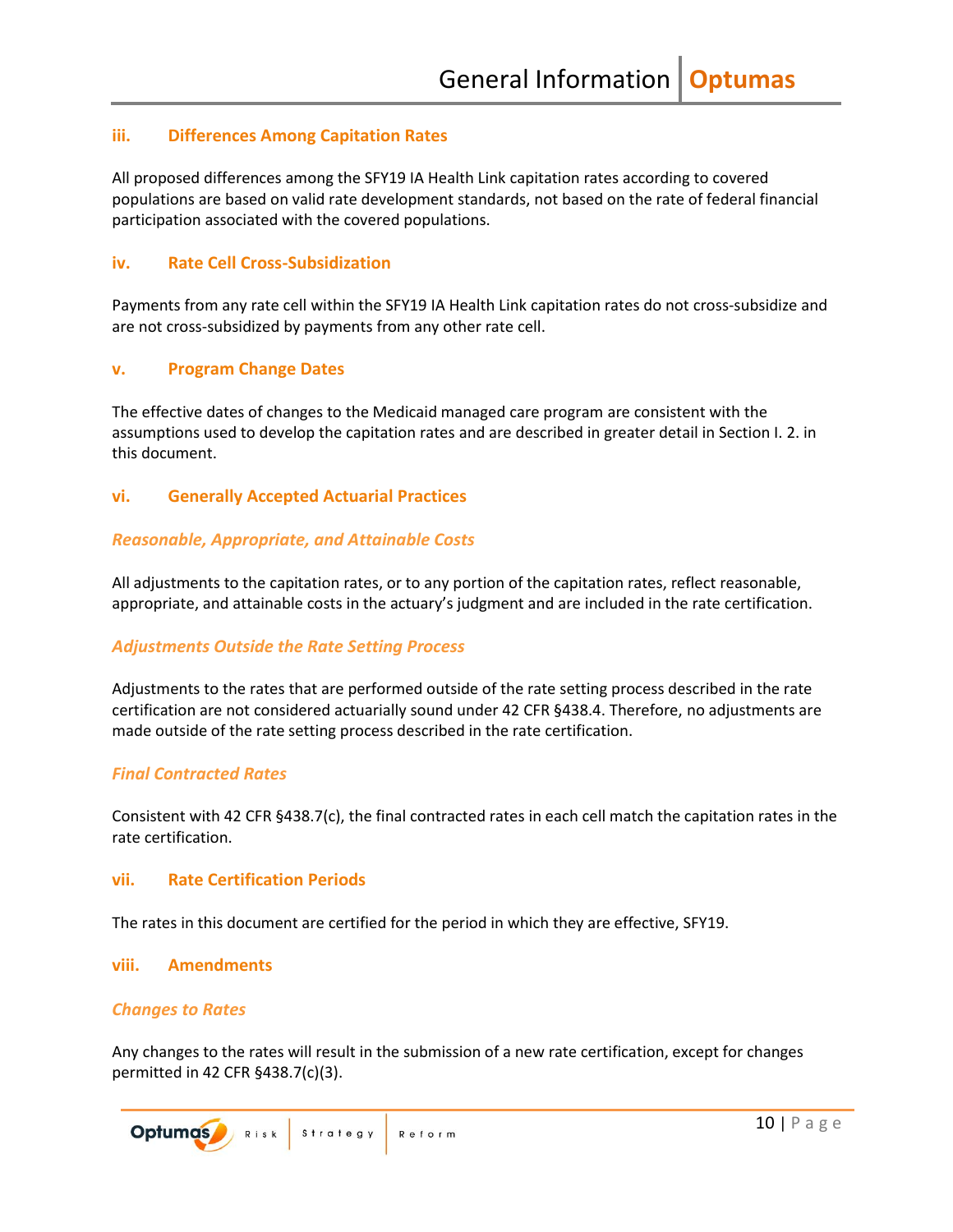### *Contract Amendments*

If the contract amendment revises the covered populations, services furnished under the contract or other changes that could reasonably change the rate development and rates, supporting documentation will be provided indicating the rationale as to why the rates continue to be actuarially sound in accordance with 42 CFR §438.4.

#### *Risk Adjustment*

The state applies risk scores to the capitation rates paid to the plans under a risk adjustment methodology described in the rate certification for that rating period and contract, in accordance with 42 CFR §438.7(b)(5)(iii).

### *Other Changes*

A contract amendment will be submitted any time a rate changes for any reason other than application of an approved payment term (e.g., risk adjustment methodology), which was included in the initial managed care contract.

### <span id="page-12-0"></span>**B. Appropriate Documentation**

### <span id="page-12-1"></span>**i. Documentation of Data, Assumptions, and Methodology**

Data used, secondary data sources, justification for assumptions, and methods for analyzing data and developing adjustments is described in the relevant sections of this certification letter.

### <span id="page-12-2"></span>**ii. Index**

This rate certification follows the structure of the 2018-2019 Medicaid Managed Care Rate Development Guide. As a result, the table of contents at the beginning of this document serves as an index that documents the page number or the section number for the items described within the guidance. In cases where sections of the guidance are not relevant for this particular rate certification (e.g., an amended certification that adds a new benefit for part of the year), inapplicable sections of the guidance are included and marked as "Not Applicable".

#### <span id="page-12-3"></span>**iii. FMAP**

There are services, populations, or programs for which the state receives a different federal medical assistance percentage (FMAP) than the regular state FMAP. Appendix I.A contains final capitation rates by rate cell.

#### <span id="page-12-4"></span>**iv. Rate Change Comparison**

The rates contained in this document represent the first IA Health Link capitation rates developed by **Optumas**. A comparison to rates for SFY18, developed by the previous vendor, is shown in Appendix II.A.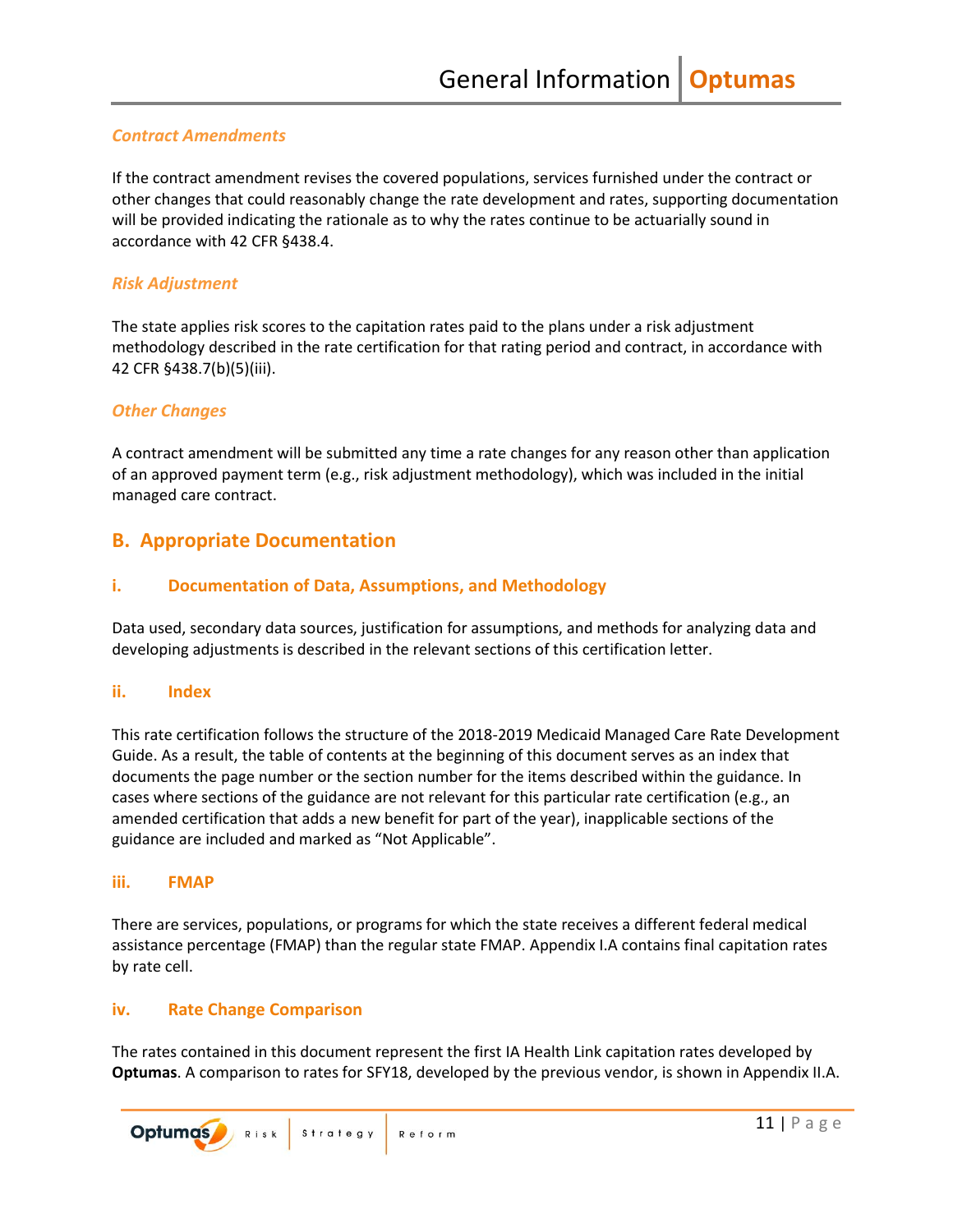Any other material changes to the capitation rates or the rate development is addressed in other sections of this document.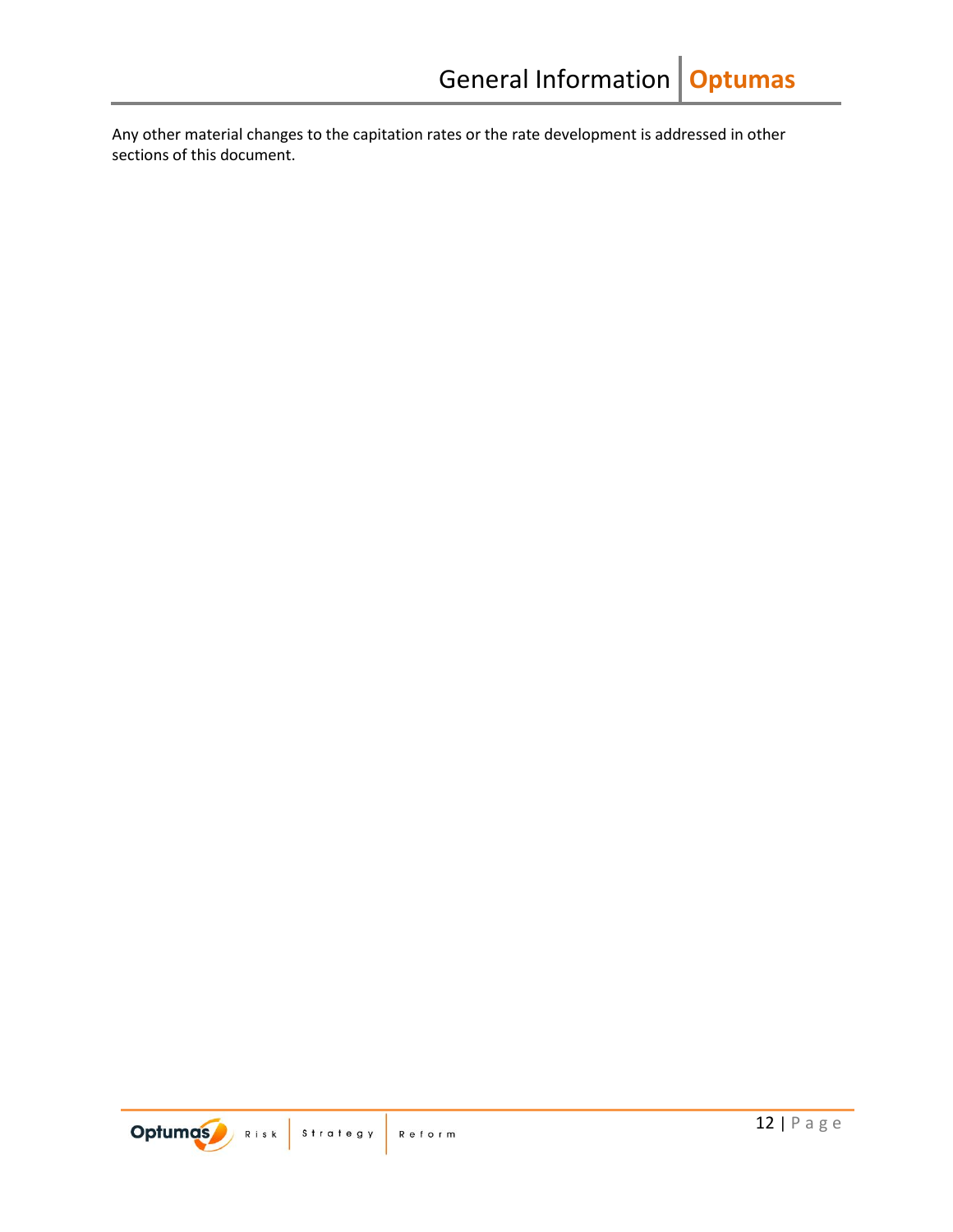## <span id="page-14-0"></span>**2. Data**

## <span id="page-14-1"></span>**A. Rate Development Standards**

### <span id="page-14-2"></span>**i. Base Data**

### *Encounter data, FFS data, and Audited Financial Reports*

As part of the SFY19 rate setting process, **Optumas** received detailed IA Health Link encounter data from the program's inception through the end of CY17 (04/01/16-12/31/2017). This data reflects experience for the populations to be served by the IA Health Link MCOs. **Optumas** summarized this data for comparison with financial templates that were submitted by each of the three MCOs. **Optumas** also benchmarked the IA Health Link encounter data to the detailed FFS data received for CY15, as well as the base data used by the previous vendor in the SFY18 rate development. In addition to claim data, **Optumas** requested detailed enrollment files from each MCO for comparison with the MMIS eligibility from IME.

### *Appropriate Base Data*

**Optumas** selected SFY17 (07/01/2016-06/30/2017) as the most appropriate base data for the SFY19 rate development, as it provided the most recent complete year of experience available under managed care in the IA Health Link program.

### *Medicaid population*

The base data used for this rate setting represents the Medicaid population in Iowa, as it consists of experience for the IA Health Link program.

### *Exceptions*

The base data used for this rate setting falls within the most recent and complete three years prior to the rating period so no request for an exception is necessary.

### <span id="page-14-3"></span>**B. Appropriate Documentation**

### <span id="page-14-4"></span>**i. Base Data**

### *Data Requested by Actuary*

**Optumas** requested all encounter data for the IA Health Link Program (April 2016 – December 2017), FFS claims for the last three years (January 2015 – December 2017), and all corresponding enrollment information from IME. Additionally, **Optumas** requested summarized financial data from each MCO through data templates, and detailed enrollment files from each MCO.

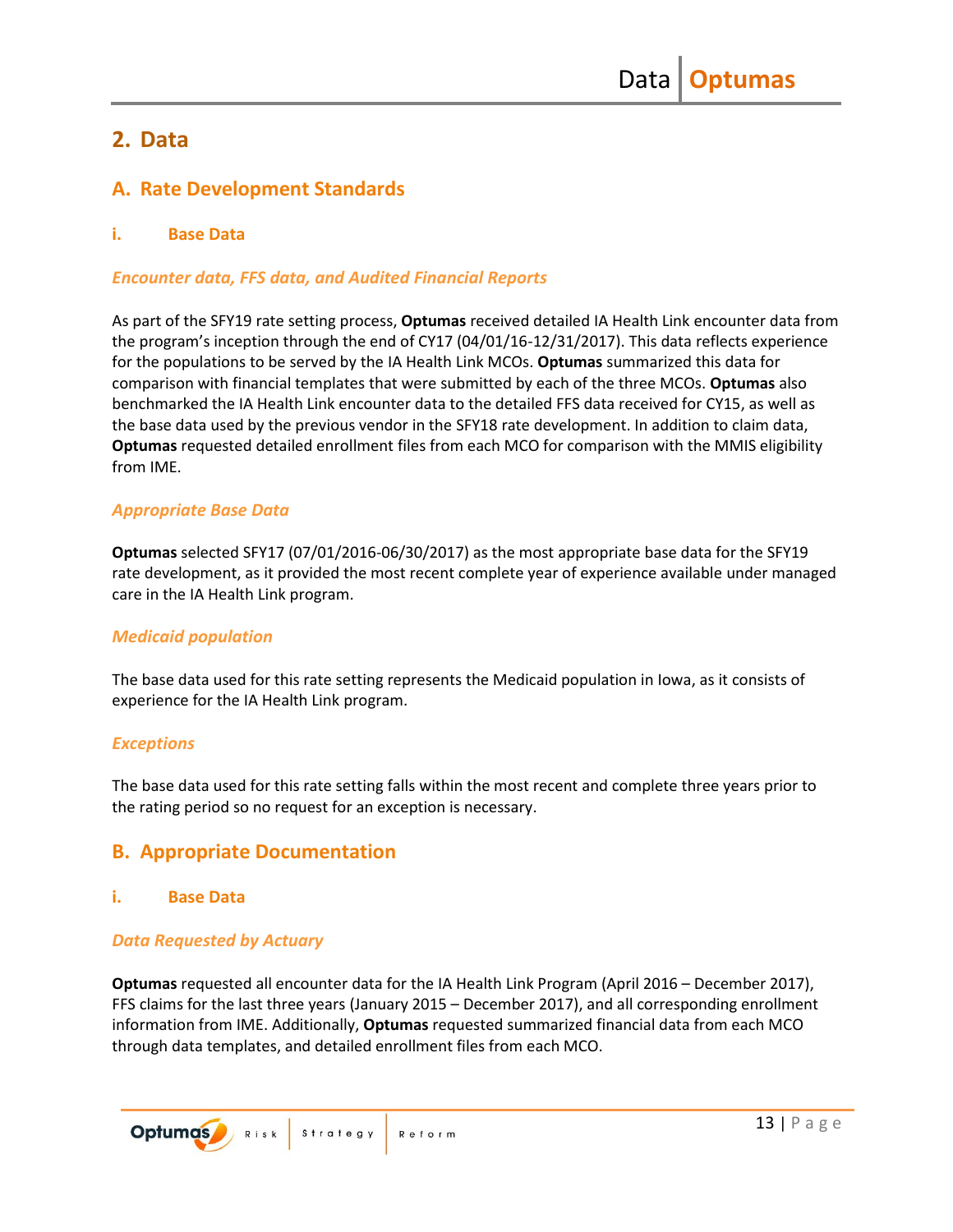### *Data Provided by IME*

IME and the health plans provided all of the information requested by **Optumas**, as noted above.

### *Data Not Provided*

All data requested for this rate setting was provided.

### <span id="page-15-0"></span>**ii. Rate Development Data**

### *Data Description*

The base data used for this rate setting is the SFY17 encounter data from the IA Health Link program. Additional data from the IA Health Link program outside SFY17, as well as FFS claims data, MCO financial summaries, and MCO-submitted detailed enrollment data was used to inform assumptions or adjustments to the base data. The data used to inform adjustments to the base data is described for each adjustment in this document. Below is a summary of the data used:

| <b>Data Type</b>                                                       | <b>Data Source</b> | <b>Level of Detail</b> | <b>Start Date</b> | <b>End Date</b> |
|------------------------------------------------------------------------|--------------------|------------------------|-------------------|-----------------|
| <b>Encounters</b>                                                      | <b>IME MMIS</b>    | <b>Detailed</b>        | 04/01/2016        | 12/31/2017      |
| <b>FFS Claims</b>                                                      | <b>IME</b>         | Detailed               | 01/01/2015        | 12/31/2017      |
| <b>Enrollment</b>                                                      | <b>IME</b>         | <b>Detailed</b>        | 01/01/2015        | 12/31/2017      |
| <b>Financial Template (Encounters,</b><br>other medical-related costs, | All MCOs           | Summarized             | 04/01/2016        | 12/31/2017      |
| admin, and enrollment)                                                 |                    |                        |                   |                 |
| <b>Enrollment</b>                                                      | <b>All MCOs</b>    | <b>Detailed</b>        | 04/01/2016        | 12/31/2017      |
| <b>Pharmacy Claims</b>                                                 | One MCO            | Detailed               | 04/01/2016        | 12/31/2017      |

In addition to encounter data for non-subcapitated arrangements, **Optumas** added the sub capitated costs reported in the MCO financials, by cohort, to the base data to ensure that all medical-related costs were considered in the development of the base data. The impact of this adjustment was 0.5% and is shown in detail in Appendix I.B.

### *Data Availability and Quality*

**Optumas** validated the detailed encounter data through control total, financial template, and monthly volume comparisons. **Optumas** identified a significant discrepancy in Amerigroup's detailed pharmacy data focused in the fourth quarter of CY16 and some surrounding months. IME identified that this was due to an issue with the processing of Amerigroup's pharmacy claims and replacements through Point of Sale and the MMIS systems. Therefore, **Optumas** requested detailed pharmacy data from Amerigroup to use in lieu of the MMIS data. The replacement data matched closely to Amerigroup's financial template and was incorporated into the base data.

**Optumas** summarized the updated detailed data and compared it to the financial data shared by the MCOs. A reporting adjustment was applied, by cohort, to the base data to reconcile these data sources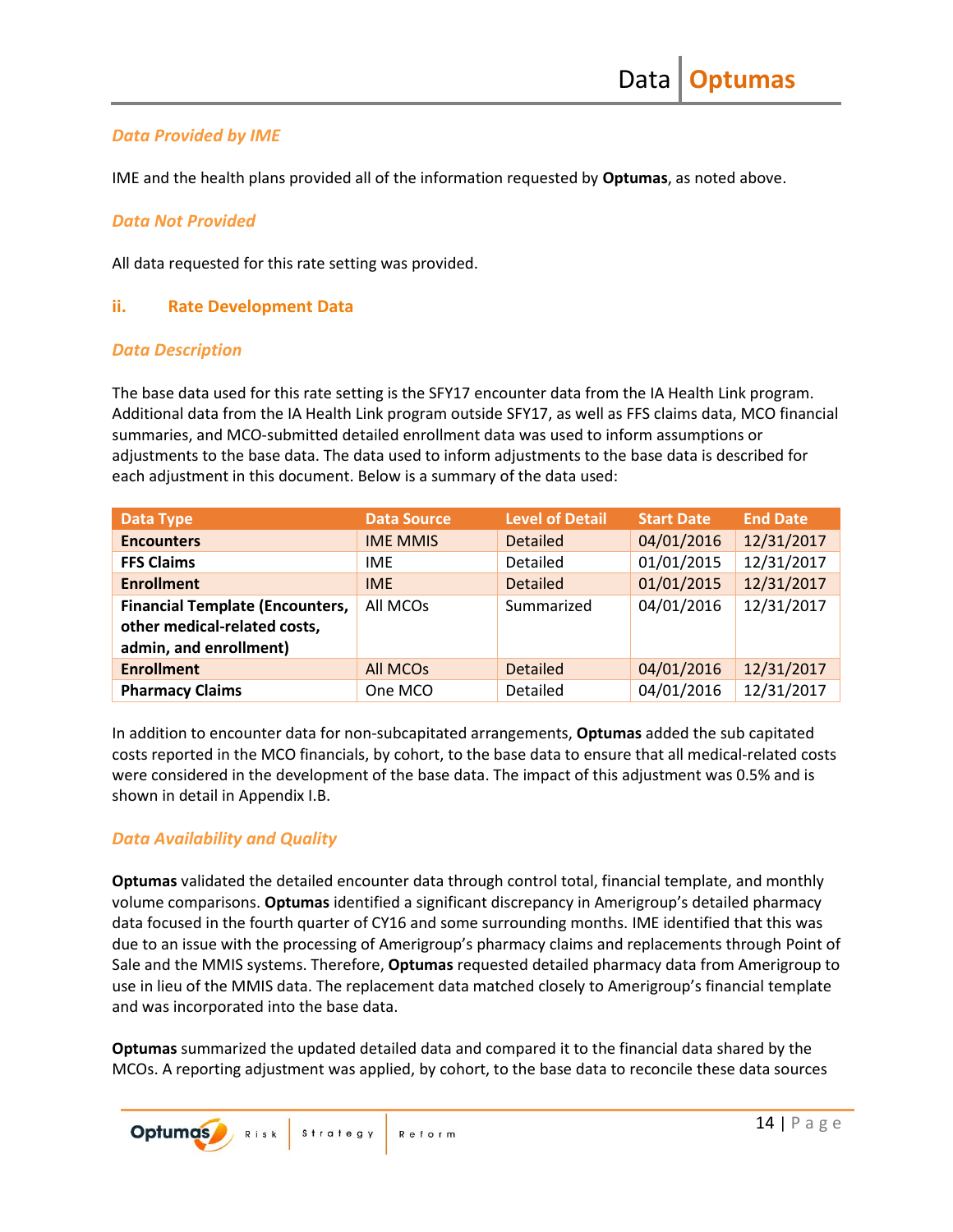and account for encounters not yet properly flowing through the MMIS system. The impact of this adjustment was -1.4% and is shown in detail in Appendix I.B.

Additionally, other payment systems not present in the encounter data are detailed in the MCO financial templates and validated against the MCO financials. **Optumas** worked with the MCOs and IME to interpret these payments and ensure they are reflected appropriately, by service and population, in the base data. Adjustments for provider incentives and other miscellaneous payments by the MCOs resulted in a 0.1% increase to the base data. These adjustments are shown in greater detail in Appendix I.B. After applying these adjustment, **Optumas** believes the data sources consistently, accurately, and completely reflect the experience for the IA Health Link program in SFY17.

### *Appropriate Data*

**Optumas** chose to limit the base data to SFY17 completed encounter data. Less than two years of encounter data existed at the beginning of this rate setting process, and the selection of SFY17 as the base allows for sufficient run-out, limiting the impact of Incurred-But-Not-Reported (IBNR) adjustments. This period represents the most recent complete fiscal year of data available for the IA Health Link program.

The IA Health Link program operated with three MCOs during the SFY17 base data period, but one MCO left the program between SFY17 and the SFY19 contract period. The remaining MCOs and IME expressed concerns that contracting and other inefficiencies that may have existed for the plan that departed should not influence plan relativities and expected reimbursement. Effective December 2017, the vast majority of the members previously enrolled with AmeriHealth transitioned to enrollment with United. **Optumas** compared average unit costs by procedure code and modifier, plan, and rate cell. **Optumas** found that many reimbursement rates for a given code tended to be similar between the two remaining plans but inflated for the departing plan. **Optumas** applied an adjustment factor to the total service costs for each rate cell and relevant service category for AmeriHealth enrollees to match the expected reimbursement from their new plan, United. These factors resulted in a \$1.1 million reduction to professional costs and \$20.3 million reduction to waiver costs in the base data.

### *Reliance on a Databook*

**Optumas** did not rely on the use of a databook in developing the SFY19 IA Health Link capitation rates. Data sources used in rate development are described in the preceding sections.

### <span id="page-16-0"></span>**iii. Adjustments**

### *Data Credibility*

**Optumas** worked with IME and the MCOs to ensure the detailed encounter data and MCO financial templates were interpreted consistently. As a result of these discussions, **Optumas** replaced Amerigroup pharmacy MMIS detailed data with MCO-submitted detailed data and applied a -1.4% reporting adjustment to incorporate non-encounterable expenditures, as discussed in Section I.2.B.II, to enhance the credibility of the base data.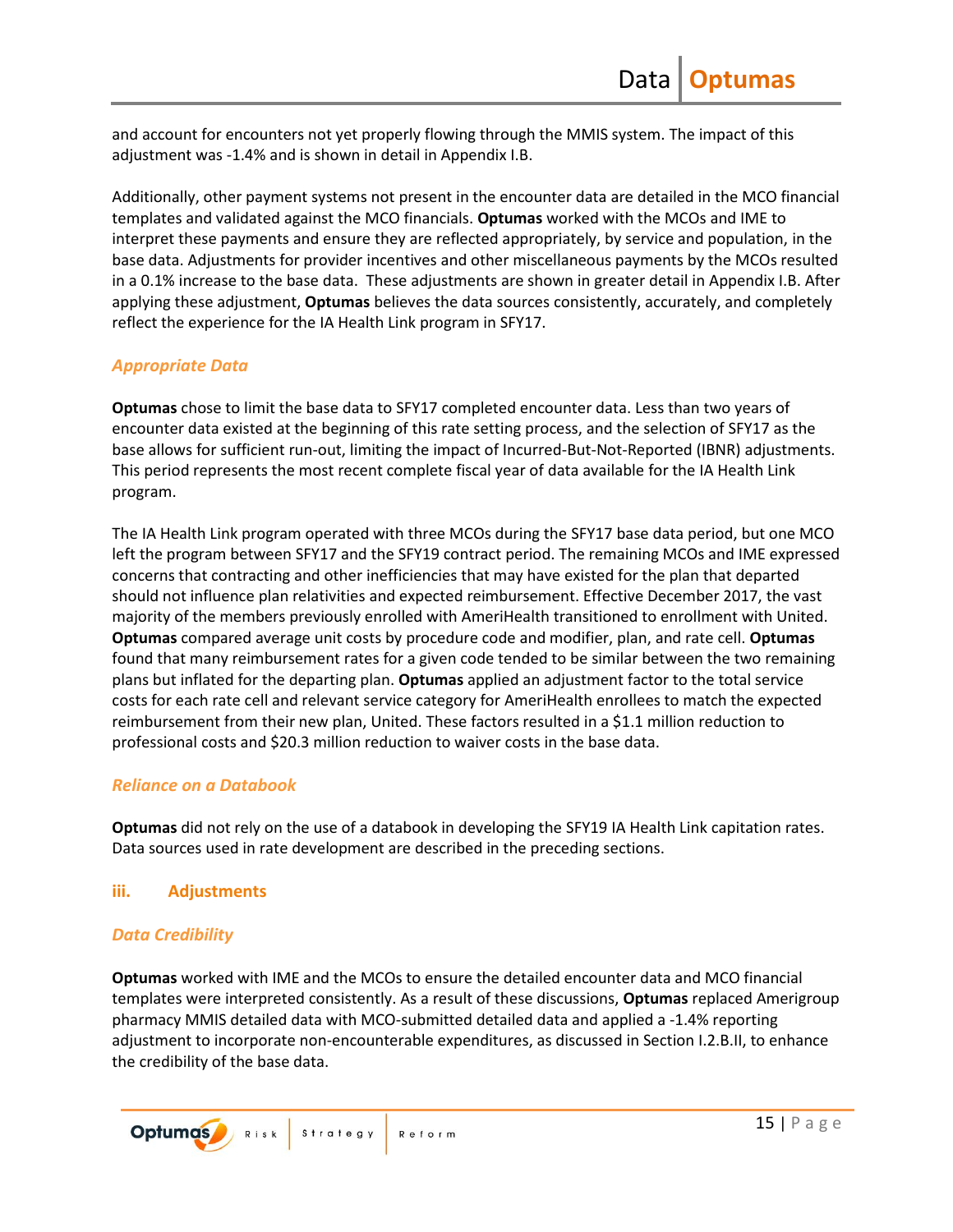For rate development purposes, the CHIP rate cell populations were deemed by **Optumas** to have insufficient enrollment volume to develop stand-alone rates. As a result, all non-hawk-I CHIP enrollment, costs, and utilization were included with the more substantial corresponding children rate cells as shown below, to enhance credibility:

| <b>Original Rate Cell</b>       | <b>Combined Rate Cell</b> |
|---------------------------------|---------------------------|
| CHIP - Children 0-59 days M&F   | Children 0-59 days M&F    |
| CHIP - Children 60-364 days M&F | Children 60-364 days M&F  |
| CHIP - Children 1-4 M&F         | Children 1-4 M&F          |
| CHIP - Children 5-14 M&F        | Children 5-14 M&F         |
| CHIP - Children 15-20 F         | Children 15-20 F          |
| CHIP - Children 15-20 M         | Children 15-20 M          |

### *Completion Factors*

**Optumas** developed completion factors by comparing month of incurral and month of payment of encounters for each COS and MCO. **Optumas** compared these factors to those submitted by the MCOs for reasonableness. The overall impact of the Incurred-But-Not-Reported (IBNR) analysis resulted in a 0.991 completion factor.

### *Errors in Data*

**Optumas** identified a discrepancy between the detailed data and financials for Amerigroup's pharmacy claims and replaced it with detailed data from Amerigroup, as discussed above in Section I.2.B.II.

### *Program Changes*

#### *Anesthesia CF*

The anesthesia conversion factor was changed from \$1.76 to \$1.40 per minute, effective 7/1/2017. Claims with the anesthesia conversion factor were repriced in the base data to reflect this update, with a net impact resulting in a \$3.7 million reduction to the base.

### *FQHC, RHC, and IHS Repricing*

New FQHC and RHC PPS rates, as well as IHS encounter rates went into effect 1/1/2018. Encounters were repriced to reflect the new payment schedule for FQHCs, RHCs, and IHS facilities. These adjustments resulted in a \$3.3 million increase to the base.

#### *HH LUPA Rates*

Home Health Low Utilization Payment Adjustment (LUPA) rates were updated effective 7/1/2017. HH LUPA claims were repriced in the base data to reflect this update, with a net impact resulting in a \$0.2 million increase to the base.

### *ICF-ID Repricing*

Rates for ICF-IDs are periodically updated. The most recent changes to the rate schedule at the time of rate development, include rates that became effective 10/1/2017. ICF-ID claims were repriced in the

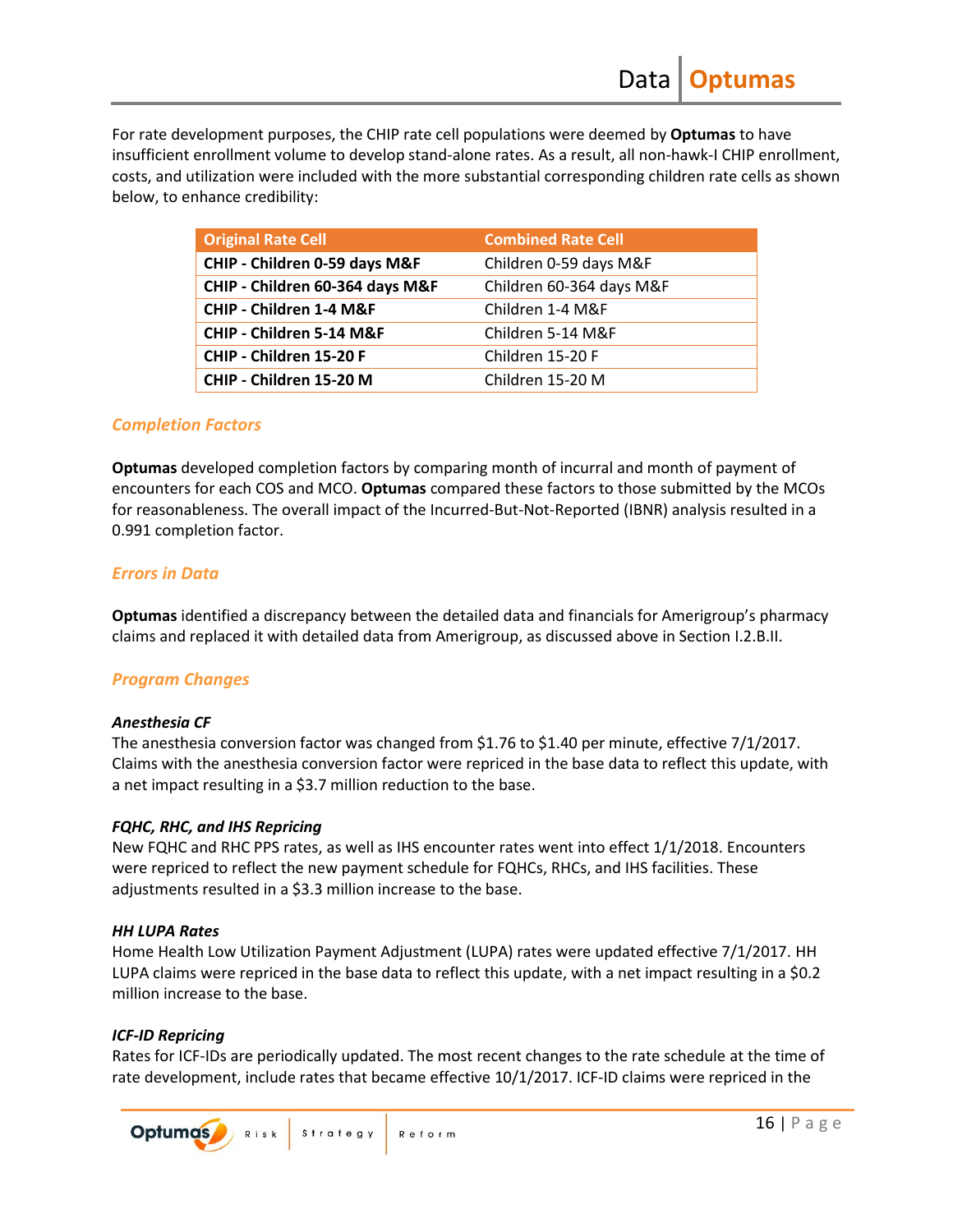base data to reflect the most recent rates available, with a net impact resulting in an \$8.9 million increase to the base.

### *SRC Repricing*

Rates for SRCs are periodically updated. The most recent changes to the rate schedule at the time of rate development, include rates that became effective 10/1/2017. SRC claims were repriced in the base data to reflect the most recent rates available, with a net impact resulting in a \$7.8 million increase to the base.

### *CAH Repricing*

New CAH rates went into effect 7/1/2015. Encounters were repriced to reflect the new payment schedule, which resulted in a \$3.1 million reduction to the base.

### *NF Repricing*

Rates for NFs are periodically updated, and adjustments are made based on the acuity of the members present. The most recent changes to the rate schedule became effective 4/1/2018. NF claims were repriced in the base data to reflect the most recent rates available, with a net impact resulting in a \$6.4 million increase to the base.

### *Outpatient APC Rates*

Outpatient APC rates were updated effective 1/1/2018. Outpatient claims were repriced in the base data to reflect this update, with a net impact resulting in a \$7.5 million reduction to the base.

### *Crossover Coordination of Benefits*

Effective 7/1/2017, Medicaid reimbursement on Medicare Part A and Part B was limited to the lesser of the Medicare cost sharing amount, and the difference between the Medicaid fee schedule and the sum of payment from Medicare and all other third parties. Previously, Medicaid had paid the full Medicare cost sharing amount. Crossover claims were repriced to reflect this logic change, resulting in a \$21.6 million reduction to the base.

### *DRG Outliers*

Effective 7/1/2017, the cost outlier threshold for DRG payments was increased. The new threshold is the greater of two times the statewide average DRG payment for the claim- and hospital-specific DRG payment, plus \$75,000. Inpatient claims were repriced in the base data to reflect this update, with a net impact resulting in a \$27.7 million reduction to the base.

### *Consultation Codes*

Effective 7/1/2017, consultation procedure codes are no longer payable through Medicaid. Services previously billed through consultation codes may be billed through a different visit code, which may have a different reimbursement. Consultation codes in the base data were modified to reflect this update, with a net impact resulting in a \$5.4 million reduction to the base.

### *Site-of-Service Differential*

Effective 7/1/2017, Medicaid reimbursement rates apply a differential to reflect the difference between the cost of services when provided in a health care facility setting and the cost of services when provided in an office setting. Professional claims were repriced in the base data to reflect this update, with a net impact resulting in a \$10.2 million reduction to the base.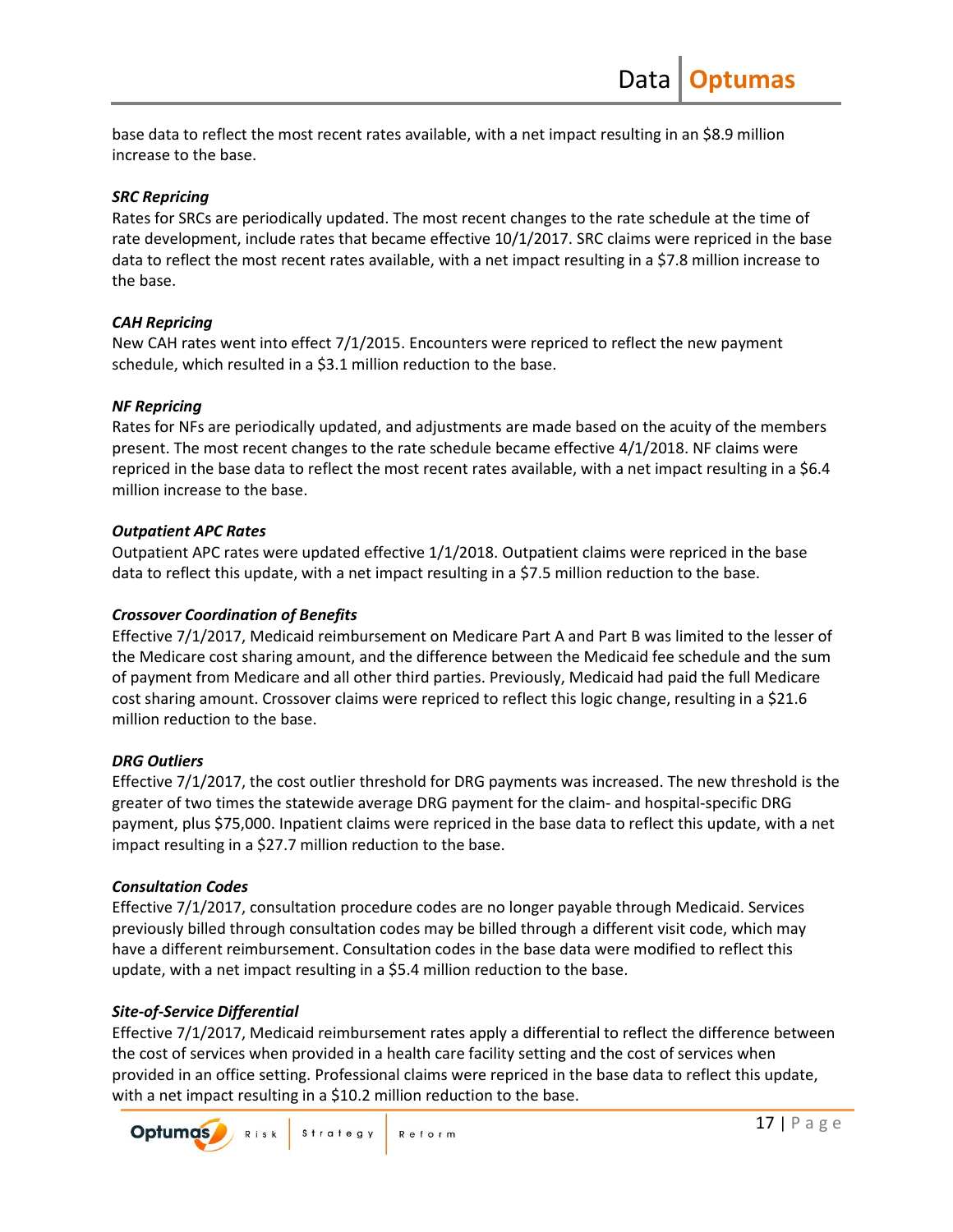### *ACA Enhanced PCP*

Enhanced payments to qualifying PCPs for certain services ended 06/30/2017. PCP claims were repriced in the base data to reflect this update, with a net impact resulting in a \$20.6 million reduction to the base.

### *Fluoride Service*

Effective 7/1/2017, topical fluoride varnish is required to be covered during well child visits. Additional costs were added to the Child 1-4 rate cell for Professional Office visits representing an expected \$0.6 million increase.

### *Pharmacy Rebates for hawk-i*

Effective 7/1/2017, MCOs are permitted to pursue supplemental drug rebates for the hawk-i population. Using MCO annualized estimates based on experience since the change went into effect, Pharmacy claims for the hawk-i population have been reduced by \$1.1 million.

### *Medicare Part B/Part D Duals*

Effective 1/1/2018, a logic enhancement for Amerigroup prevents pharmacies from billing dual members with primary coverage the whole amount of the claim, for Part B and Part D claims. Using MCO annualized estimates based on experience since the change, Pharmacy claims for the dual population have been reduced by \$0.9 million.

### *Habilitation Criteria*

Effective 7/1/2017, an update to the Iowa Medicaid Habilitation Guideline revised criteria to better identify the appropriate level of care for members using home-based habilitation services. Using MCO annualized estimates based on experience since the change, Waiver services for Waiver populations have been reduced by \$2.7 million.

### *Out of Network*

Effective 7/1/2017, rates for out-of-network providers have been reduced to 80% of the Medicaid Allowed amount. Using MCO annualized estimates based on experience since the change, claims have been reduced by \$1.1 million.

### *Re-contracting*

Contracts with some hospitals have come up for renewal, allowing MCOs to negotiate better terms. Using MCO annualized estimates based on experience since the change, hospital claims have been reduced by \$4.2 million.

### *ASC Misuse*

Physicians choosing to perform certain services, such as dermatological biopsies, gynecological biopsies, and orthopedic joint aspirations at an Ambulatory Surgical Center (ASC), rather than a more appropriate office setting, have billed claims for professional and facility fees. A policy change effective 4/1/18 reimburses these claims for the professional component only. Using MCO annualized estimates based on experience since the change, Outpatient claims have been reduced by \$0.1 million.

### *NOC Overlap*

A review of incorrect coding regarding Not Otherwise Classified (NOC) codes used for drugs, beginning 9/1/2017, has allowed an MCO to identify savings in the IA Health Link program. This intervention was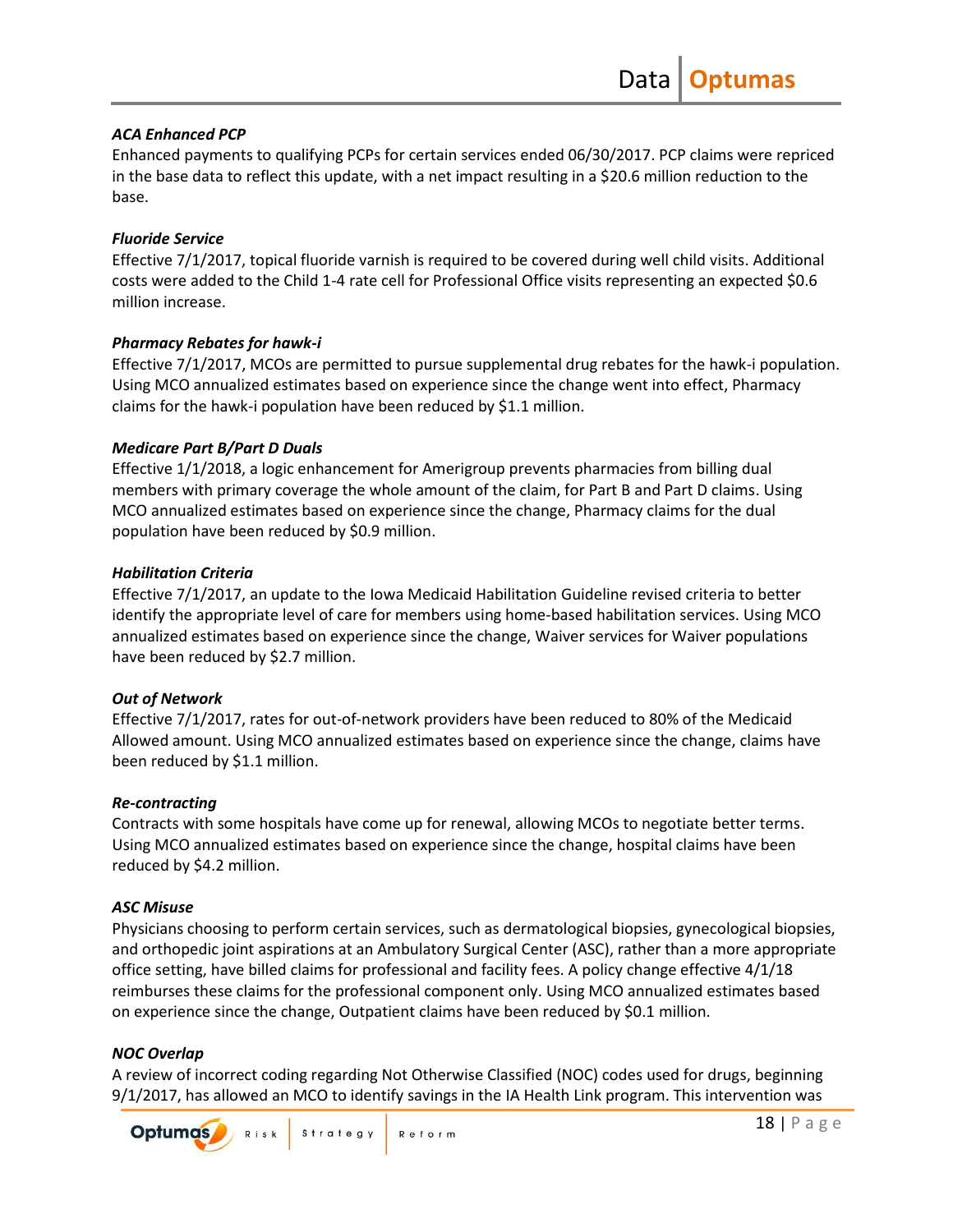shared with all plans in the program and the MCO annualized estimate based on experience since this change, as a percentage of plan costs, was used to develop a reduction of \$0.4 million to Pharmacy costs to the total program.

### *Sick Baby DRG*

Newborns with minor conditions, typically seen during the newborn period of an inpatient observation stay, are being billed with diagnosis codes that are driving payments up to a "sick baby DRG". When newborn claims are submitted with only newborn revenue codes (170 and 171), and there is no authorization for a sick baby stay, the claims will be paid down to the normal newborn rate, effective 4/1/2018. Using MCO annualized estimates based on experience since the change, Inpatient claims for Children age 0-59 days have been reduced by \$0.1 million.

### *Modifier Audit*

The Office of the Inspector General (OIG) released a report titled "Use of Modifier 59 to Bypass Medicare's National Correct Coding Initiative Edits". The OIG found 40% of code pairs billed with modifier '59' and recommended that carriers perform pre- and post-payment review of modifier '59'. This intervention was shared with all plans in the program and the MCO annualized estimate based on experience since this change, as a percentage of plan costs, was used to develop a reduction of \$0.5 million to costs to the Dual populations in the total program.

### *Sleep DME*

One MCO identified an intervention to allow for pre-service management of sleep Durable Medical Equipment (DME), including CPAP, APAP, and related supplies, effective for 2018. Using MCO annualized estimates based on experience since the change, Inpatient claims for Children age 0-59 days have been reduced by \$0.2 million.

#### *Late Notification*

The Iowa Medicaid provider manual instructions require that all hospitals notify the plan when a patient is admitted for an IP stay, so the plan can accurately monitor the case, and assume case management for the ongoing case and potential discharge. This intervention was shared with all plans in the program and the MCO annualized estimate based on experience since this change, as a percentage of plan costs, was used to develop a reduction of \$0.7 million to costs to IP services across the total program.

#### *Short Stay Management*

An MCO initiative beginning 7/1/2017 focuses on reviewing short stays and recommending observations instead, with some initial claims for admission being denied. This intervention was shared with all plans in the program and the MCO annualized estimate based on experience since this change, as a percentage of plan costs, was used to develop a reduction of \$1.0 million to costs to Nursing Home services across the total program.

### *PCP Assignment Optimization*

An MCO initiative for 2018 expands a PCP assignment program incorporating provider cost, quality, and performance metrics. Using MCO annualized estimates based on experience since the change, Professional Office claims have been reduced by \$0.2 million.

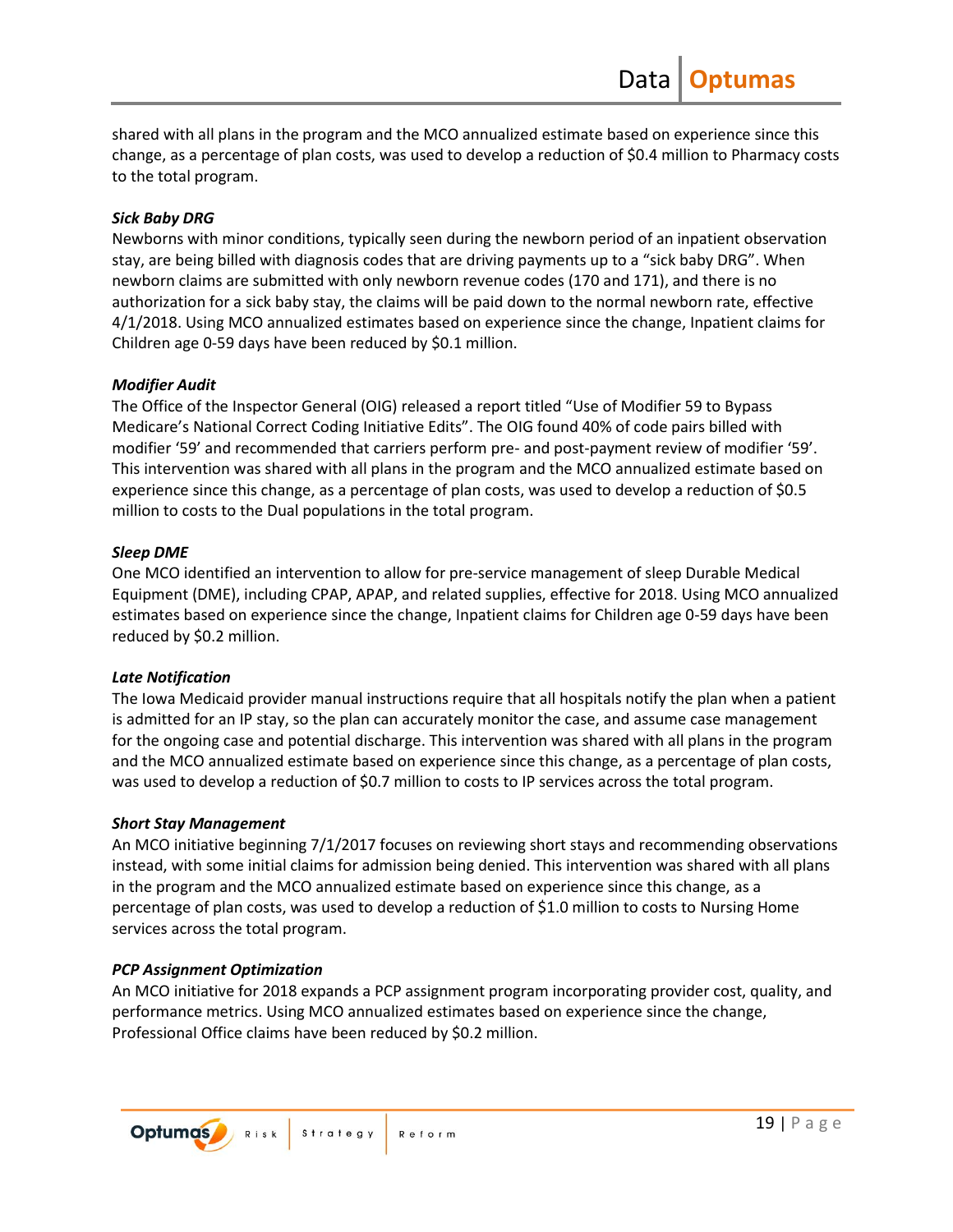### *Program Integrity*

IME has reported identifying approximately \$12 million annually in fraud, waste, and abuse through the FFS program. As the IA Health Link program accounts for the vast majority of medical claim costs in Iowa's Medicaid program, and these erroneous costs are typically generated through providers or members, **Optumas** reduced estimated costs to reflect denials and recoupments related to program integrity. After discussions with IME and the MCOs, plan systems and efforts may already be reducing some of this waste. Using a conservative estimate with guidance from IME, claim costs have been reduced by 0.2%, or \$8.2 million, to reflect expected program integrity savings.

### *Exception Reduction*

Within the IA Health Link program, Amerigroup identified Single Case Agreements within the first year of experience which required an Exception to Policy (ETP), the IME method of choice in addressing complex cases. Most of these ETPs relate to LTSS or Behavioral Health related services and it is expected that number of ETPs will significantly be reduced in the SFY19 contract period. In working with Amerigroup to identify an estimated impact of ETP reductions, an overall reduction of \$0.7 million has been made to the base data for this item.

### *PMIC LOS*

Pediatric Medical Institutions for Children (PMIC) stays have historically been higher in Iowa than national norms for other Medicaid plans. The Iowa plan is working to reverse this trend and shorten the average Length of Stay (LOS) for these children by implementing new medical management processes, effective 7/1/2017. Using MCO annualized estimates based on experience since the change Behavioral Health – Inpatient costs for the PMIC population have been reduced \$1.1 million.

The impact of each of these program changes on each rate cell is shown in Appendix I.B. A table showing which program changes are applicable in each rate period is shown in Appendix II.B.

### *Service and Payment Exclusions*

Certain high-cost pharmacy drugs are excluded from the managed care capitation rates; IME reimburses the MCOs directly for the costs of these prescriptions rather than being included in the monthly capitation rate. **Optumas** identified NDCs that meet the criteria for being carved out of the capitation rates and removed them from the base data, resulting in a -0.4% adjustment. This adjustment is shown in detail in Appendix I.B. A list of the drugs that meet this criteria is included in Appendix II.C.

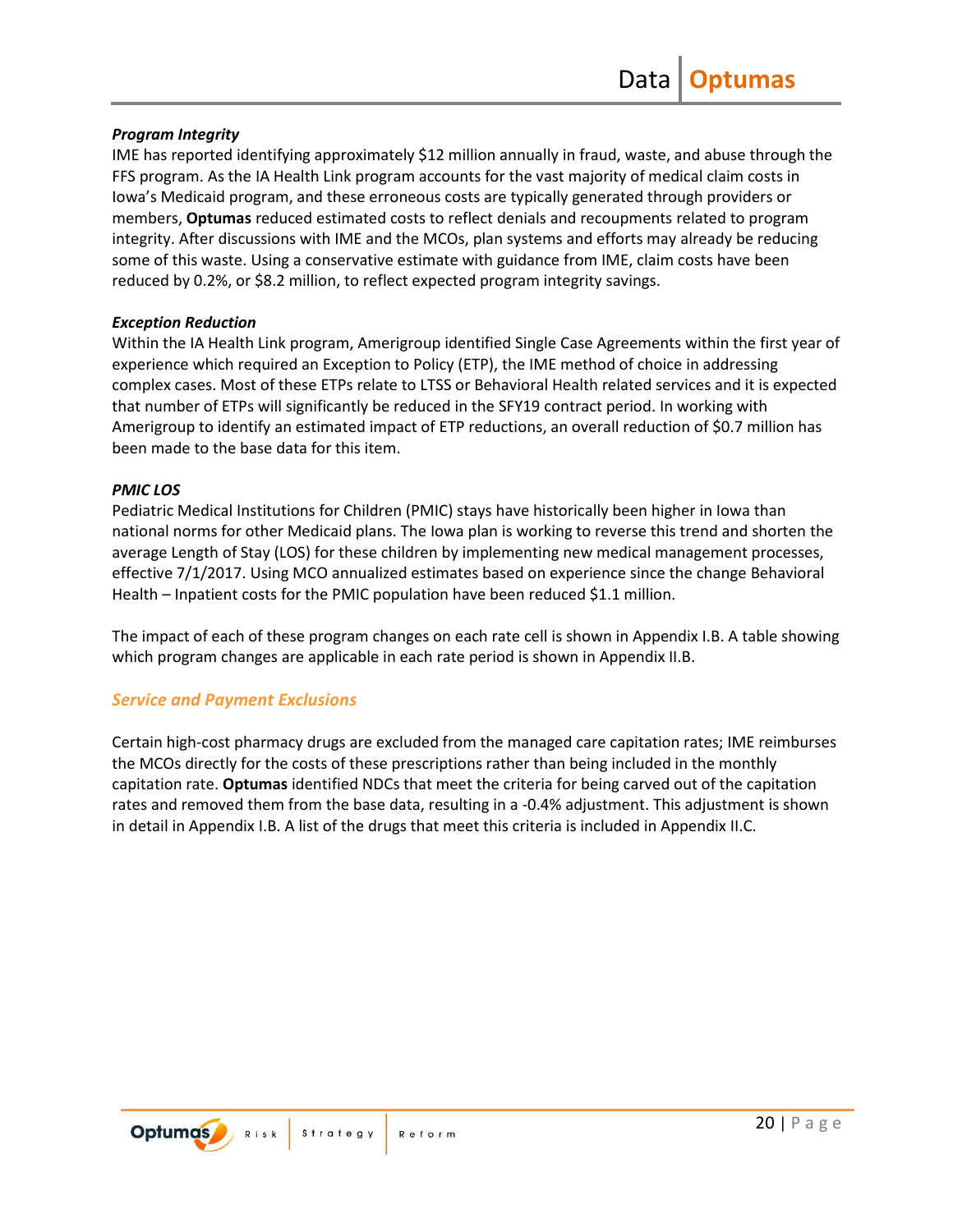## <span id="page-22-0"></span>**3. Projected Benefit Costs and Trends**

## <span id="page-22-1"></span>**A. Rate Development Standards**

### <span id="page-22-2"></span>**i. Services Allowed**

Final capitation rates are based only upon the services allowed in 42 CFR §438.3(c)(1)(ii) and 438.3(e).

### <span id="page-22-3"></span>**ii. Variation of Assumptions**

Variations in the assumptions used to develop the projected benefit costs for covered populations are based on valid rate development standards, not the rate of federal financial participation associated with the covered populations.

### <span id="page-22-4"></span>**iii. Trend Assumptions**

In accordance with 42 CFR §438.5(d), each projected benefit cost trend assumption is reasonable and developed in accordance with generally accepted actuarial principles and practices. Trend assumptions are developed primarily from actual experience of the Medicaid population and include consideration of other factors that may affect projected benefit cost trends through the rating period.

### <span id="page-22-5"></span>**iv. In-lieu-of Services**

IME policy has historically allowed for in-lieu-of services associated with beneficiaries residing in an IMD up to fifteen days during a given month.

### <span id="page-22-6"></span>**v. IMD Benefits**

IME policy has historically allowed for experience specific to beneficiaries age 21 to 64 residing in an IMD for less than fifteen days to be included within the IA Health Link capitation rates. Upon reviewing the historical experience for IMD utilization within Iowa's Medicaid program, **Optumas** determined that this volume was immaterial to the overall experience within IA Health Link, and therefore no explicit adjustment has been made to reflect additional IMD utilization.

### <span id="page-22-7"></span>**vi. IMD as In-lieu-of Service**

Please see subsections iv. and v. above.

### <span id="page-22-8"></span>**B. Appropriate Documentation**

### <span id="page-22-9"></span>**i. Final Projected Benefit Costs**

The rate certification clearly documents the final projected benefit costs by rate cell in Appendix I.B.

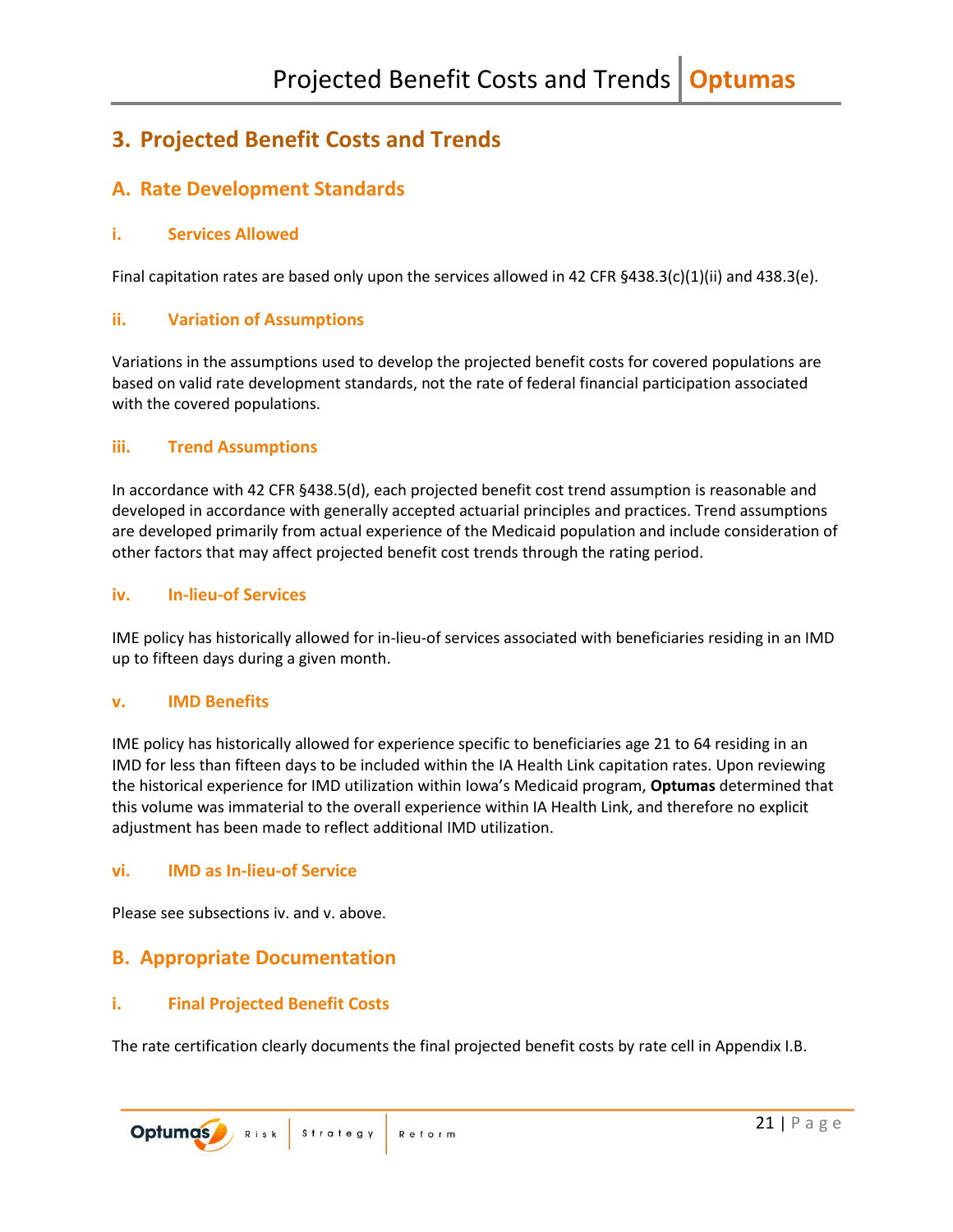### <span id="page-23-0"></span>**ii. Development of Projected Costs**

### *Description*

### *Complex Needs*

Iowa has 14 Mental Health and Disability Service Regions that have been required, by the legislature, to make certain services available for Iowans in a consistent matter across the state. To meet the requirements, regions are developing Access Centers and Asserted Community Treatment Teams to provide additional access and expanding the network for Subacute and Intensive Residential Home Services. The expansion of these services is expected to mature over the next few years and the Access Centers are not limited to the Medicaid population. IME provided a Fiscal Impact Summary, using the most up-to-date information about the development of these Centers and expansion of services, to project cost estimates by Fiscal Year. Using these cost estimates, Behavioral Health services have been increased by \$2.1 million in SFY19 to account for increased utilization.

### *APC*

IME periodically rebases Ambulatory Payment Classifications (APCs) using emerging data. The current APC structure was created prior to data for the Wellness Plan (WP) having coverage. IME is expected to rebase the APC structure in July 2018, which will be retroactively effective beginning 1/1/2018. Using estimates from the MCOs and IME, Outpatient – Emergency Room and Outpatient – Non-Emergency Room services have been reduced by \$3.1 million in SFY19 to account for the estimated change in costs resulting from this rebase.

#### *CC and IHH Adjustment*

Iowa had established a program of Chronic Condition and Integrated Health Homes prior to the IA Health Link program and overlapping case management may now be occurring. IME plans to review IHH performance and eliminate Health Homes that are underperforming, effective January 1, 2019. Case management procedure codes *99490* and *S0280* account for \$37.0 million paid to IHHs in SFY17. Using estimates from IME, costs have been reduced by \$2.3 million in SFY19, by COA and COS relative to their share of these costs, to account for the change in case management payments.

#### *DRG Rebase*

IME periodically rebases Diagnosis Related Groups (DRGs) using emerging data. The current DRG structure was created prior to data for the Wellness Plan (WP) having coverage. IME is expected to rebase the DRG structure effective October 1, 2018. Using estimates from the MCOs and IME, Inpatient services have been reduced by \$23.1 million in SFY19 to account for the change in costs.

#### *Exclusive DME Provider*

IME has instructed the MCOs to develop DME contracts with a national provider to leverage national pricing and reduce DME costs through a preferred vendor. This change in contracting is expected to go into effect no later than January 1, 2019. Using estimates from the MCOs and IME, DME/Prosthetics services have been reduced by \$1.5 million in SFY19 to account for the change in costs.

### *Non-Emergent ED*

IME will require an emergent diagnosis code in the primary diagnosis code position and update the list of allowable emergent diagnosis codes for Emergency Room utilization. The list update is effective

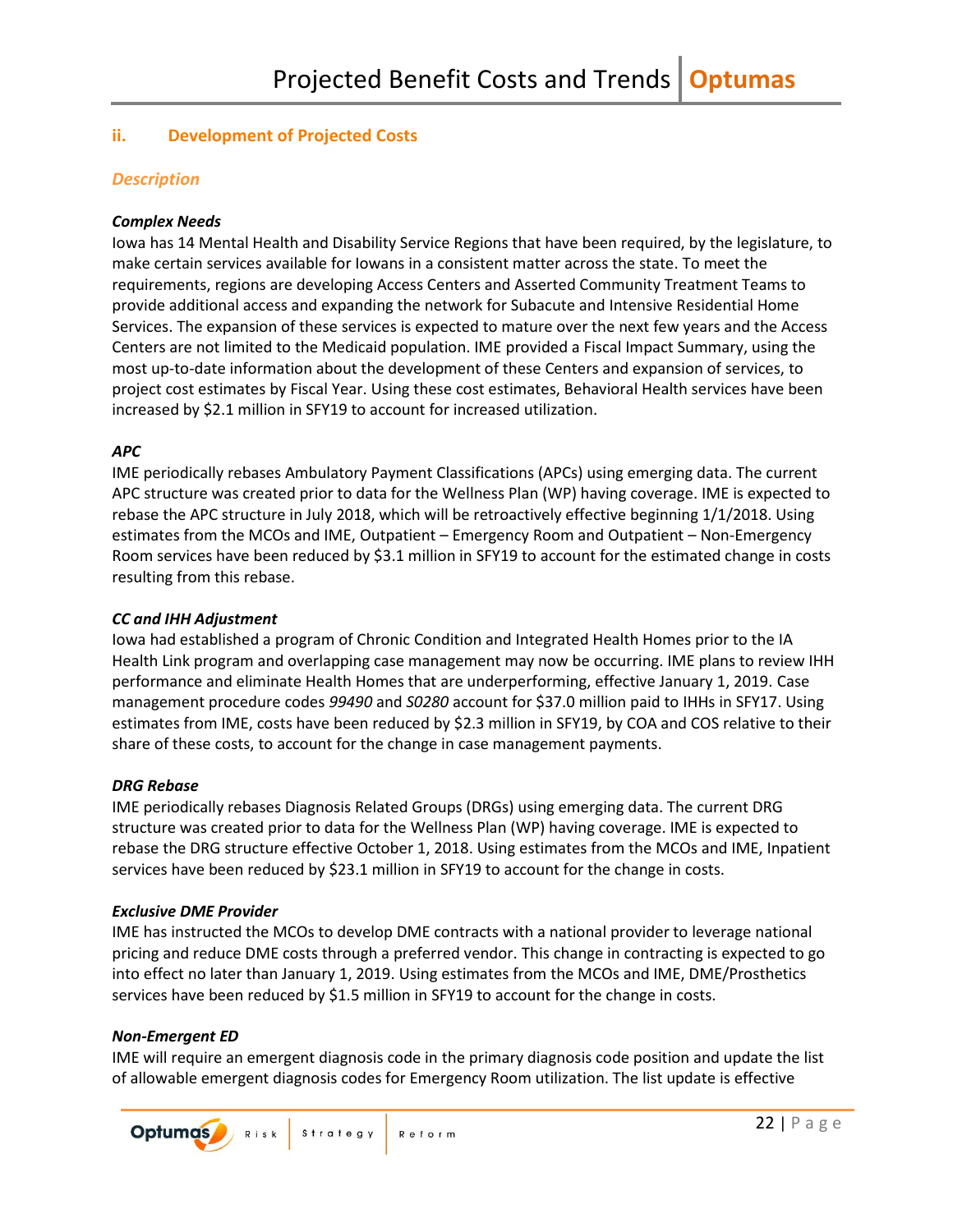7/1/2018 and the requirement for an emergent code in the primary position is expected to be implemented 8/1/2018. Using estimates from the MCOs and IME, Outpatient – Emergency Room services have been reduced by \$8.5 million in SFY19 to account for the change in costs.

### *Oxygen Adjustment*

Providers see discounts when buying in bulk for oxygen services. **Optumas** reviewed billing patterns for procedure codes of oxygen services and identified instances of oxygen billed at daily rates, consecutively for 30 or more days, when it should have been billed at discounted monthly rates. MCOs are expected to require monthly billing when oxygen is used consistently for a month, rather than daily billing. Based on this analysis, oxygen services have been reduced by \$0.8 million in SFY19 by COA and COS relative to their share of these costs, to account for this change.

### *Swing Bed Payments*

Swing bed reimbursement in Critical Access Hospitals (CAH) is significantly higher than reimbursement for similar services available at Nursing Facilities (NF). Members are required to use a NF bed rather than a CAH swing bed if one is available within 30 miles. IME plans to change this policy immediately to require NF priority if a bed is available within 50 miles instead. Using estimates from the MCOs and IME, Inpatient services have been reduced by \$1.0 million in SFY19 to account for the change in costs.

### *ID Waiver Addition*

IME is committed to providing better care for the Intellectually Disabled population and has worked with the State to identify an additional \$7.5 million in funding streams to be allocated to enhancement of the ID tiered service rates. In addition, \$1.8 million dollars has been set aside for funding for individuals with complex needs. These dollars have been added to the capitation rates based on distribution of costs within each service category and MCO.

The impact of each of these program changes on each rate cell is shown in Appendix I.B. A table showing which program changes are applicable in each rate period is shown in Appendix II.B.

### *Changes to Data, Assumptions, and Methodology*

Projected costs were developed consistent with generally accepted actuarial principles and practices. The last rate certification was developed by a previous vendor, and some differences in assumptions and methodology for the development of projected costs are likely but cannot be explicitly described.

### <span id="page-24-0"></span>**iii. Projected Benefit Cost Trends**

### *Data and Assumptions*

**Optumas** used detailed IA Health Link encounter data, by COA and COS, to develop projected benefit cost trends. The encounter data available spanned from April 2016 through December 2017, which incorporates the entirety of the SFY17 base data. The use of this data allowed **Optumas** to use Managed Care data for trends while circumventing potential skewed trends from including FFS data, which is assumed to have potentially different trends. These trends were developed primarily using actual experience from the Medicaid population, and were informed using MCO financial data and experience with similar Medicaid programs in other states.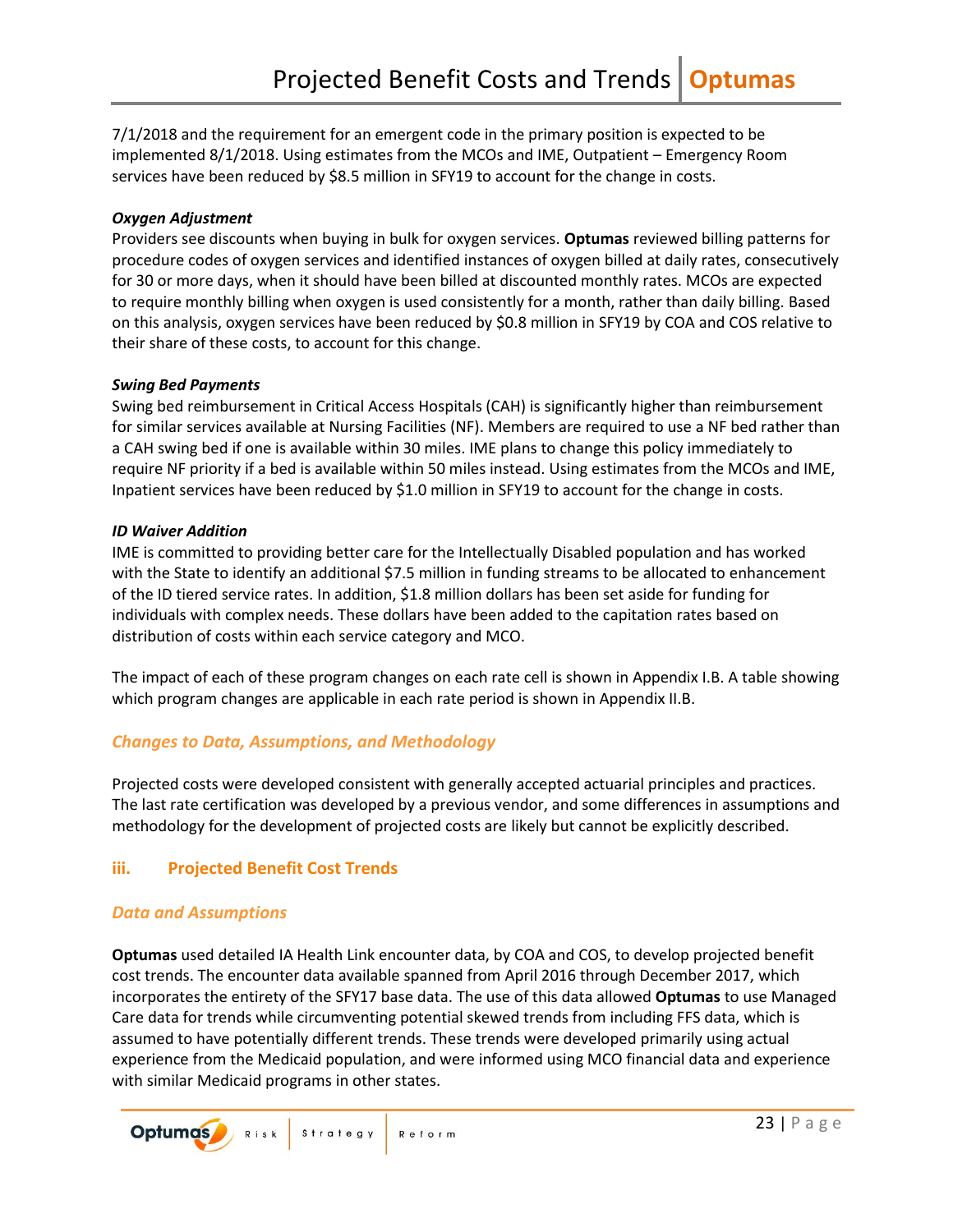### *Methodology*

Trend factors were applied to estimate the change in utilization rate (frequency of services) and unit cost (pure price change, technology, acuity/intensity, and mix of services) of services over time. These trend factors were used to project the costs from the base period to the future contract period. Trends were developed on an annualized basis and applied by major service category from the midpoint of the base period to the midpoint of the contract period.

Trend factors were developed for both utilization and unit cost using historical encounter data, MCO financial data, and experience with similar Medicaid programs in other states. The historical encounter data was analyzed by population and COS. The data was arrayed such that 3 month moving averages (MMA), 6 MMA, and 12 MMA could be calculated. These resulting averages were evaluated and weighted to best reflect the expected prospective annual trend. There was not a pre-determined algorithm related to the weighting; it was based on each data extracts' results and varied depending on particular nuances within each COS or population.

Trend was applied from the midpoint of the base data  $(1/1/2017)$  to the midpoint of each of the respective three rate 'tiers' described earlier in this document:

- Tier 1 (7/1/2018 9/30/2018) Midpoint of 8/15/2018, trended 19.5 months
- Tier 2 (10/1/2018 12/31/2018) Midpoint of 11/15/2018, trended 22.5 months
- Tier 3 (1/1/2019 6/30/2019) Midpoint of 4/1/2018, trended 27 months

Trend factors were developed consistent with generally accepted actuarial principles and practices. The last rate certification was developed by a previous vendor, and some differences in assumptions and methodology for the development of trends are likely but cannot be explicitly described.

### *Components*

The annualized prospective utilization and unit cost trend assumptions by cohort and category of service are included within Appendix II.D.

### *Variations*

Projected benefit cost trends were developed at the service category level by cohort for each MCO. Similar rate cells were combined for trend development in order to increase credibility. Trends were combined based on the distribution of enrollment and costs between the MCOs to achieve statewide trends. Because United now covers members previously enrolled with AmeriHealth, figures for AmeriHealth were trended using the United trends. The following table describes the rate cells incorporated into trend cohorts.

| <b>Trend Cohort</b> | <b>Rate Cells Incorporated</b>                                      |
|---------------------|---------------------------------------------------------------------|
| Children            | Children 0-59 Days M&F, Children 60-364 days M&F, Children 1-4      |
|                     | M&F, Children 5-14 M&F, Children 15-20F, Children 15-20M, CHIP -    |
|                     | Children 0-59 Days M&F, CHIP - Children 60-364 days M&F, CHIP -     |
|                     | Children 1-4 M&F, CHIP - Children 5-14 M&F, CHIP - Children 15-20F, |
|                     | CHIP - Children 15-20M, CHIP - Hawk-i                               |
|                     |                                                                     |

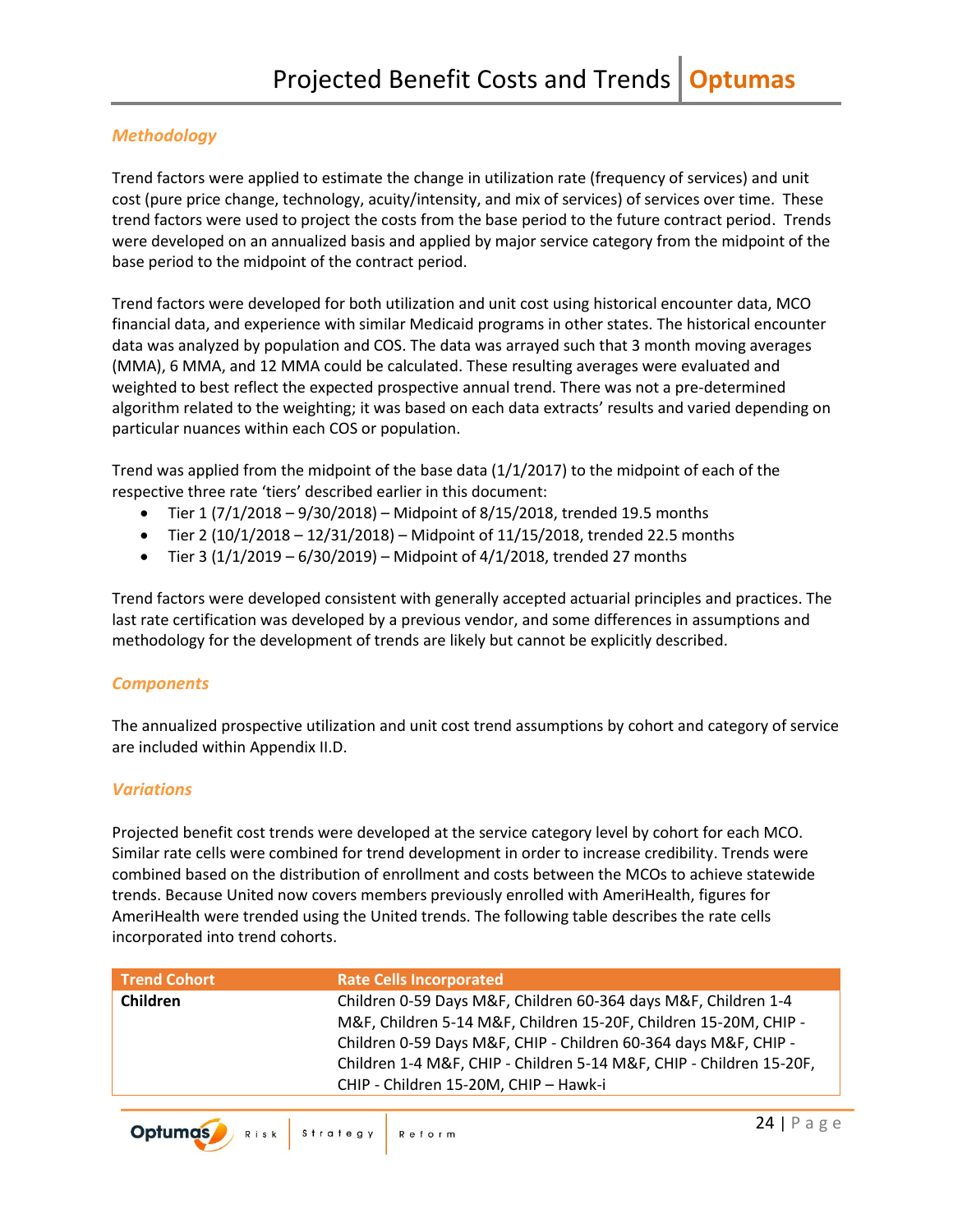| <b>Trend Cohort</b>        | <b>Rate Cells Incorporated</b>                                            |
|----------------------------|---------------------------------------------------------------------------|
| <b>Disabled</b>            | ABD Non-Dual <21 M&F, ABD Non-Dual 21+ M&F, Residential Care              |
|                            | Facility, Breast and Cervical Cancer                                      |
| Dual                       | Dual Eligible 0-64 M&F, Dual Eligible 65+ M&F                             |
| <b>Institutional</b>       | Custodial Care Nursing Facility <65, Custodial Care Nursing Facility 65+, |
|                            | Non-Dual Skilled Nursing Facility, ICF/ID, State Resource Center, PMIC    |
| <b>Maternity Case Rate</b> | TANF Maternity Case Rate, Pregnant Women Maternity Case Rate              |
| <b>Pregnant Women</b>      | Pregnant Women                                                            |
| <b>TANF Adult</b>          | Non-Expansion Adults 21-34 F, Non-Expansion Adults 21-34 M, Non-          |
|                            | Expansion Adults 35-49 F, Non-Expansion Adults 35-49 M, Non-              |
|                            | Expansion Adults 50+ M&F                                                  |
| <b>Waiver</b>              | Elderly HCBS Waiver, Dual HCBS Waivers: PD; H&D, Non-Dual HCBS            |
|                            | Waivers: PD; H&D AIDS, Brain Injury HCBS Waiver; Intellectual             |
|                            | Disability HCBS Waiver; Children's Mental Health HCBS Waiver              |
| <b>Wellness Plan</b>       | WP 19-24 F (Medically Exempt), WP 19-24 M (Medically Exempt), WP          |
|                            | 25-34 F (Medically Exempt), WP 25-34 M (Medically Exempt), WP 35-         |
|                            | 49 F (Medically Exempt), WP 35-49 M (Medically Exempt), WP 50+            |
|                            | M&F (Medically Exempt), WP 19-24 F (Non-Medically Exempt), WP 19-         |
|                            | 24 M (Non-Medically Exempt), WP 25-34 F (Non-Medically Exempt),           |
|                            | WP 25-34 M (Non-Medically Exempt), WP 35-49 F (Non-Medically              |
|                            | Exempt), WP 35-49 M (Non-Medically Exempt), WP 50+ M&F (Non-              |
|                            | Medically Exempt)                                                         |

### *Other Material Adjustments*

No other adjustments to projected benefit cost trends were made.

### <span id="page-26-0"></span>**iv. Mental Health Parity and Addiction Equity Act**

We are unaware of any material program changes at this time, that would require an adjustment for compliance with the Mental Health Parity and Addiction Equity Act as required by 42 CFR §438.3(c)(1)(ii).

### <span id="page-26-1"></span>**v. In-lieu-of Services**

Please see Section I.3.A.iv and I.3.A.v for information surrounding IMD services.

### <span id="page-26-2"></span>**vi. Retrospective Eligibility**

**Optumas** has relied on IA Health Link experience for SFY17 as the base data used to develop the SFY19 capitation rates. Retroactive eligibility periods have historically been excluded from the IA Health Link program. Therefore, no explicit adjustment has been made for this in the development of the SFY19 IA Health Link capitation rates.

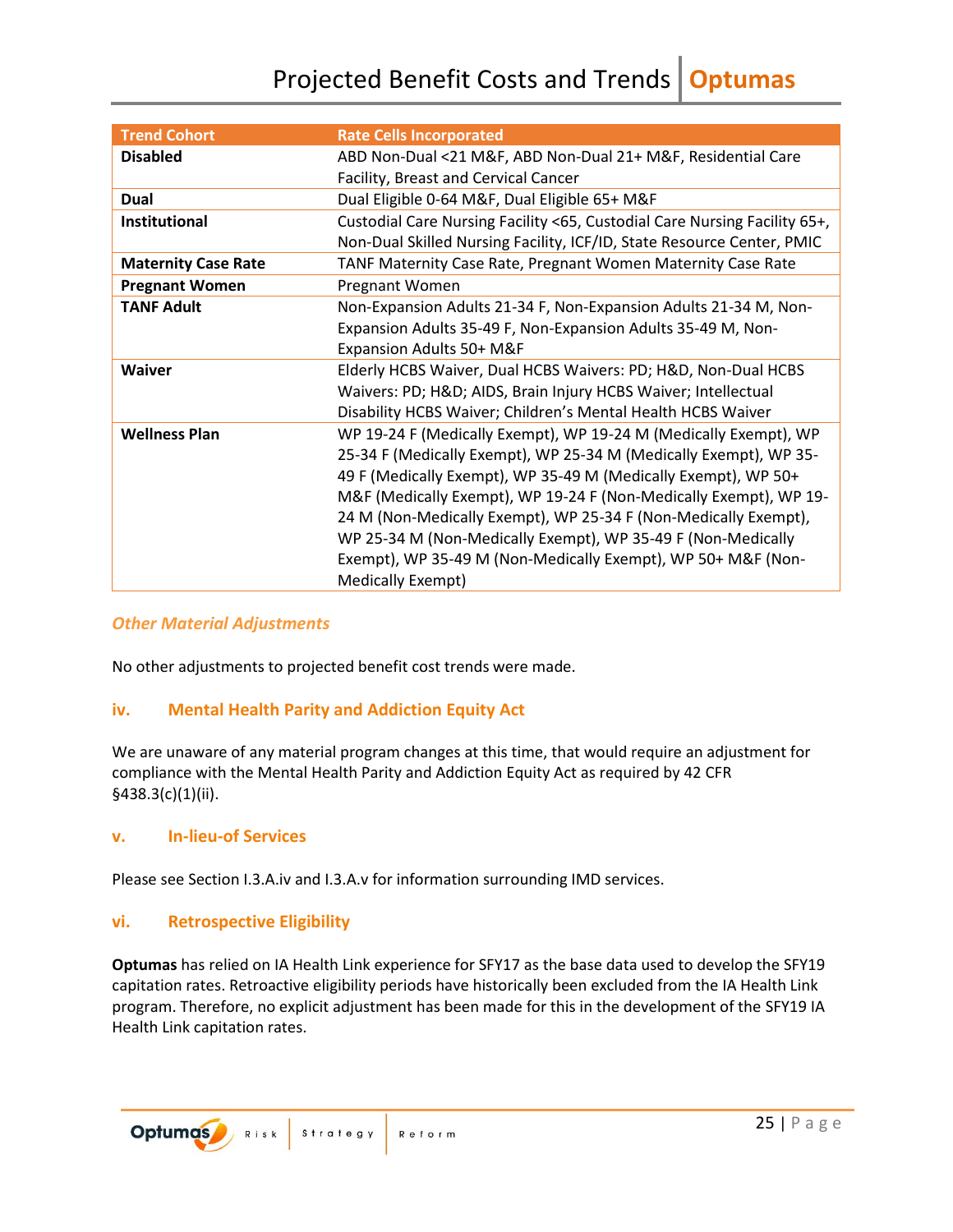### <span id="page-27-0"></span>**vii. Changes in Covered Benefits**

Any changes to covered benefits in the IA Health Link program in SFY19 have been accounted for within the rate development and are described in detail above in Section I, Subsection 2.B.iii.

### <span id="page-27-1"></span>**viii. Impact of Changes**

The impact of changes to covered benefits in the IA Health Link program in SFY19 are shown in Appendix I.B. Each change to covered benefits includes an estimated impact of the change on the amount of projected benefit costs and a description of the data, assumptions, and methodologies used to develop the adjustment in Section I, Subsection 2.B.iii. above.

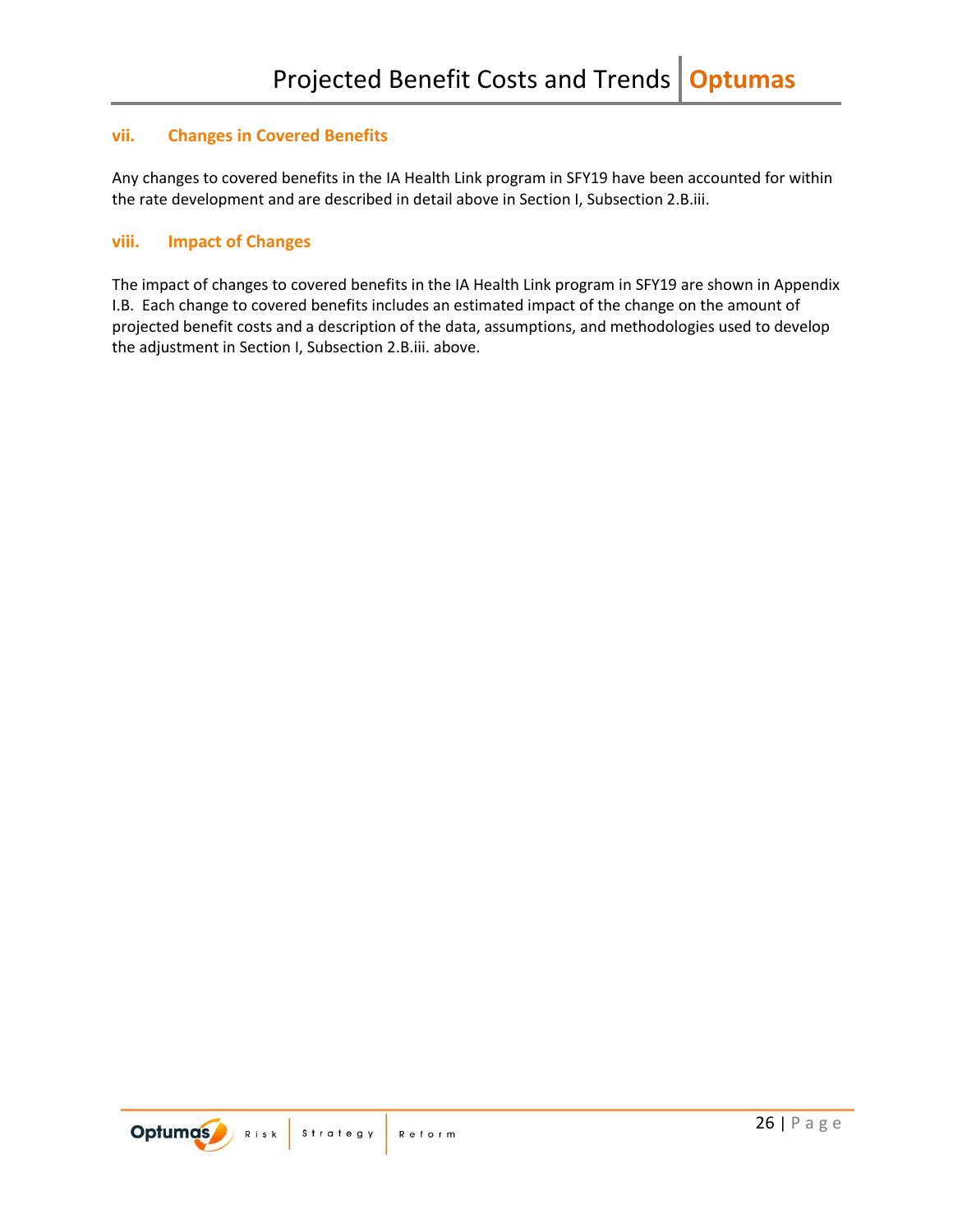## <span id="page-28-0"></span>**4. Special Contract Provisions Related to Payment**

### <span id="page-28-1"></span>**A. Incentive Arrangements**

There are no incentives included in the contract between the State and the MCOs in the IA Health Link program.

### <span id="page-28-2"></span>**B. Withhold Arrangements**

### <span id="page-28-3"></span>**i. Rate Development Standards**

This section provides supporting documentation and describes the withhold arrangement in the contract between the State and the IA Health Link MCOs.

### <span id="page-28-4"></span>**ii. Appropriate Documentation**

### *Time Period and Purpose*

The time period of the withhold arrangement is consistent with the SFY19 rating period. The purpose of the arrangement primarily relates to value-based purchasing, access to care, network distance standards, and the appeal process.

### *Description of the Total Percentage Withheld*

In SFY19, there is a withhold in place of 2% of the total capitation rate revenue. Each MCO has the ability to earn back the withhold to the extent that specific quality and performance measures are met as stated in the contract. The capitation rates gross and net of the 2% withhold are shown in Appendix I.A.

### *Estimate of Percentage to be Returned*

Based on emerging experience of the IA Health Link MCOs and discussion with IME, we estimate that the MCOs will earn between 50% to 75% of the 2% withhold.

### *Reasonableness of Withhold Arrangement*

Our review of the total withhold percentage of 2% of capitation revenue is reasonable within the context of the capitation rate development.

### *Effect on capitation rate development*

The withhold arrangements had no effect on the development of the capitation rates. The capitation payments minus the portion that is not reasonably achievable are actuarially sound.

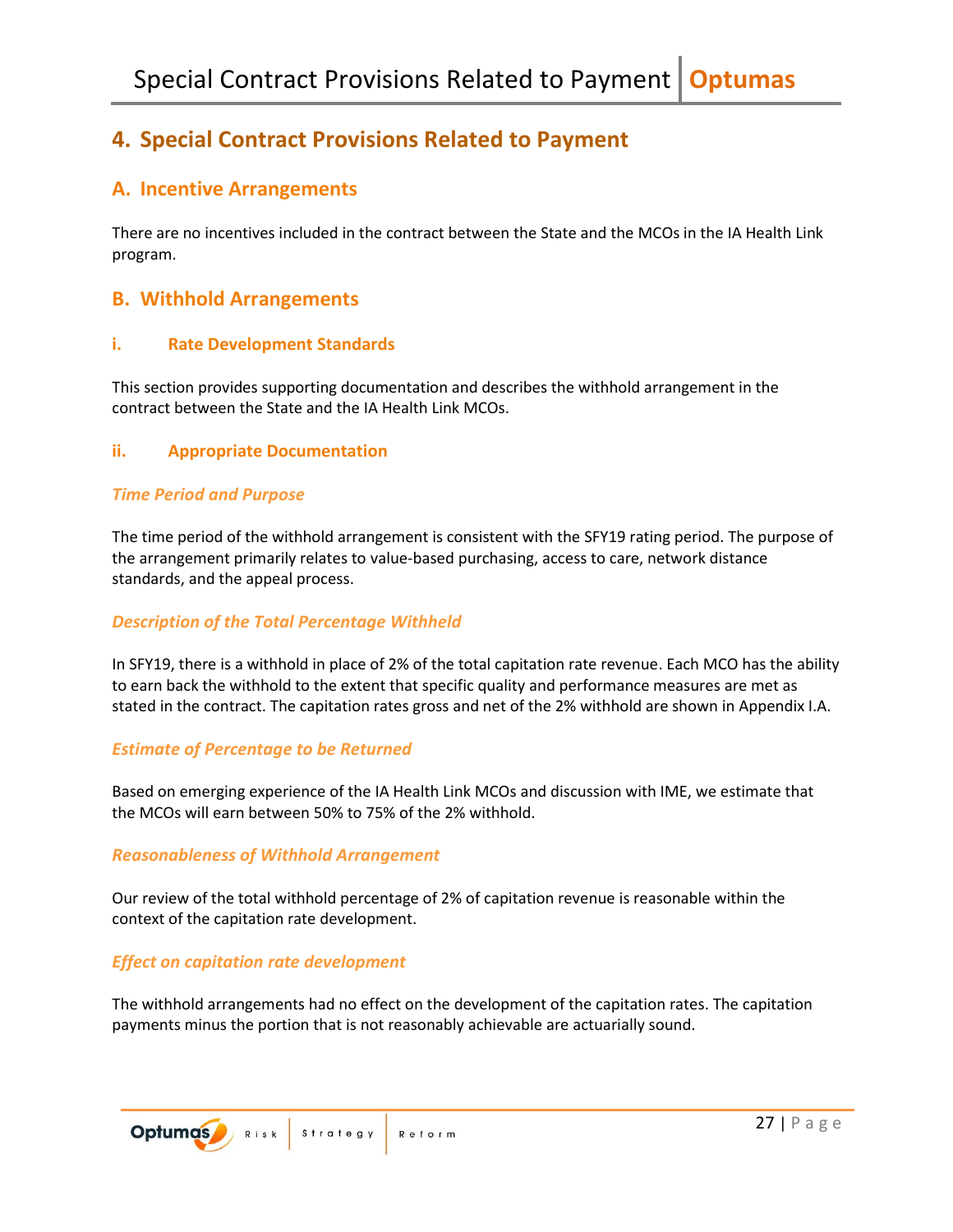## <span id="page-29-0"></span>**C. Risk-Sharing Mechanisms**

### <span id="page-29-1"></span>**i. Rate Development Standards**

This section provides supporting documentation and describes the risk-sharing arrangements between the State and the health plans.

### <span id="page-29-2"></span>**ii. Appropriate Documentation**

### *Other Risk-Sharing Arrangements*

The SFY19 IA Health Link capitation rates have been developed as full risk rates. The State has decided, as a policy decision, to discontinue the use of the non-waiver habilitation services risk pool. As a result of the departure of AmeriHealth from the IA Health Link program and the majority of their prior members enrolling in United, the disparity in service utilization between MCOs is expected to be significantly reduced.

### *Medical Loss Ratio Arrangement*

The State requires all health plans to maintain a medical loss ratio (MLR) of 88%. If the MLR is less than 88%, the health plans must refund the State the difference.

### *Reinsurance*

The contracts between DHS and the MCOs require that the MCOs shall comply with reinsurance requirements of 191 Iowa Administrative Code 40.17 and shall file with the Agency all contracts of reinsurance or a summary of the plan of self-insurance. The contractor shall provide to the Agency the risk analysis, assumptions, cost estimates, and rationale supporting its proposed reinsurance arrangement.

### <span id="page-29-3"></span>**D. Delivery System and Provider Payment Initiatives**

Not applicable.

### <span id="page-29-4"></span>**E. Pass-Through Payments**

### <span id="page-29-5"></span>**i. Rate Development Standards**

This section provides supporting documentation and describes all existing pass-through payments incorporated into the rates for this rating period.

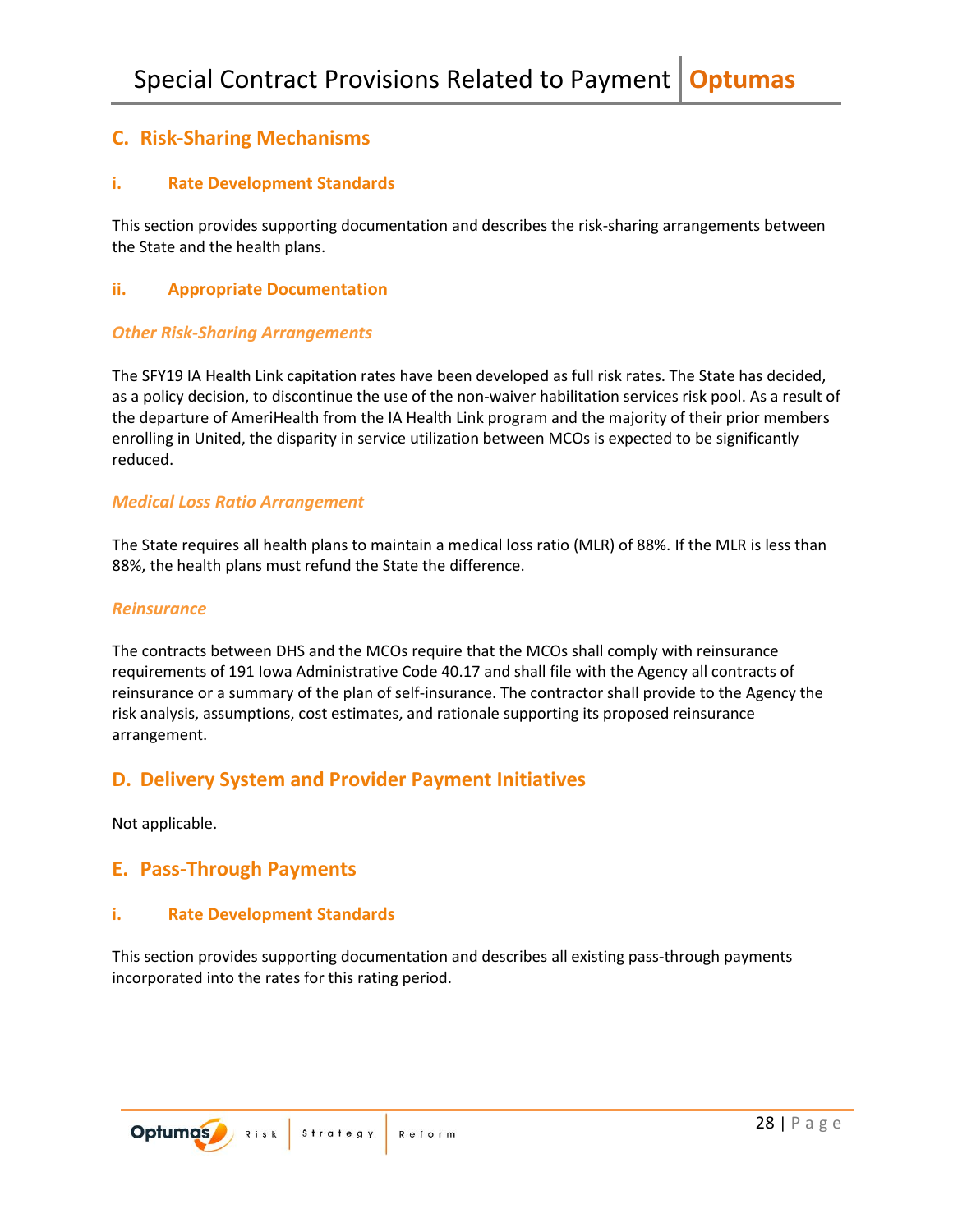### <span id="page-30-0"></span>**ii. Appropriate Documentation**

### *Pass-Through Payments*

Graduate Medical Education (GME) and University of Iowa Physician ACR payments are the pass-through payments incorporated into the rates for this rating period.

The GME payments are made to teaching hospitals for purpose of funding graduate medical education within the state. These payments are received by teaching hospitals with an accredited medical education program and are funded with direct State appropriations to the Medicaid agency. These amounts are paid to the teaching hospitals by the MCOs but are not included in the contracted rates between the plans and the hospitals. Although we interpret this GME payment to be outside the standard definition of pass-through payments per 42 CFR 438.6(a), we have included the description and amount of the GME payment in this section of the certification letter.

The University of Iowa Physician ACR payments are made to qualifying physicians with the University of Iowa. The additional payments made to the physicians provide support for contracting and maintain access for Medicaid beneficiaries to the University of Iowa physicians and the MCOs.

### *Amount*

The amount of GME payments included in the SFY19 rates is approximately \$22.2 million at an aggregate PMPM of \$3.07. The PMPM amount included for the rate cells that receive this payment (\$5.28 PMPM) is consistent with the amount included in the SFY18 rates. The estimated amount for the University of Iowa ACR payments is approximately \$63.7 million at an aggregate PMPM of \$8.81. The total amount for the ACR payments is allocated across the rate cells based on utilization of services by qualifying physicians and practitioners.

### *Providers receiving the payment*

The providers receiving the GME payments are teaching hospitals. The providers receiving the adjusted UPL payments are University of Iowa qualifying physicians and practitioners.

### *Financing mechanism*

GME payments are funded with direct State appropriations to the Medicaid agency. The University of Iowa UPL payments are funded through intergovernmental transfers (IGT).

### *Pass-through payments in the previous rating period*

The GME payment amount in the SFY18 rates was approximately \$22.7 million. The university of Iowa ACR payment amount was estimated to be \$49.6 million in the SFY18 rates.

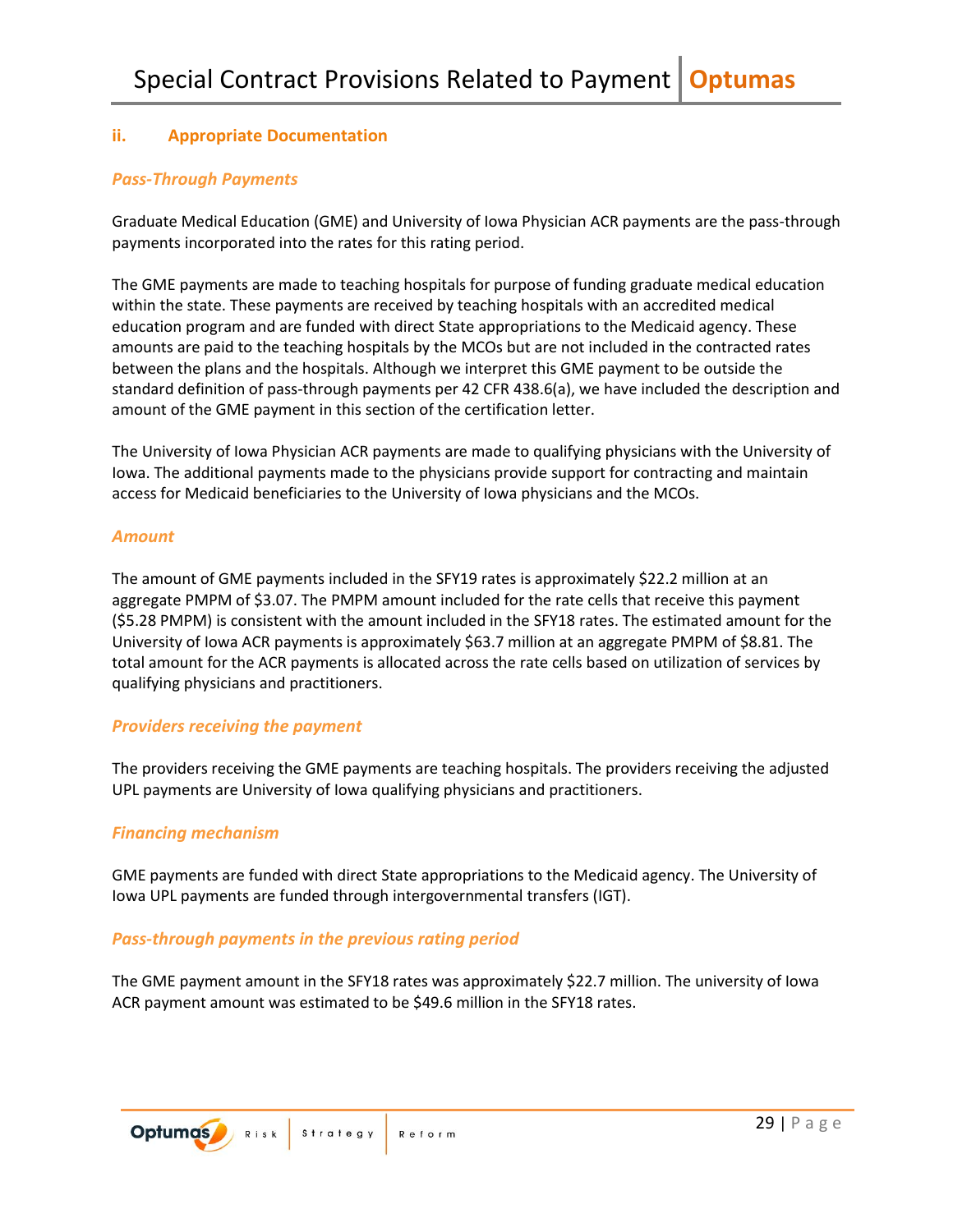### *Pass-through payments for the rating period in effect on July 5, 2016*

The GME payment amount in the rate effective July 5, 2016 (SFY17 rates) was approximately \$22.3 million. The University of Iowa ACR payment amount was estimated to be \$57.0 million in the SFY17 rates.

### *Hospital pass-through payments*

GME payments are incorporated within the SFY19 capitation rates and reflect payments to hospitals. However, we interpret the GME payment to be outside the standard definition of pass-through payments per 42 CFR 438.6(a). Therefore, there are no hospital pass-through payments in the SFY19 rates per the definition of pass-through payments per 42 CFR 438.6(a).

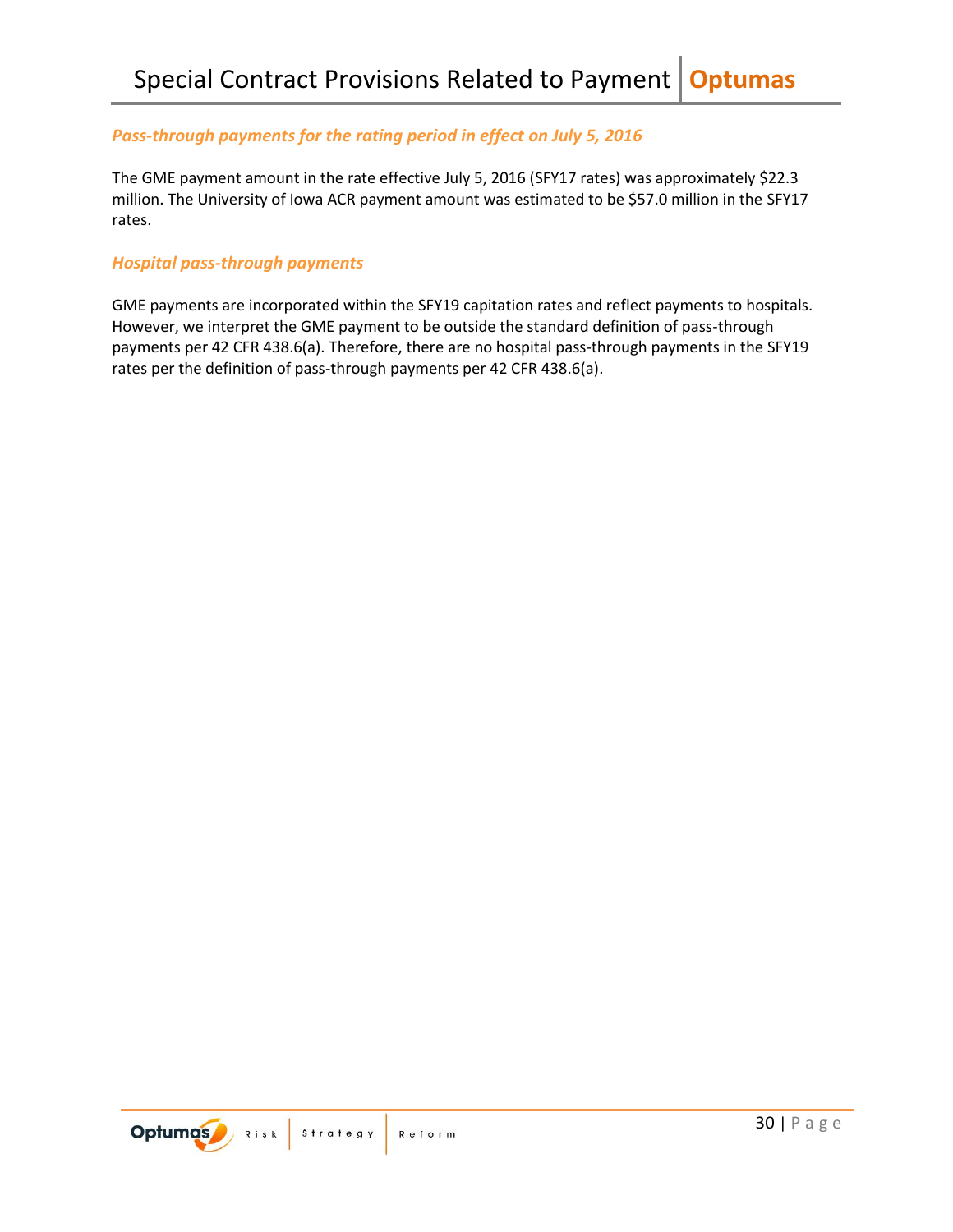## <span id="page-32-0"></span>**5. Projected Non-Benefit Costs**

## <span id="page-32-1"></span>**A. Rate Development Standards**

### <span id="page-32-2"></span>**i. Required Components**

In accordance with 42 CFR §438.5(e), the development of the non-benefit component of the rate includes reasonable, appropriate, and attainable expenses related to MCO administration, taxes, licensing and regulatory fees, contribution to reserves, risk margin, and cost of capital. In addition, the non-benefit component includes other operational costs associated with the provision of services under the contract, as required by 42 CFR  $§438.3(c)(1)(ii)$ .

### <span id="page-32-3"></span>**ii. PMPM and Percentage of Capitation Rates**

Non-benefit costs were developed as a percentage of capitation rates.

### <span id="page-32-4"></span>**iii. Variations**

Variations in the assumptions used to develop the projected non-benefit costs for covered populations are based on valid rate development standards. Variations in non-benefit costs exist between rate cells and between MCOs. Variations are not based on the rate of federal financial participation associated with the covered populations

### <span id="page-32-5"></span>**iv. Health Insurance Providers Fee**

The ACA Health Insurance Providers Fee (HIPF) has a moratorium for the CY19 time period. Since these capitation rates are for SFY19, they include six months of CY19 and six months of CY18. **Optumas** will work with IME to determine the funding mechanism that will make MCOs whole for their CY18 liability. If IME decides to reimburse the MCOs for the HIPF via capitation rates, **Optumas** plans to provide an updated certification with an informed estimate of the HIPF once that information becomes available in early Fall 2018.

## <span id="page-32-6"></span>**B. Appropriate Documentation**

### <span id="page-32-7"></span>**i. Development**

### *Description*

Non-benefit costs were developed using data from financial templates completed by each MCO and a review of non-benefit costs in Medicaid programs from states with similar populations and services. Although three MCOs completed these templates, AmeriHealth members transferred service to United in December 2017. In developing non-benefit cost assumptions, consideration was given to economies of scale resulting in variation between final MCO non-benefit cost projections. The level of non-benefit costs necessary can vary between population to effectively manage care. Non-benefit costs are shown by rate cell and MCO in Appendix I.B.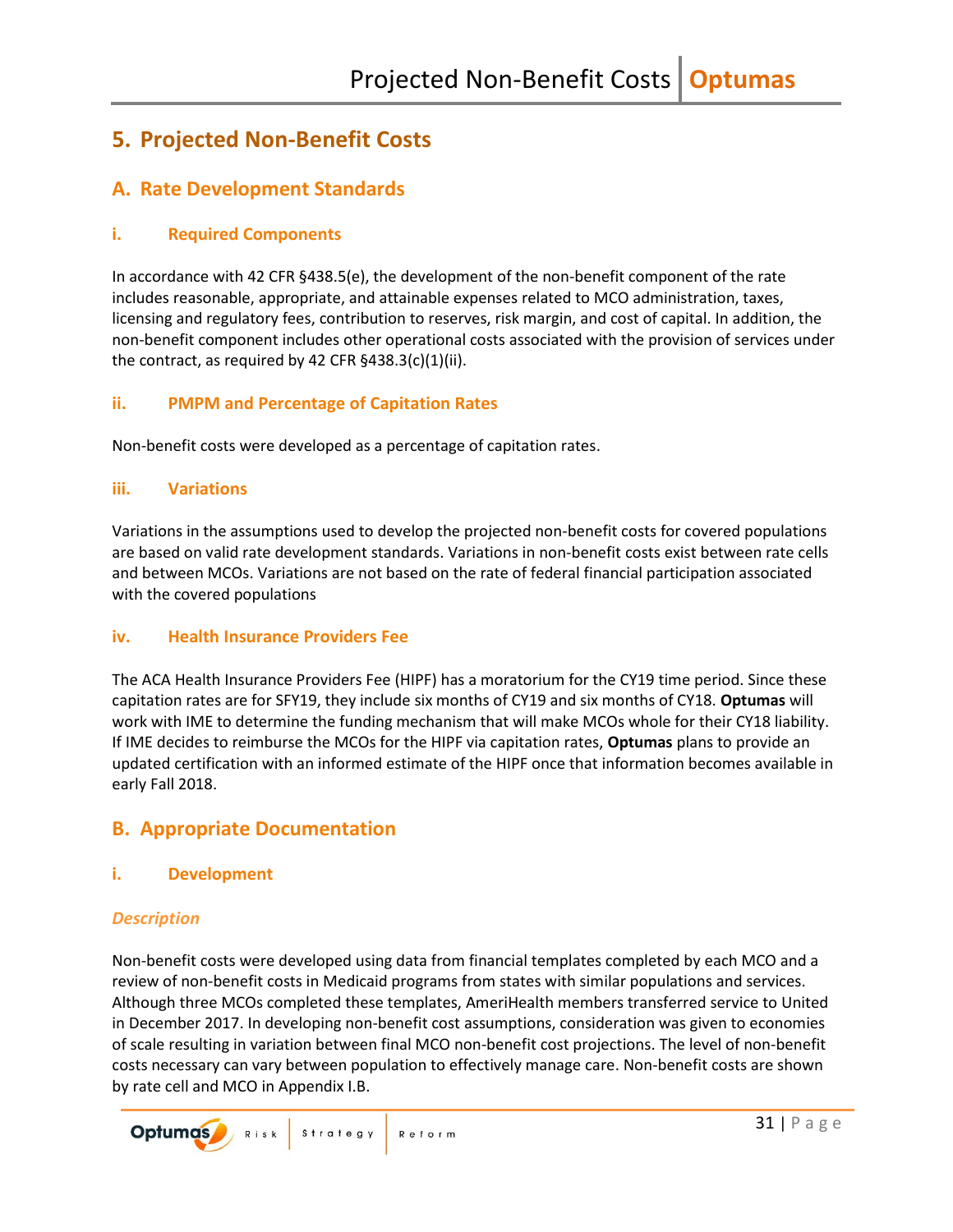### *Material Changes*

In the development of the non-medical load for the SFY19 capitation rates, **Optumas** reviewed MCO financial templates summarizing costs quarterly for CY16 and CY17, which included the SFY17 base data period as well as more recent data. Assumptions and methodologies may vary between the SFY18 certification and this document but cannot be explicitly described as the SFY19 capitation rates reflect the first year in which **Optumas** has developed capitation rates for the IA Health Link program.

### <span id="page-33-0"></span>**ii. Cost Categories**

The non-medical cost load includes administrative costs and allocation for profit, risk, and contingency (P/R/C). Non-medical load, itemizing administrative and P/R/C loads, is shown in Appendix I.B.

### <span id="page-33-1"></span>**iii. Health Insurance Providers Fee**

As noted in Section 5.A.iv, no allowance has been made at this time for the HIPF.

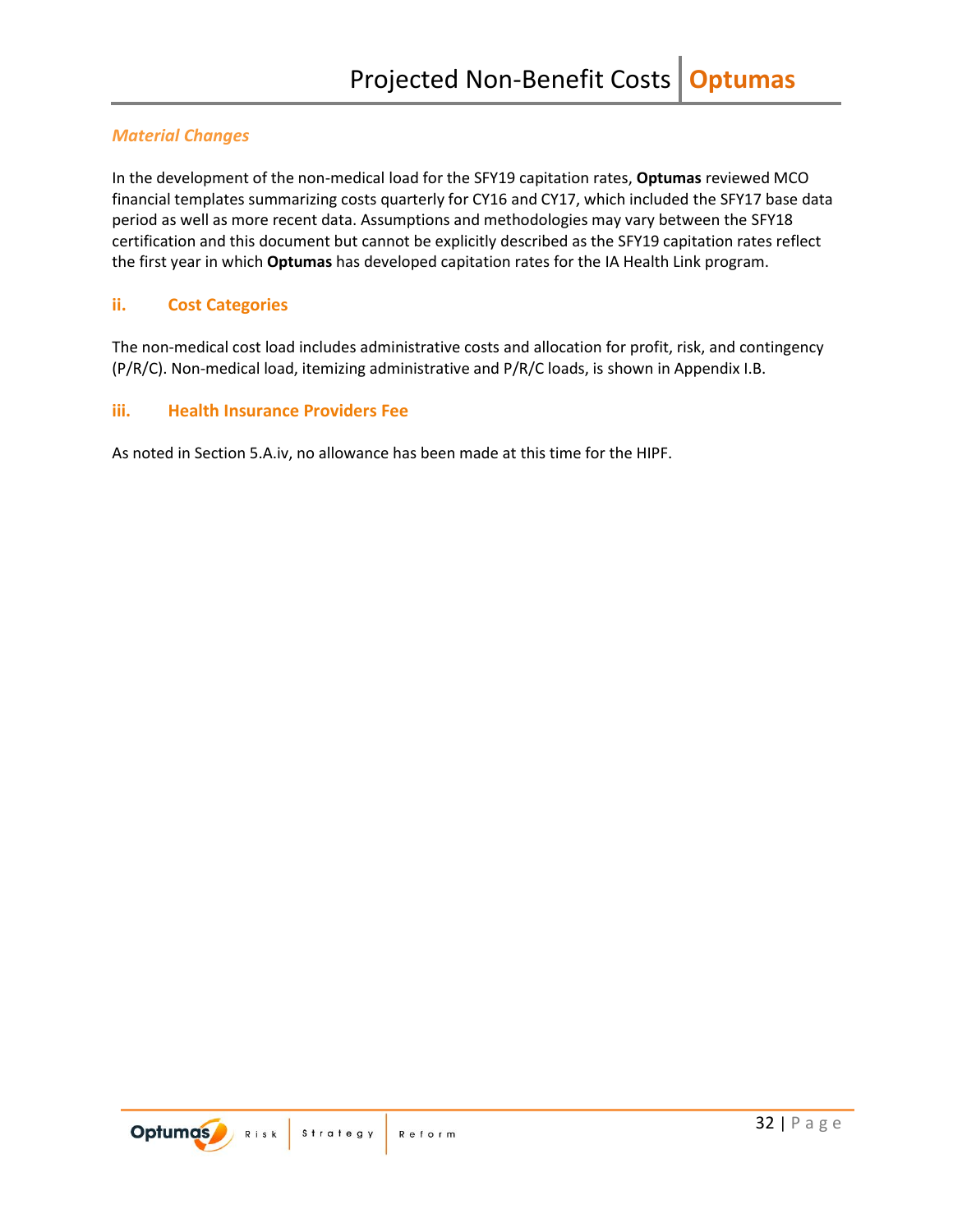## <span id="page-34-0"></span>**6. Risk Adjustment and Acuity Adjustments**

## <span id="page-34-1"></span>**A. Risk Development Standards**

### <span id="page-34-2"></span>**i. Risk Adjustment**

**Optumas** accounted for the relative risk in the health status of enrollees in each MCO through various methods designed to best match payment to risk for each cohort.

### <span id="page-34-3"></span>**ii. Methodology**

Consistent with 42 CFR §438.5(g), for the prospective risk adjustment, **Optumas** worked with IME to select a risk adjustment methodology that uses generally accepted models and applied it in a budget neutral manner, consistent with generally accepted actuarial principles and practices, across all MCOs in the program to calculate adjustments to the payments as necessary.

### <span id="page-34-4"></span>**iii. Acuity Adjustment**

No acuity adjustments have been made in the development of the SFY19 IA Health Link capitation rates.

### <span id="page-34-5"></span>**B. Appropriate Documentation**

### <span id="page-34-6"></span>**i. Prospective Risk Adjustment**

In accordance with 42 CFR §438.7(b)(5)(i), the rate certification describes all prospective risk adjustment methodologies below.

### *Data*

**Optumas** relied on enrollment and encounter data from SFY17 (July 2016 – June 2017) as the experience period for capturing the relevant diagnosis and pharmacy information for calculating member risk scores. The transition plan for AmeriHealth's departure from IA Health Link enrolled the vast majority of AmeriHealth's members with United, beginning December 2017. Due to this shift in enrollment, **Optumas** relied on a December 2017 snapshot month to assign members and their associated risk scores, for purposes of prospective application to the SFY19 capitation rates.

### *Model*

**Optumas** incorporated developed risk scores and relativities to apply to most populations in the IA Health Link program. For the remaining populations, **Optumas** made no risk adjustment and defaulted to the statewide rate.

**Optumas** applied risk scores to most non-LTSS populations, including Children (over the age of one), Non-Expansion Adults, Wellness Plan, and ABD Non-Duals. Risk scores were developed using UCSD's CDPS+RX V.6.2.2 tool, with national prospective weights and a December 2017 enrollment snapshot.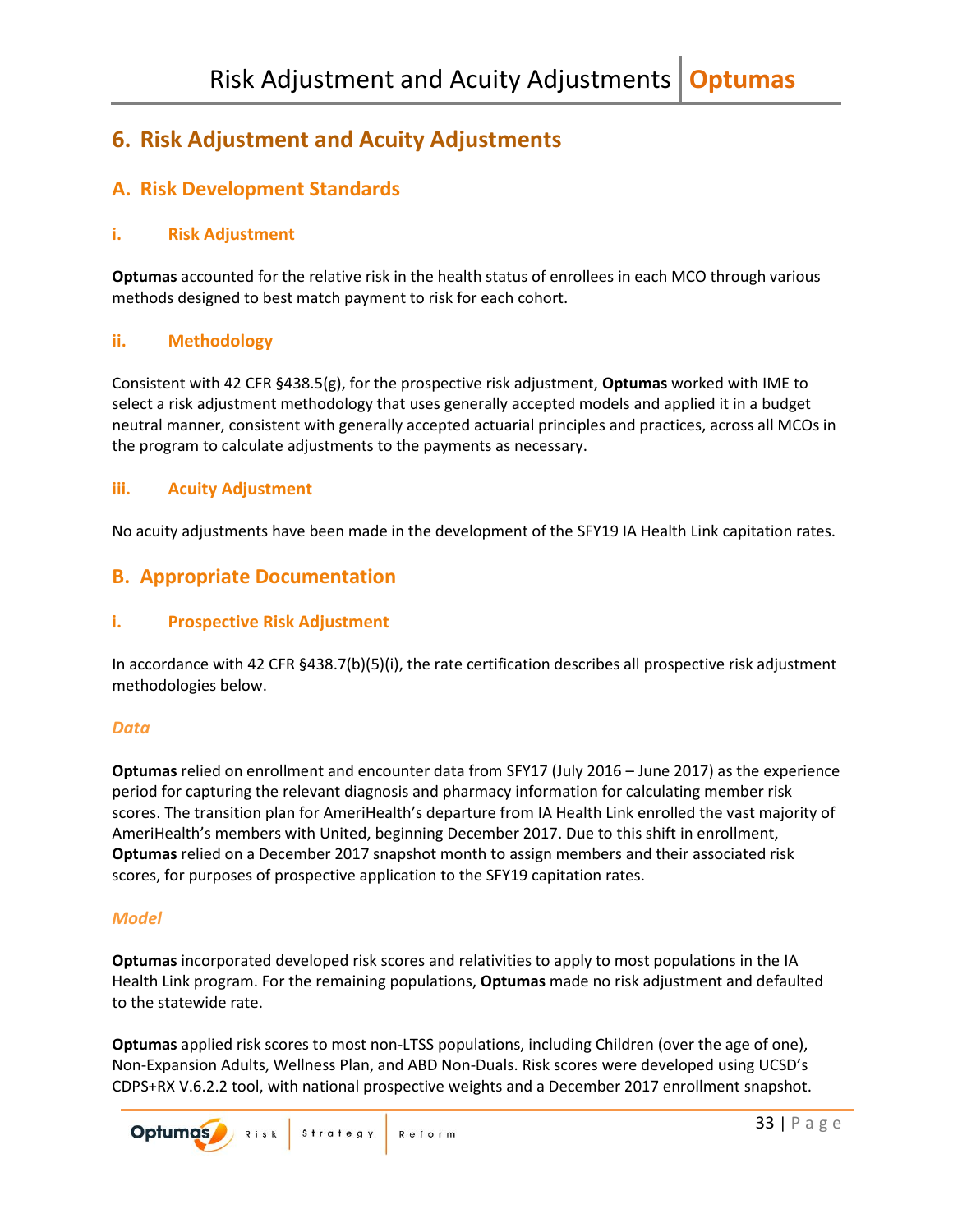This modeling was developed with a three-month eligibility duration requirement, such that members had to have at least three months of enrollment within SFY17 to be scored. Members who were unscored through this process received the MCO-specific average disease weight of scored members for each COA, along with their specific demographic weight.

For the LTSS populations, **Optumas** developed relativity factors to be applied instead of risk scores. The majority of costs for these members is derived from LTSS services which would not be adequately identified using the CDPS+RX analysis. These factors were developed by comparing the total PMPM of each rate cell within an MCO to the statewide PMPM for the rate cell in the SFY17 base data period; experience for the previous AmeriHealth-enrolled population was aggregated with United's SFY17 experience to ensure the relativities accurately captured the impact of this transition in enrollment.

The remaining populations used a statewide rate. Some of these populations, like BCCP and Non-Dual Skilled Nursing Facility had populations insufficient for a risk adjustment to be credibly applied. A table detailing the risk adjustment model used for each rate cell, along with the resulting factors, is shown in Appendix II.E.

### *Methodology*

The risk adjustment factors were applied in a statewide budget neutral manner for the MCOs. The risk adjustment methodology uses generally accepted actuarial principles and practices. Appendix II.F demonstrates the budget neutrality of the risk adjustments made for each rate cell. Consistent with how rates were developed, same-demographic Children and CHIP rate cells were combined for credibility in developing risk adjustment factors. This budget neutrality summary is shown using the blend of the three Tier contract period rates (25% Tier 1, 25% Tier 2, 50% Tier 3).

### *Magnitude*

The magnitude of the adjustment is an increase of 0.02% for UHC and a decrease of 0.04% for AGP. The impact by rate cell and in total for each MCO is shown in Appendix II.G.

### *Assessment of Predictive Value*

**Optumas** reviewed the normalized risk scores as developed for the SFY19 IA Health Link rates to the normalized risk scores used by the previous vendor in the development of the SFY18 rates. In general, the relative risk scores by COA and MCO showed consistency in direction and magnitude. As more recent experience becomes available for the IA Health Link program, **Optumas** will continue to monitor and review the correlation between prospective risk scores and relative costs by MCO and COA.

### *Concerns*

At this time, **Optumas** has no concerns with the risk adjustment process.

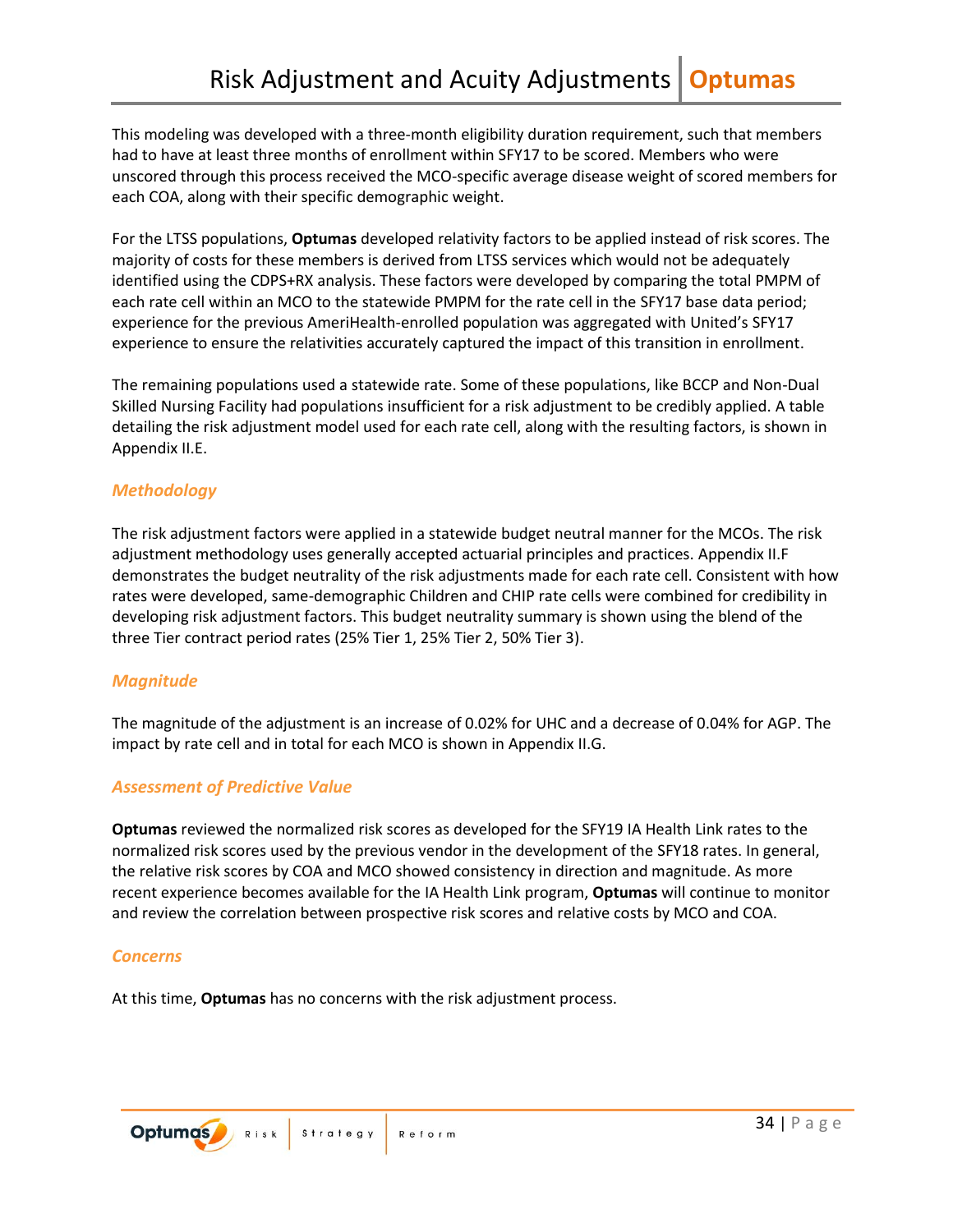### <span id="page-36-0"></span>**ii. Retrospective Risk Adjustment**

No retrospective risk adjustment has been made in the development of the SFY19 rates.

### <span id="page-36-1"></span>**iii. Changes to Risk Adjustment Model and Budget Neutrality**

In the SFY19 rates, the LTSS service components, along with the non-LTSS service component of the capitation rates for the LTSS populations, were risk adjusted using relativity factors by plan compared to statewide PMPMs. Additionally, certain populations (notably dual eligible populations) that had been risk adjusted using CDPS+Rx in SFY18 now rely on a cost-based relativity factor. All other components of the risk adjusted model are consistent with the SFY18 rates and all risk adjustment are applied in a budget neutral fashion.

### <span id="page-36-2"></span>**iv. Acuity Adjustment**

No acuity adjustments were made for the SFY19 rates.

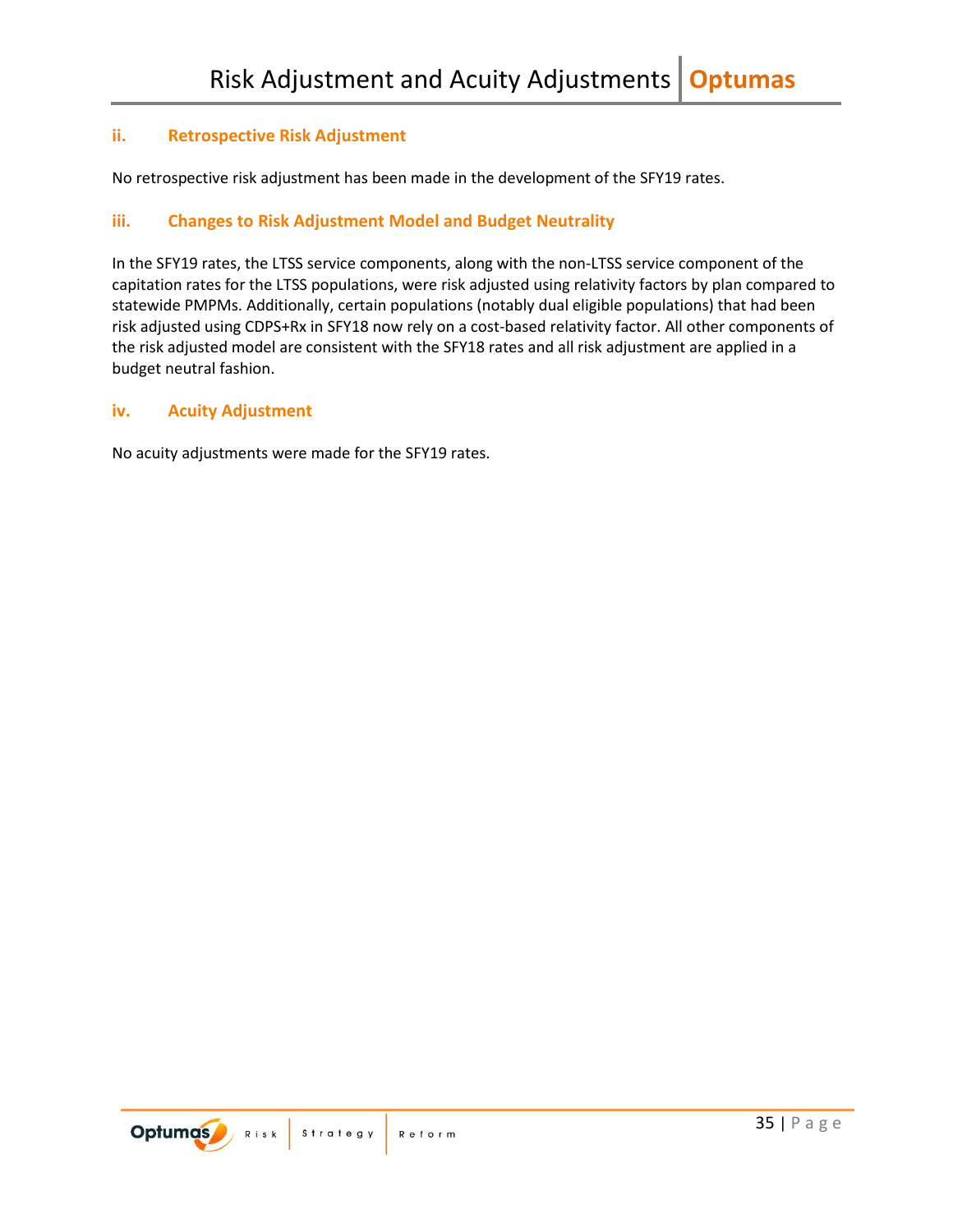<span id="page-37-0"></span>**Section II. Medicaid Managed Care Rates with Long-Term Services and Supports**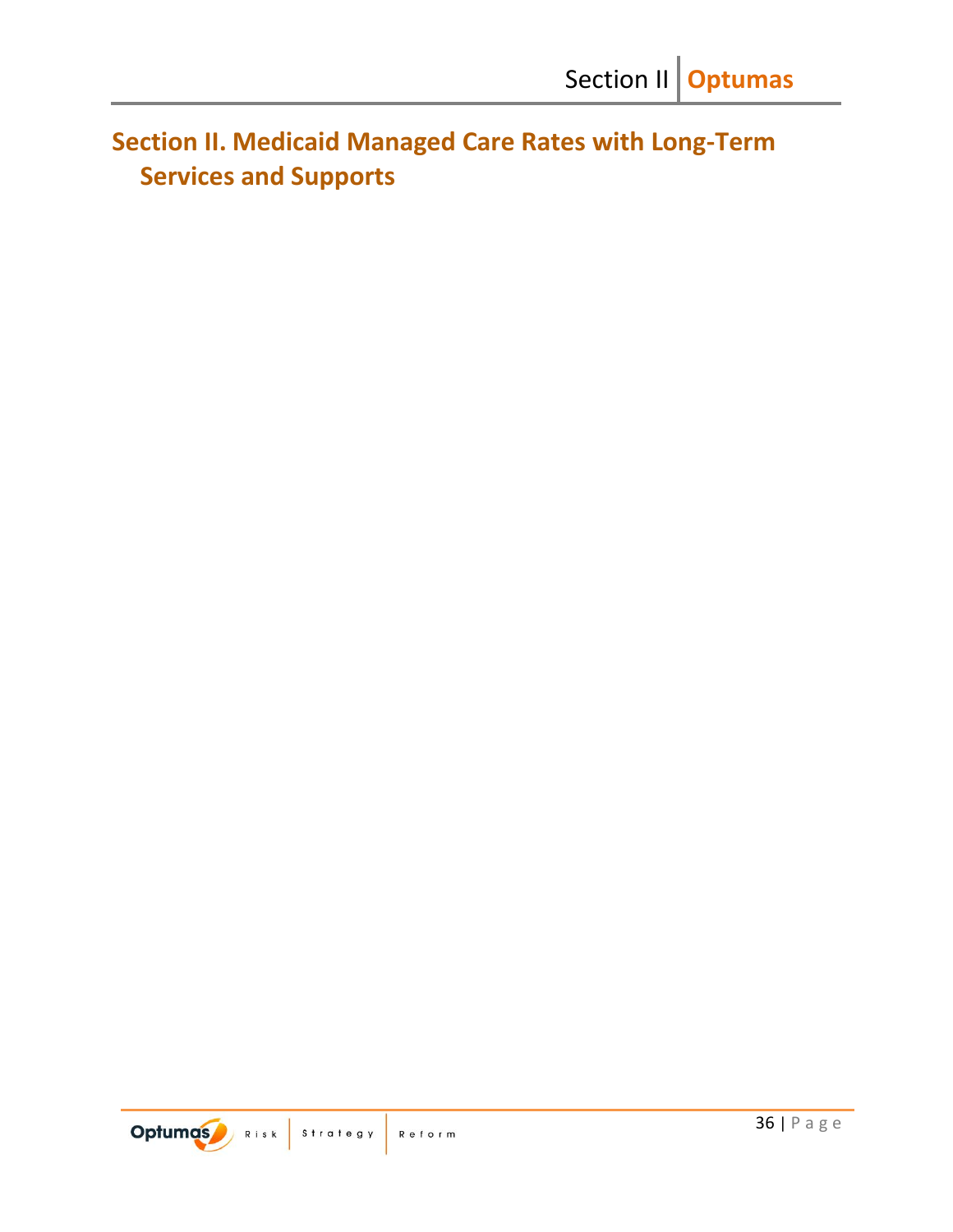## <span id="page-38-0"></span>**1. Managed Long-Term Services and Supports**

## <span id="page-38-1"></span>**A. Required Content**

The development of the SFY19 rates for the LTSS populations is consistent with the guidance above in Section I of the required standards for rate development and CMS' expectations for appropriate documentation.

The IA Health Link program covers individuals receiving LTSS services across several rating cells. Beneficiaries in these rate cells include elderly and disabled individuals age 19 and older who do not qualify for Medicare coverage and are receiving Medicaid assistance, including all home and communitybased waiver enrollees. A significant portion of services provided to these members are LTSS benefits including nursing facility, home care, and home and community based (HCBS) waiver services. The IA Health Link includes individuals receiving the following services:

- Intermediate care facility or nursing home care
- ICF/ID facilities
- State resource centers
- Hospice
- Psychiatric mental institutions for children
- Home and Community Based Waiver Services, including:
	- o Physical Disability Waiver
	- o Health and Disability Waiver
	- o AIDS Waiver
	- o Brain Injury Waiver
	- o Elderly Waiver
	- o Children's Mental Health Waiver
	- o Intellectually Disability Waiver

The SFY19 rates were developed for all services incurred by LTSS members, with the exception of dental services and certain prescription drugs that are carved out of the capitation rates.

## <span id="page-38-2"></span>**B. Rate Development Standards**

### <span id="page-38-3"></span>**i. Rate Blending**

**Optumas** developed the LTSS capitation rates by blending the rates for each LTSS rating group. The rating groups include: Elderly, Physically Disabled, Intellectually Disabled, and Children's Mental Health.

## <span id="page-38-4"></span>**C. Appropriate Documentation**

### <span id="page-38-5"></span>**i. Payment Structures**

Capitation payments for LTSS benefits are paid as a single capitation rate for each LTSS rating group, by MCO. MCO payments vary based on actual MCO enrollment. **Optumas** used December 2017 enrollment as the basis for the LTSS blend. The rate cells are blended using the rating groups mentioned in B. above.

**Optumas** Risk Strategy Reform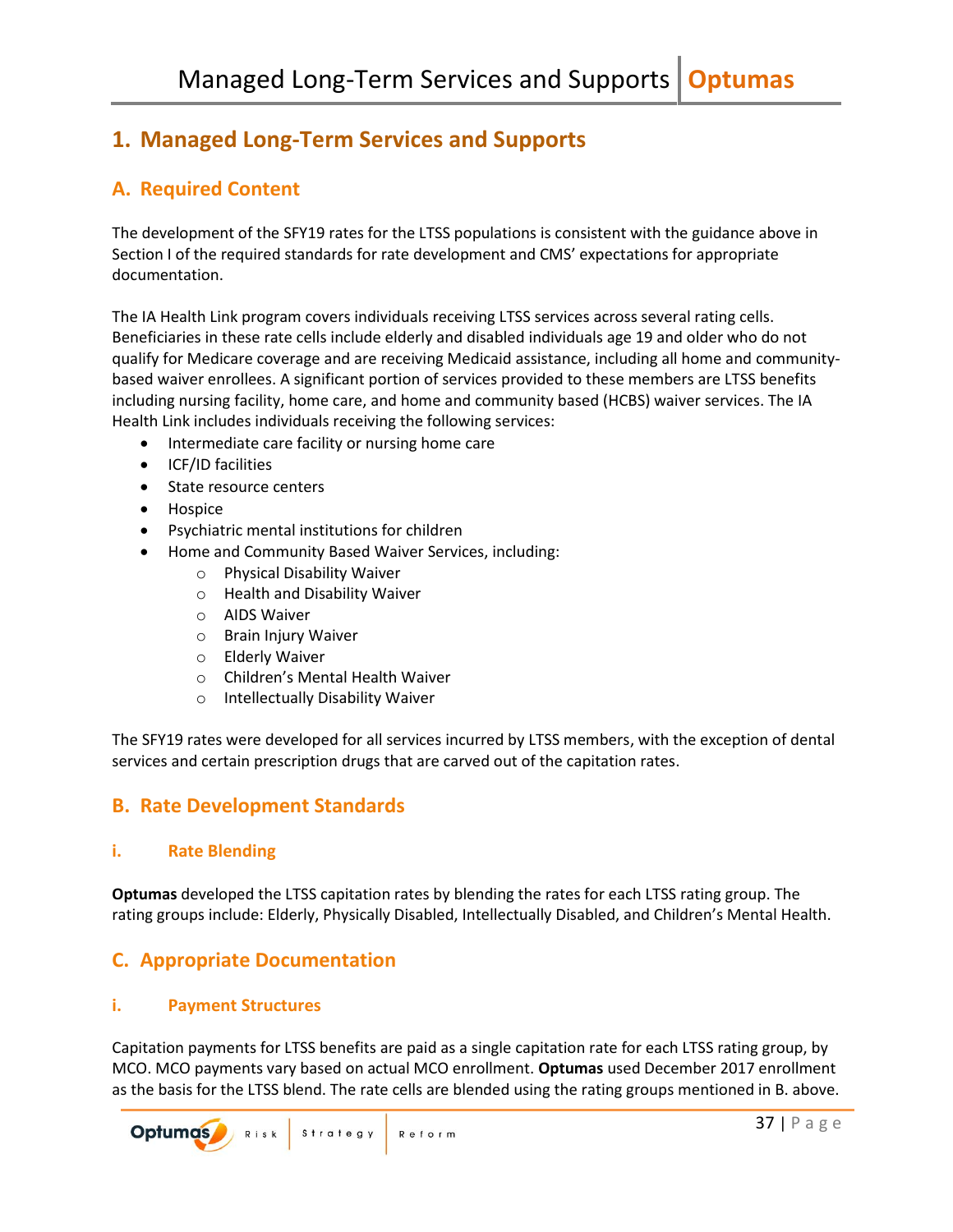A summary of the rate blending methodology is shown in Appendix II.H. This summary is shown using the blend of the three Tier contract period rates (25% Tier 1, 25% Tier 2, 50% Tier 3).

### <span id="page-39-0"></span>**ii. Non-Benefit Costs**

Non-medical load for the LTSS population has been developed consistent with the approach for all IA Health Link populations. This is described further in Section I.5 of this certification letter.

### <span id="page-39-1"></span>**iii. Sources**

The LTSS capitation rates were developed using SFY17 encounter data. After accounting for program change adjustments, trend, applying risk adjustment, and adjusting for non-medical load, the rates were blended according to broad rating groups. A summary of the rate blending methodology is shown in Appendix II.H.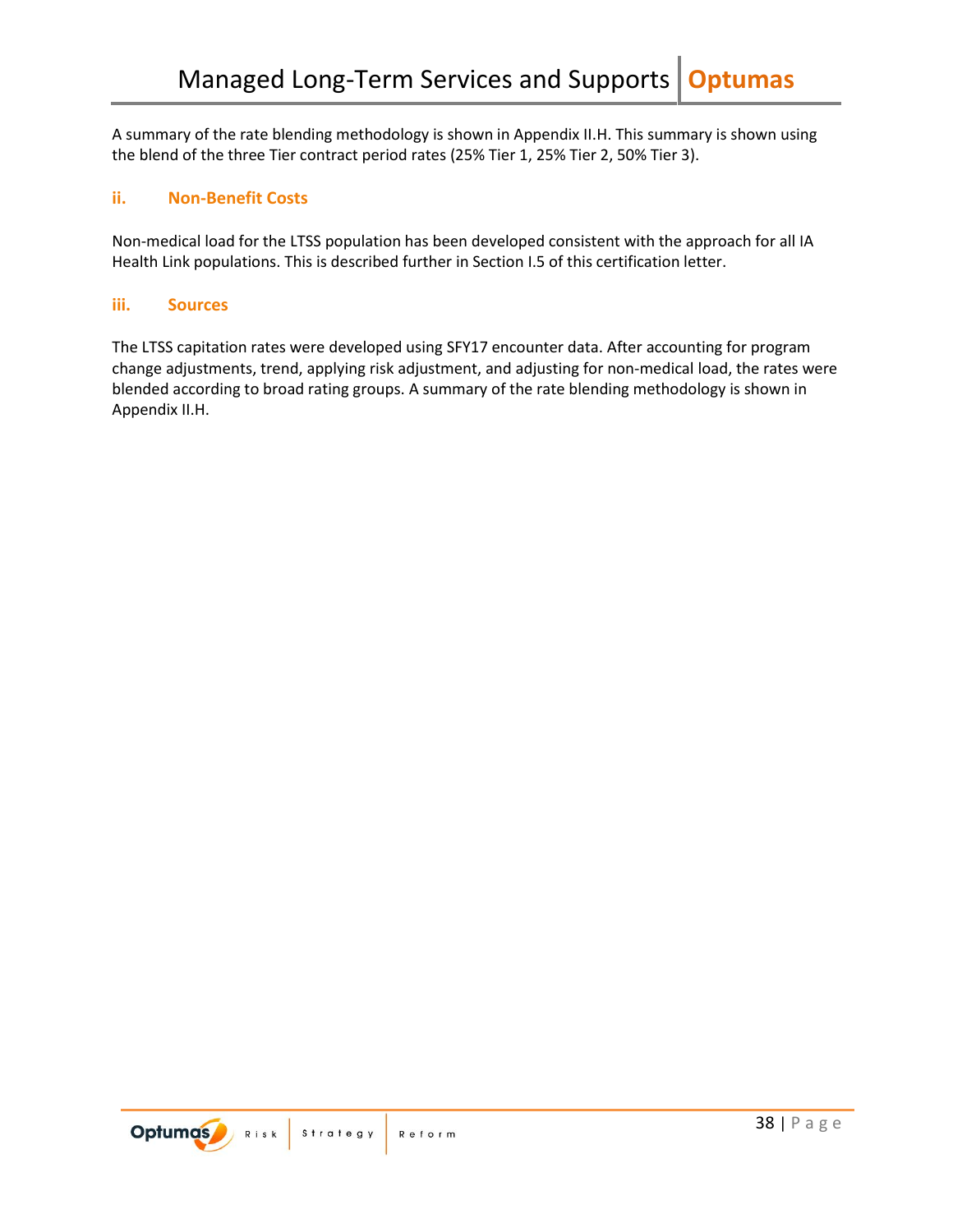<span id="page-40-0"></span>**Section III. New Adult Group Capitation Rates**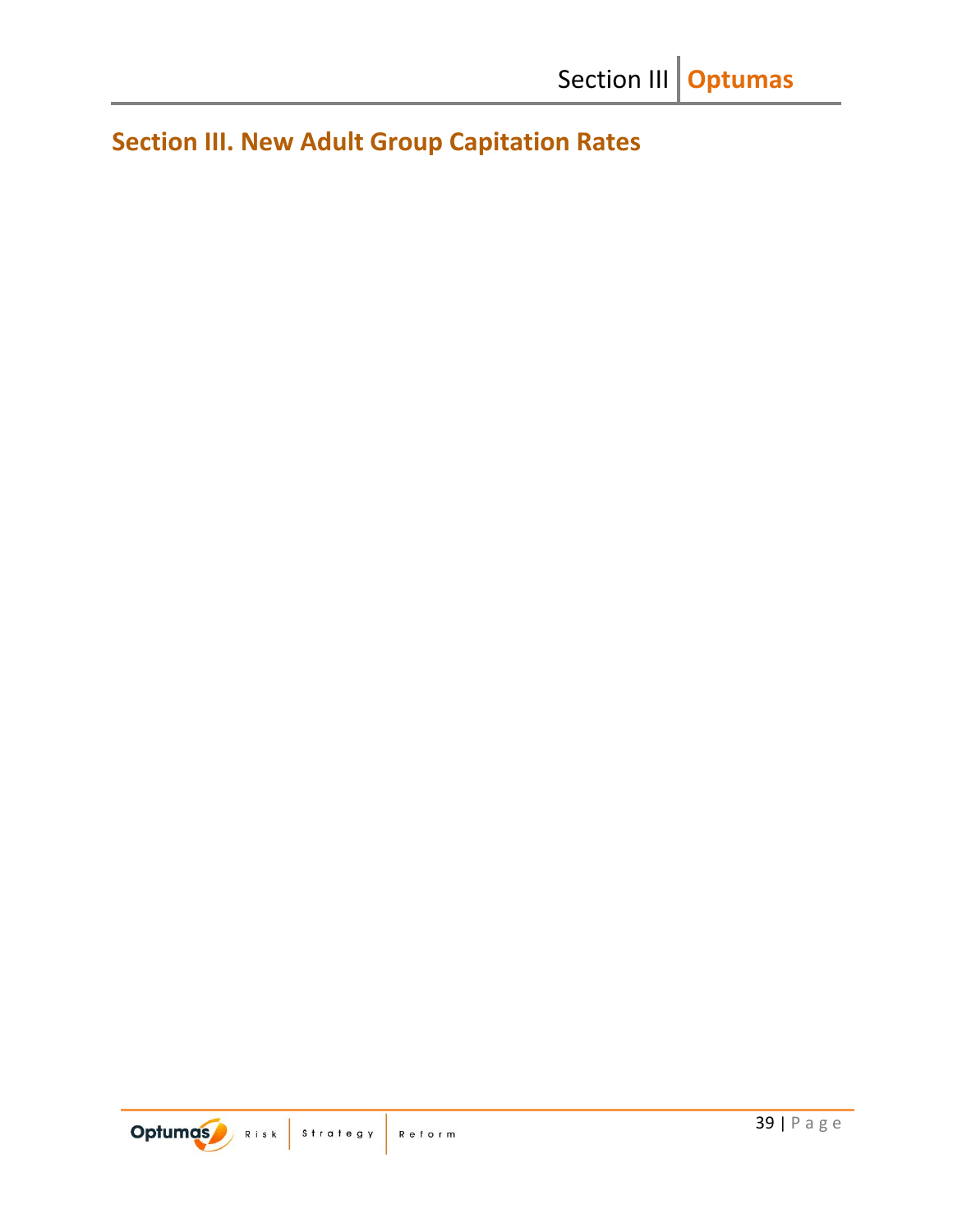## <span id="page-41-0"></span>**1. Data**

### <span id="page-41-1"></span>**A. New Adult Group Data**

The same data used to set rates for SFY19 for the traditional Medicaid populations was used to develop rates for the new adult group. IA Health Link encounter data for the Wellness Plan (WP) new adult group, as described in Section I.2., was used to develop SFY19 rates.

## <span id="page-41-2"></span>**B. Previous Rating Periods**

### <span id="page-41-3"></span>**i. New Data**

Previous rate setting for the WP population in SFY18 used a combination of FFS and MCO experience to develop rates. For the SFY19 rate setting, **Optumas** utilized IA Health Link experience from SFY17, the most recent complete year of the IA Health Link program, as the base data to develop rates.

### <span id="page-41-4"></span>**ii. Monitor Costs**

IME and **Optumas** will continue to review emerging experience for the WP population, and will consider the necessity of any adjustments resulting from emerging experience varying materially from cost projections.

### <span id="page-41-5"></span>**iii. Actual Experience Compared with Expectations**

Projected costs fell below emerging experience for each MCO during program year 1 of the IA Health Link program, SFY17. **Optumas** believes that the use of SFY17 experience as the base should better align payment to risk for the SFY19 contract period as compared with the pre-IA Health Link data used in the development of the SFY18 rates.

### <span id="page-41-6"></span>**iv. Adjustment for Differences**

**Optumas** has used SFY17 encounter data as the base for the SFY19 rates, which incorporates a full year of WP encounter experience under the IA Health Link program. While there is not an explicit adjustment calculated based on the relative experience between the SFY17 rates and the SFY17 actual experience, **Optumas** believes that the use of SFY17 data takes into account this difference as it reflects actual experience under the IA Health Link program.

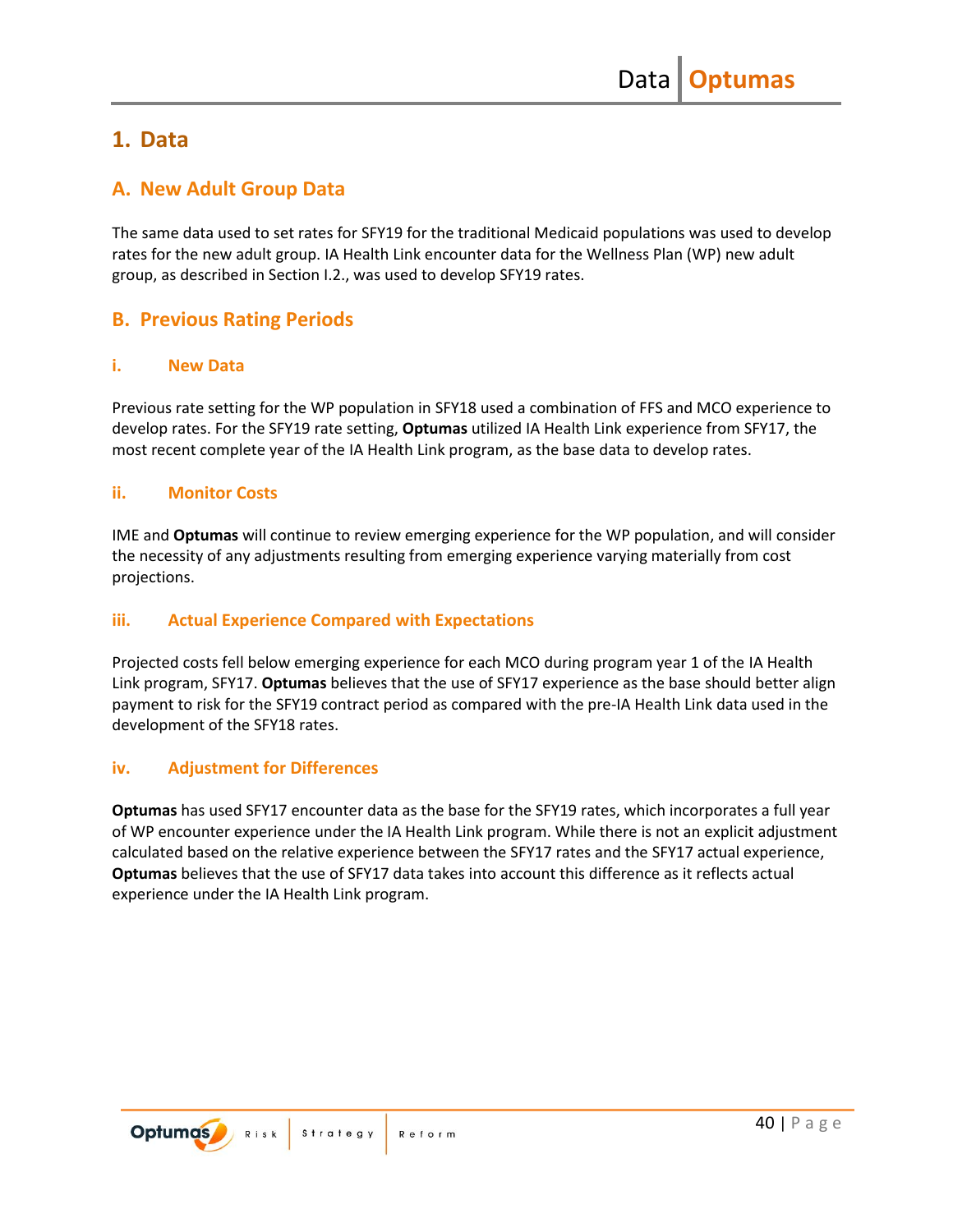## <span id="page-42-0"></span>**2. Projected Benefit Costs**

## <span id="page-42-1"></span>**A. New Adult Group Projection Issues**

### <span id="page-42-2"></span>**i. New Adult Groups Covered in Previous Rating Periods**

**Optumas** worked with IME to utilize SFY17 IA Health Link encounter data as the base for the SFY19 capitation rates. This reflects a change in base data as compared with the SFY18 rate development process, which relied on pre-IA Health Link FFS data for this population.

As a result of using actual experience from the IA Health Link program, no adjustments were made for:

- Acuity adjustments
- Pent-up demand
- Adverse selection
- Demographic changes
- Differences in provider reimbursement rates, as these differences do not exist between the WP and non-WP populations

### <span id="page-42-3"></span>**B. Key Assumptions**

### <span id="page-42-4"></span>**i. Acuity Adjustments**

No acuity adjustment was made for the WP population.

### <span id="page-42-5"></span>**ii. Pent-up Demand**

The WP population has had several years of experience within the Iowa Medicaid program at the time of the SFY17 base data period, so no adjustment for pent-up demand was deemed necessary.

### <span id="page-42-6"></span>**iii. Adverse Selection**

The WP population has had multiple years of experience with the Iowa Medicaid program, and no significant changes in the population are expected, so no adjustment for adverse selection was deemed necessary.

### <span id="page-42-7"></span>**iv. Demographics**

The WP population has had multiple years of experience with the Iowa Medicaid program, and no significant changes in the population are expected, so no adjustment for demographic changes was deemed necessary.

### <span id="page-42-8"></span>**v. Reimbursement and Networks**

Any reimbursement or network adjustments made applied to all populations, and are described in Section I.

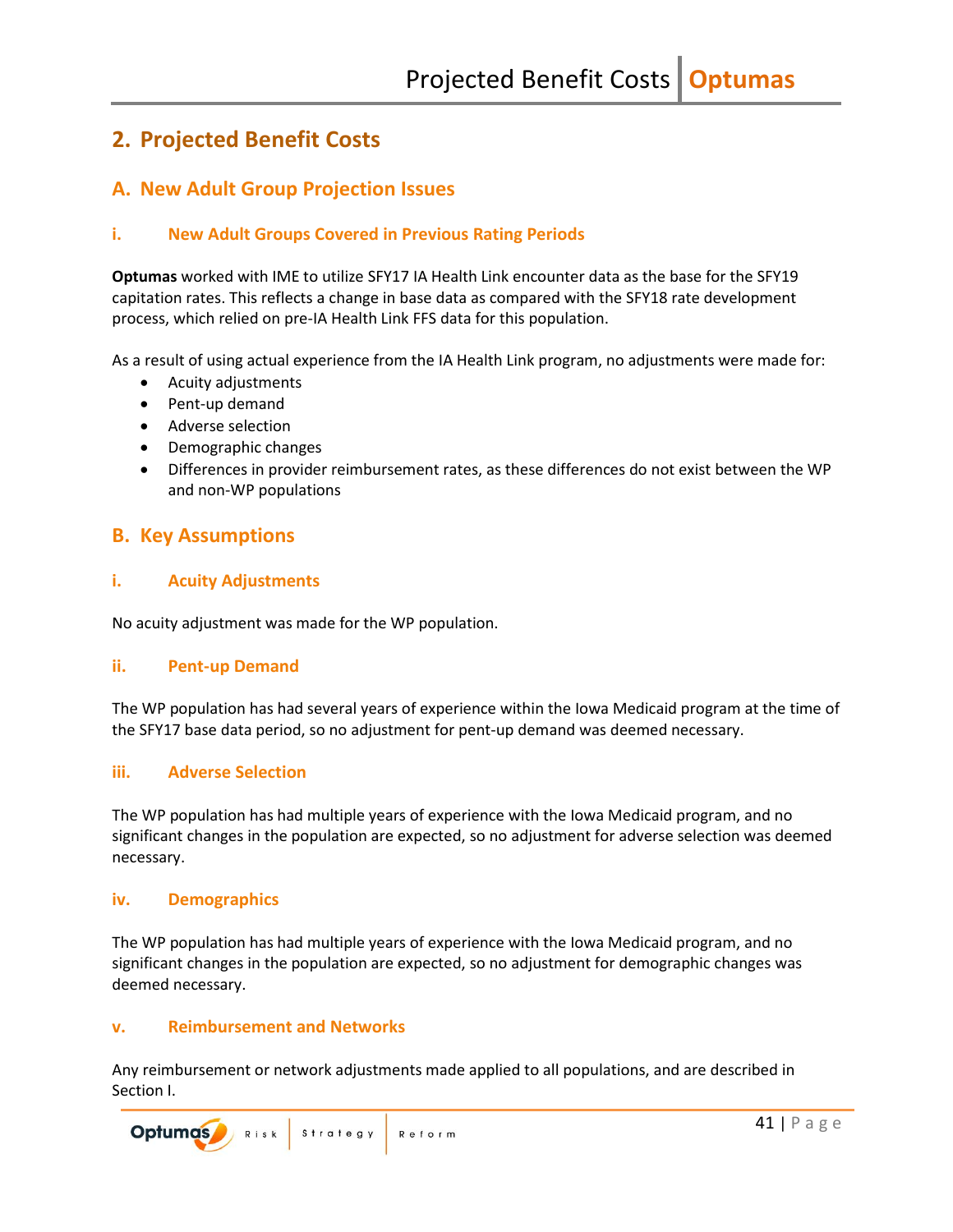### <span id="page-43-0"></span>**vi. Other Adjustments**

No other material adjustments were made to the WP projected benefit costs outside of those described in Section I.

## <span id="page-43-1"></span>**C. Benefit Plan Changes**

All benefit plan changes have been documented in Section I. No additional benefit plan changes specific to the WP population have been made.

## <span id="page-43-2"></span>**D. Other Material Changes**

No other material changes were made to the WP population rate setting.

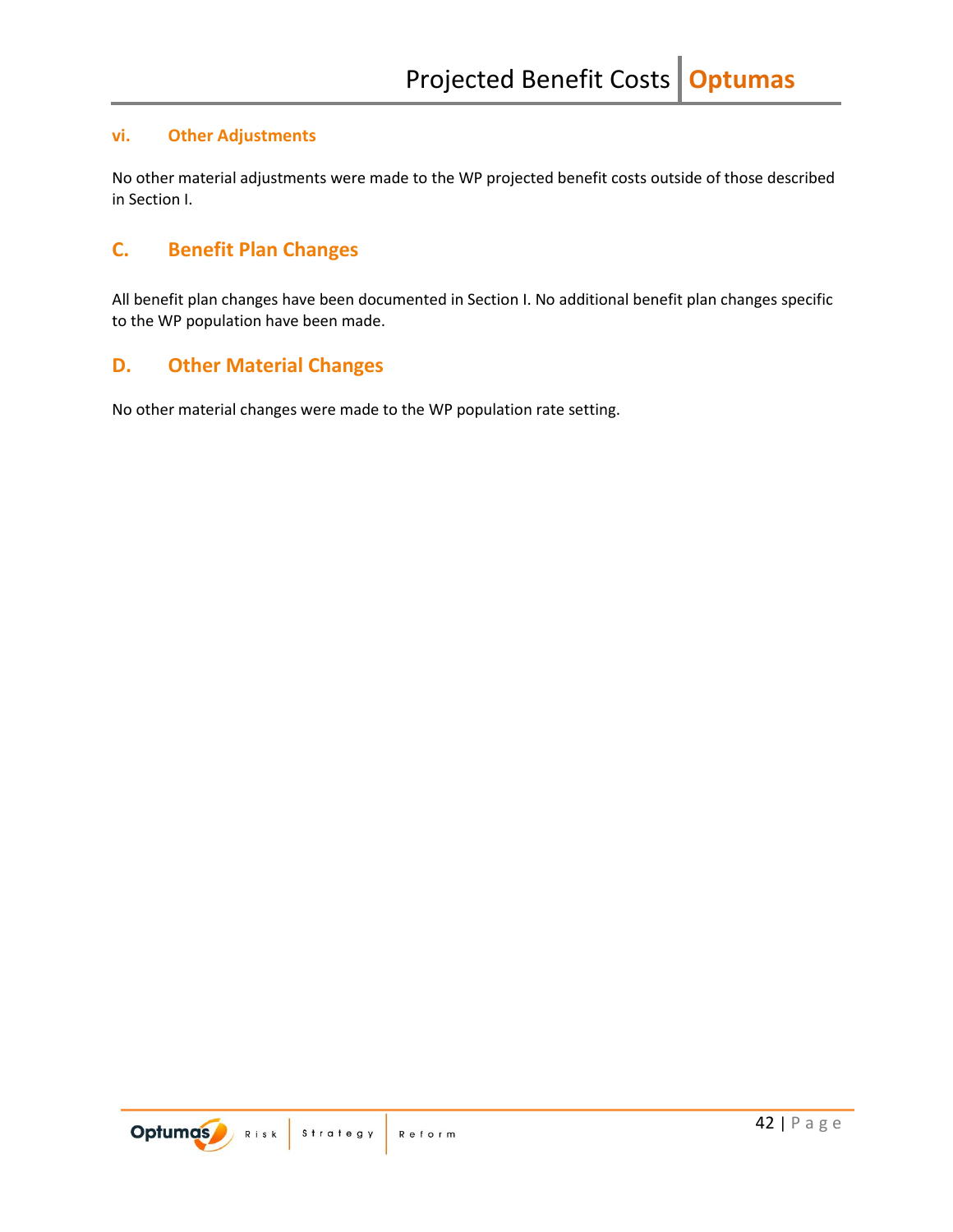## <span id="page-44-0"></span>**3. Projected Non-Benefit Costs**

## <span id="page-44-1"></span>**A. Required Components**

### <span id="page-44-2"></span>**i. Changes in Methodology**

Projected non-benefit costs for the WP were developed using the same data, methodology, and assumptions as the traditional populations, described in Section I.5. Consistent with the description in Section I.5, methodology may vary between the SFY18 certification and this document but cannot be explicitly described as SFY19 reflects the first year in which **Optumas** has developed IA Health Link capitation rates.

### <span id="page-44-3"></span>**ii. Changes in Assumptions**

Projected non-benefit costs for the WP were developed using the same data, methodology, and assumptions as the traditional populations, described in Section I.5. Consistent with the description in Section I.5, methodology may vary between the SFY18 certification and this document but cannot be explicitly described as SFY19 reflects the first year in which **Optumas** has developed IA Health Link capitation rates.

### <span id="page-44-4"></span>**B. Key Assumptions**

**Optumas** used the same assumptions in developing non-benefit costs for the WP and other Medicaid populations. The development of non-benefit costs for all populations is described in Section I. 5. and non-benefit costs are shown by rate cell and MCO in Appendix I.B.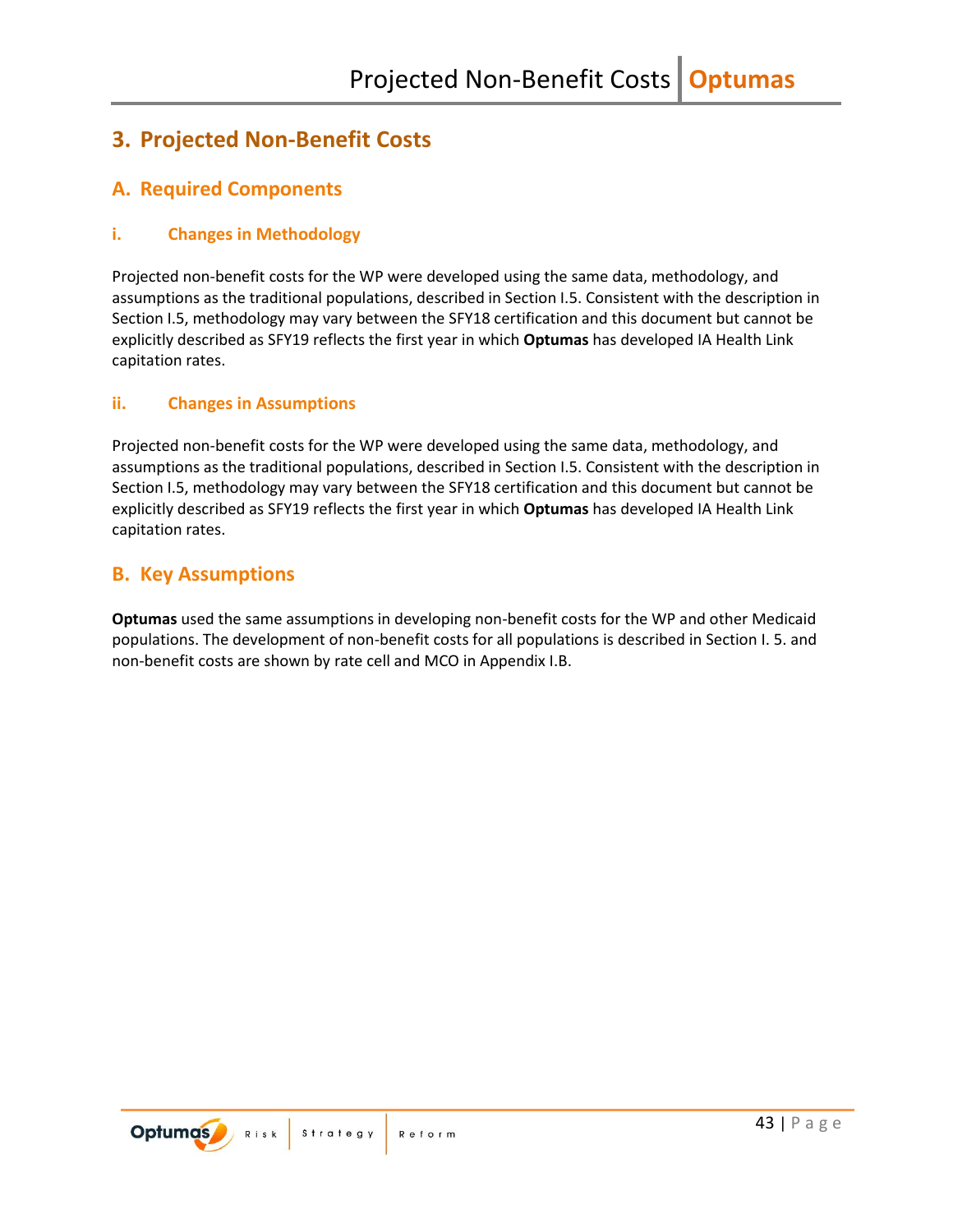## <span id="page-45-0"></span>**4. Final Certified Rates**

## <span id="page-45-1"></span>**A. Required Components**

### <span id="page-45-2"></span>**i. Comparison to Previous Rates**

A comparison to the final certified in the previous rate certification, for the WP population, consistent with 42 CFR §438.7(d), is shown in Appendix II.A.

### <span id="page-45-3"></span>**ii. Other Material Changes**

No other material changes were made to the WP rate development outside of what has been described in this document.

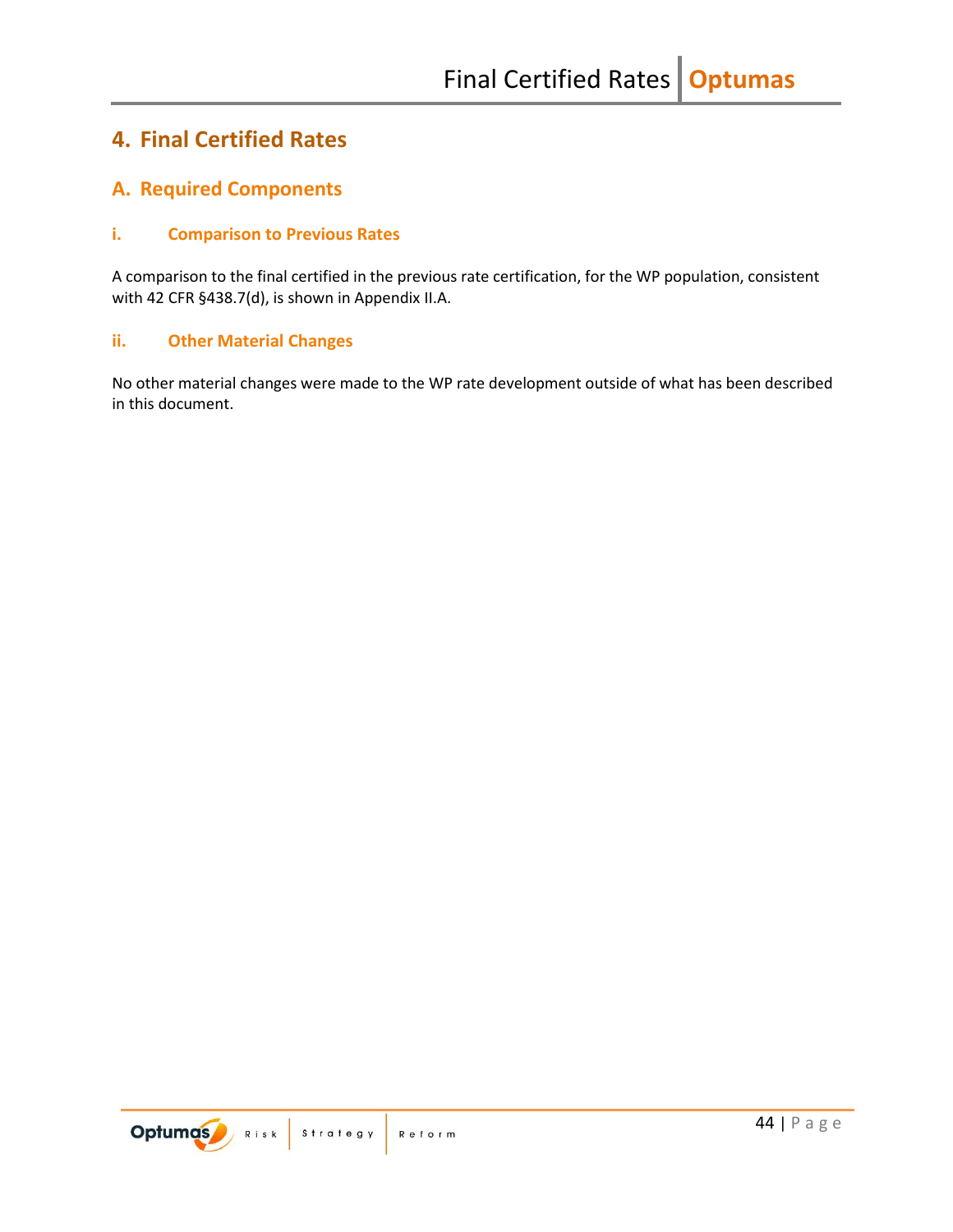## <span id="page-46-0"></span>**5. Risk Mitigation Strategies**

## <span id="page-46-1"></span>**A. Description of Strategy**

As discussed in Section I. 4., the SFY19 IA Health Link capitation rates have been developed as full risk rates. The State has decided, as a policy decision, to discontinue the use of the non-waiver habilitation services risk pool.

## <span id="page-46-2"></span>**B. Comparison to Previous Period**

### <span id="page-46-3"></span>**i. Changes in Strategy**

A risk corridor was in place for Amerigroup's total population for SFY18. No risk corridor is currently in place for any population in SFY19.

### <span id="page-46-4"></span>**ii. Rationale for Change**

There has been no change from the SFY18 rates in use of a risk corridor for the WP population.

### <span id="page-46-5"></span>**iii. Experience and Results**

As a result of using SFY17 experience from the IA Health Link program for the WP population, which reflects experience after multiple years of enrollment for the WP population in Iowa's Medicaid program, experience is not anticipated to fluctuate drastically between the base period and the contract period, with the exception of the impact of program changes already incorporated within the SFY19 capitation rate development. As a result of using the newer base data, no additional risk mitigation strategy is deemed necessary.

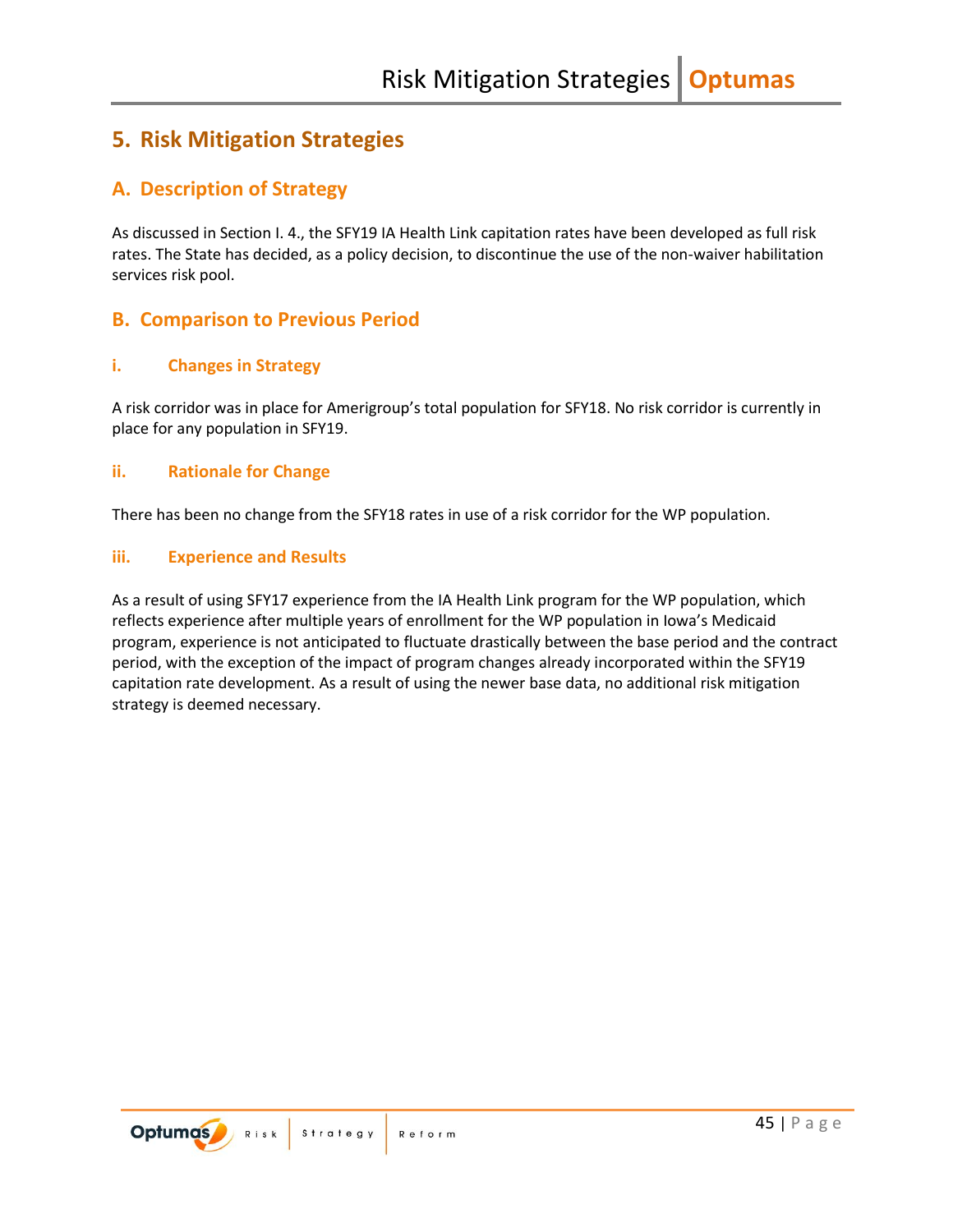## <span id="page-47-0"></span>**Actuarial Certification Letter**

We, Zach Aters, Senior Actuary at **Optumas** and Member of the American Academy of Actuaries (MAAA) and an Associate of the Society of Actuaries (ASA), and Barry Jordan, Consulting Actuary at **Optumas** and Member of the American Academy of Actuaries (MAAA) and an Associate of the Society of Actuaries (ASA), are certifying the calculation of the capitation rates described in this certification letter. Appendix I contains the Rate Development Summaries and final capitation rates for all cohorts. We meet the qualification standards established by the American Academy of Actuaries and have followed the practice standards established from time to time by the Actuarial Standards Board.

The capitation rates provided with this certification are considered actuarially sound for purposes of the 42 CFR 438.4, according to the following criteria:

- **■** The capitation rates have been developed in accordance with generally accepted actuarial principles and practices;
- **•** The capitation rates are appropriate for the populations to be covered, and the services to be furnished under the contract; and
- The capitation rates meet the requirements of 42 CFR 438.4.

The actuarially sound rates that are associated with this certification are effective July 1, 2018 through June 30, 2019 for the IA Health Link Managed Care program, and developed as three separate contract period tiers:

- Tier 1: July 1, 2018 September 30, 2018
- Tier 2: October 1, 2018 December 31, 2018
- Tier 3: January 1, 2019 June 30, 2019

The actuarially sound capitation rates are based on a projection of future events. Actual experience may vary from the experience assumed within their rate projection. The capitation rates offered may not be appropriate for any specific Managed Care Organization (MCO). An individual MCO should review the rates in relation to the benefits that it is obligated to provide to the covered population and to its specific business model. The MCO should evaluate the rates in the context of its own experience, expenses, capital, surplus, and profit requirements prior to agreeing to contract with IME. As a result of this evaluation, the MCO may require rates above or below the actuarially sound rates associated with this certification.

Please feel free to contact Zach at 480.588.2495 or Barry at 480.588.2492 for any additional information.

Reform

Sincerely,

Zachary Aters, ASA, MAAA Barry Jordan, ASA, MAAA



Senior Actuary, **Optumas** Consulting Actuary, **Optumas**